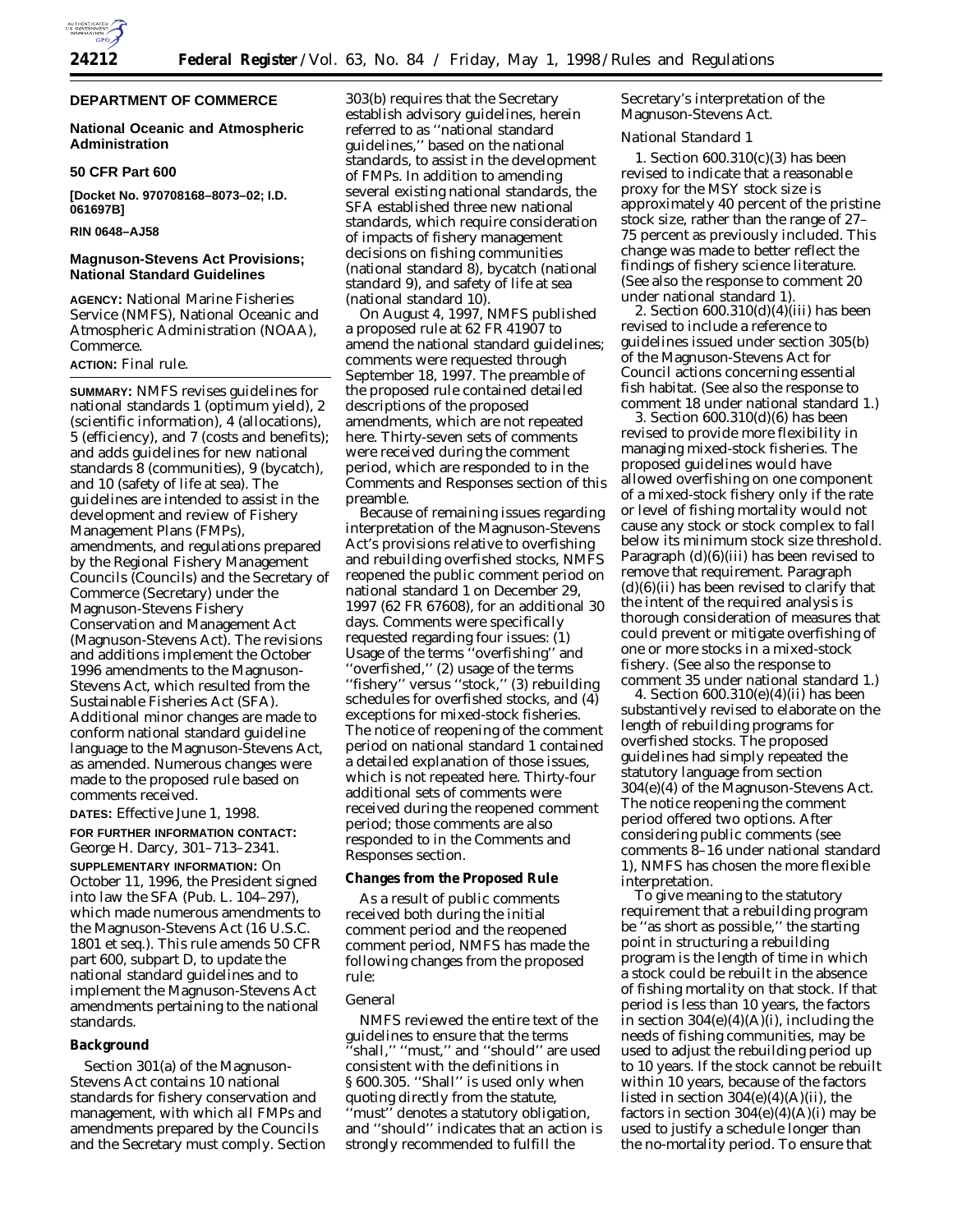the rebuilding period is not indefinite, the outside limit of the rebuilding period is the no-mortality period plus one mean generation time (or equivalent period based on the species' life-history characteristics).

5. Section 600.310(f)(2)(i) and (ii) have been revised so as not to under emphasize the benefits to the Nation accruing from food production and recreational opportunities. (See also the response to comment 34 under national standard 1).

6. Section 600.310(f)(4)(ii) has been revised so that the annual harvest level obtained under an OY control rule ''must'' instead of ''should'' always be less than or equal to the harvest level under an MSY control rule. This change reflects the SFA's amendment to the definition of ''optimum.''

7. Section 600.310(f)(4)(iii) has been revised to change the term ''research fishing'' to ''scientific research'' to clarify that ''fishing'' under the Magnuson-Stevens Act does not include scientific research activity conducted from a scientific research vessel. (See also the response to comment 45 under national standard 1.)

#### *National Standard 2*

1. Section 600.315(e)(1) introductory text has been revised to clarify that SAFE reports are intended to summarize the most recent information concerning the biological condition of stocks and the marine ecosystems in the fishery management unit and the social and economic condition of the recreational and commercial fishing interests, fishing communities, and the fish processing industries. (See also the response to comment 4 under national standard 2.)

2. Section 600.315(e)(1)(ii) has been revised to include safety as one of the types of information that should be summarized in SAFE reports. (See also the responses to comment 2 under national standard 2 and comment 3 under national standard 10).

### *National Standard 5*

Section 600.330(b)(1) has been revised to replace the term ''encouraging,'' with regard to efficient utilization of fishery resources, with the term ''considering,'' to make the wording consistent with the intent of Congress. (See also the response to comment 1 under national standard 5.)

# *National Standard 8*

Section 600.345(c) has been revised, replacing ''should'' with ''must'' in order to reflect the obligation under national standard 8.

### *National Standard 9*

1. Section 600.350(b) has been revised in its entirety to clarify the consideration of bycatch effects of existing and planned conservation and management measures. (See also the response to comment 11 under national standard 9.)

2. Section 600.350(c) has been revised to add language to clarify that Atlantic highly migratory species harvested in a commercial fishery that are not regulatory discards and that are tagged and released alive under a scientific tagand-release program established by the Secretary are not considered bycatch. Also, language was added to specify that bycatch includes the discard of whole fish at sea or elsewhere. (See also the responses to comments 7 and 8 under national standard 9.)

3. Section 600.350(c)(2) has been removed. (See also the response to comment 7 under national standard 9.)

4. Section 600.350(d) has been revised by replacing ''should'' with ''must'' in order to reflect the obligation under national standard 9. The introductory text has also been revised to emphasize that NMFS believes the first priority for reducing bycatch should be to avoid catching bycatch species where possible. Additional text has been added to § 600.350(d) to indicate that, in their evaluation of bycatch minimization measures, Councils must consider net benefits to the Nation. At the end of § 600.350(d) introductory text, the word ''shall'' has been changed to ''must'' to emphasize that the evaluation requirements of the Magnuson-Stevens Act under this national standard are not discretionary. (See also the responses to comments 24, 25, and 28 under national standard 9.)

5. The first sentence in section 600.350(d)(1) has been revised, replacing ''should'' with ''must'' in order to reflect the required provisions of a fishery management plan under section 303(a)(11) and (12) of the Magnuson-Stevens Act.

6. Section 600.350(d)(2) has been revised to indicate that, in the absence of quantitative estimates of the impacts of each alternative, Councils may use qualitative ''measures'' (rather than 'estimates''). In addition, a sentence has been added to indicate that information on amount and type of bycatch should be summarized in the SAFE report. (See also the response to comment 31 under national standard 9).

7. Section 600.350(d)(3) has been revised to include language that indicates that determinations of whether conservation and management measures minimize bycatch and bycatch mortality

to the extent practicable must also be consistent with maximization of net benefits to the Nation. The paragraphs under § 600.350(d)(3) have been redesignated to accommodate the addition of a new paragraph (d)(ii), which states that the Councils should, in selecting bycatch minimization measures, adhere to the precautionary principle found in the FAO Code of Conduct for Responsible Fisheries. (See also the responses to comments 33 and 35 under national standard 9.)

8. Section 600.350(d)(4) has been revised to delete the terms ''implement'' and ''implementation'' when referring to the Councils' required actions under national standard 9, because it is NMFS' responsibility, rather than that of the Councils, to implement management measures. This change was not a result of public comment.

### *National Standard 10*

Section 600.355(b)(3) has been revised to include language that clarifies that safety of the fishing vessel and the protection from injury of persons aboard the vessel are considered the same as ''safety of human life at sea.'' (See also the response to comment 5 under national standard 10.)

#### **Comments and Responses**

#### *General*

Numerous commenters concluded that, in general, the proposed guidelines reflect fairly the intent of the SFA's amendments to the Magnuson-Stevens Act. Comments concerning specific aspects of the proposed revisions to guidelines for individual national standards are presented and responded to in the following paragraphs.

NMFS received several comments on language contained in the preamble of the proposed rule. Because the preamble was intended only to explain and clarify material contained in the codified text, NMFS has not responded to comments that pertained only to the preamble. However, in instances where such comments pertained also to language in the codified text, or where such comments led to changes in the codified text from the proposed rule, NMFS has responded in the following paragraphs.

*Comment 1:* Several commenters expressed their view that sufficient flexibility should be provided in the guidelines to provide managers with appropriate latitude to meet the objectives of the SFA while respecting the needs of communities and citizens.

*Response*. NMFS agrees that some flexibility in application of the national standards was intended by Congress, is necessary to manage the diverse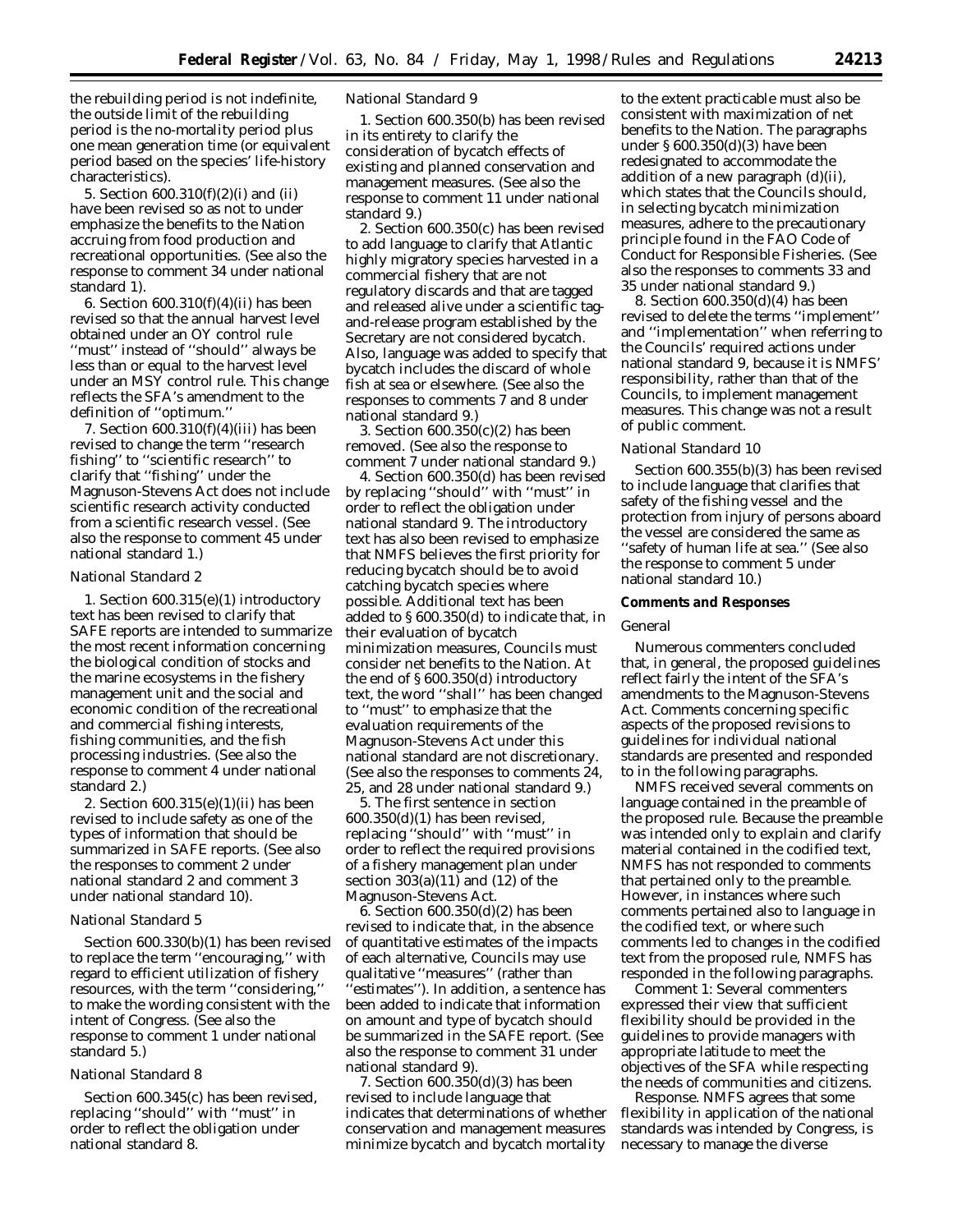fisheries of the Nation, and should be provided to respond to the needs of fishery participants and communities, so long as the stocks upon which the fisheries are based can be rebuilt and their productivity sustained. However, any such flexibility must be consistent with all of the statutory requirements of the Magnuson-Stevens Act. In addition, NMFS believes that the guidelines must reflect the intent of the Magnuson-Stevens Act taken as a whole. After carefully considering the public comments received, the language in the SFA, and the legislative history, NMFS concluded that there is justification to introduce greater flexibility in certain aspects of the guidelines, most notably the rebuilding schedules for overfished stocks and for mixed-stock fisheries; those changes have been made in this final rule. (See also Changes from the Proposed Rule and responses to comments 9 and 35 under national standard 1.)

*Comment 2*. One letter of comment stated that the final rule should clarify that the national standard guidelines are advisory and do not have the force and effect of law.

Response. NMFS agrees that the guidelines do not have the force and effect of law and believes it made that point clearly in the preamble to the proposed rule. For example, the proposed rule contains the following statements:

(1) ''These proposed guidelines are intended to provide direction and elaboration on compliance with the national standards and, in themselves, do not have the force and effect of law.''

(2) ''The guidelines are intended to assist in the development and review of Fishery Management Plans (FMPs), amendments, and regulations ...''

(3) ''The proposed guidelines explain requirements and provide some options for compliance with the guidelines. Lists and examples are not all inclusive; rather, they are intended to provide illustrations of the kind of information, discussion, or examination/analysis useful in demonstrating consistency with the standard in question. The proposed guidelines are intended to provide for reasonable accommodation of regional or individual fishery characteristics, provided that the requirements of the Magnuson-Stevens Act are met. The guidelines are intended as an aid to decision making, with responsible conservation and management of valued national resources as the goal.''

(4) ''The main purpose of the guidelines is to aid the Councils in fulfilling the requirements of the Magnuson-Stevens Act.''

Throughout the proposed rule, the guidelines are referred to as advisory, explanatory, and interpretive. In addition, NMFS has attempted to make clear the distinction between ''must'' and ''should'' as used in the guidelines.

*Comment 4*. One commenter stated that it will be very difficult for the Councils to meet the SFA's compliance deadlines for all fisheries, given the requirements set forth in the guidelines.

*Response*. NMFS agrees that the statutory deadlines established by the SFA and reflected in the guidelines will be challenging to meet. However, NMFS is committed to working closely with the Councils to meet those deadlines.

*Comment 5*. One commenter suggested that aquaculture activities should be considered in the guidelines because, even with the best regulatory controls and the restoration of wild stocks to levels that produce maximum sustainable yield (MSY), the demand for seafood products cannot be met from these sources alone.

*Response*. Aquaculture is considered a fishery, as defined by the Magnuson-Stevens Act, so the national standard guidelines apply and should be followed by Councils as they consider integrating aquaculture activities into FMPs.

*Comment 6*. One commenter questioned NMFS' ability to comply with several provisions of the SFA because of budgetary constraints.

*Response*. Compliance with all of the provisions of the amended Magnuson-Stevens Act has been difficult, at best. However, NMFS has had significant success in implementation, within the available resources, using all of the available tools at its disposal. For example, the great majority of the deadlines established in the SFA that are within the control of NMFS have been met. In the few instances where deadlines have been missed, it has been primarily the result of providing additional time for public involvement and comment. NMFS' successes in meeting deadlines have been due in part to reprogramming of priorities and resources within NMFS to the maximum extent allowed by law, and to Congressional reprogramming of funds made available within NOAA.

*Comment 7*. One commenter stated that NMFS must consider all affected users, including seafood consumers, in managing fisheries. The goal should be healthy, sustainable use for everyone's benefit.

*Response*. NMFS agrees that all users must be considered in achieving the Magnuson-Stevens Act's goal of maximizing net benefits to the Nation.

*Comment 8*. Two commenters stated that NMFS is inviting trouble by stating in the preamble that it will take considerable time and effort to bring all FMPs into compliance. Waiting until the October 11, 1998, deadline to amend all FMPs will cause a logjam of amendments, and conservation reforms will not be implemented in a timely manner.

*Response*. NMFS has worked with the Councils from the earliest stages of implementation of the SFA to plan and prepare for necessary amendments of FMPs. In addition, NMFS has conveyed to the Councils that, on October 11, 1996, the day the President signed the SFA into law, many of the provisions of the SFA, such as national standards 8, 9, and 10, became effective. All regulatory actions finalized after that date were required to comply with those standards, as well as with many other provisions of the SFA. In some cases, the details of implementation have had to be developed, such as the national standard guidelines that are the subject of this rule. Until those details are finalized, the Councils will not be able to take them fully into account in development of their management actions. As the specifics of those provisions are finalized, all of the Councils' proposed actions will be judged on the basis of those requirements, as well.

*Comment 9*. Several commenters suggested that anecdotal information and public testimony should be allowed and treated as fact. A particular concern was that, in establishing objective and measurable criteria for determining the status of a stock, anecdotal information from fishermen, especially commercial information, is precluded from use in stock assessments.

*Response*. The Magnuson-Stevens Act requires the use of the best scientific information available and the use of quantifiable parameters to manage fisheries. The inclusion of objective and measurable criteria in the guidelines applies the Magnuson-Stevens Act's approach to using reproducible, scientifically based information in stock assessments. This approach is necessary to preclude having to choose among unsubstantiated opinions about a stock's condition. The public is free, however, to submit anecdotal information to the Councils and to the Secretary, including through public testimony and comment during the development of plans and implementing regulations; all such information will be made part of the administrative record. While anecdotal information cannot be afforded the same status as scientific information obtained under a well-designed data collection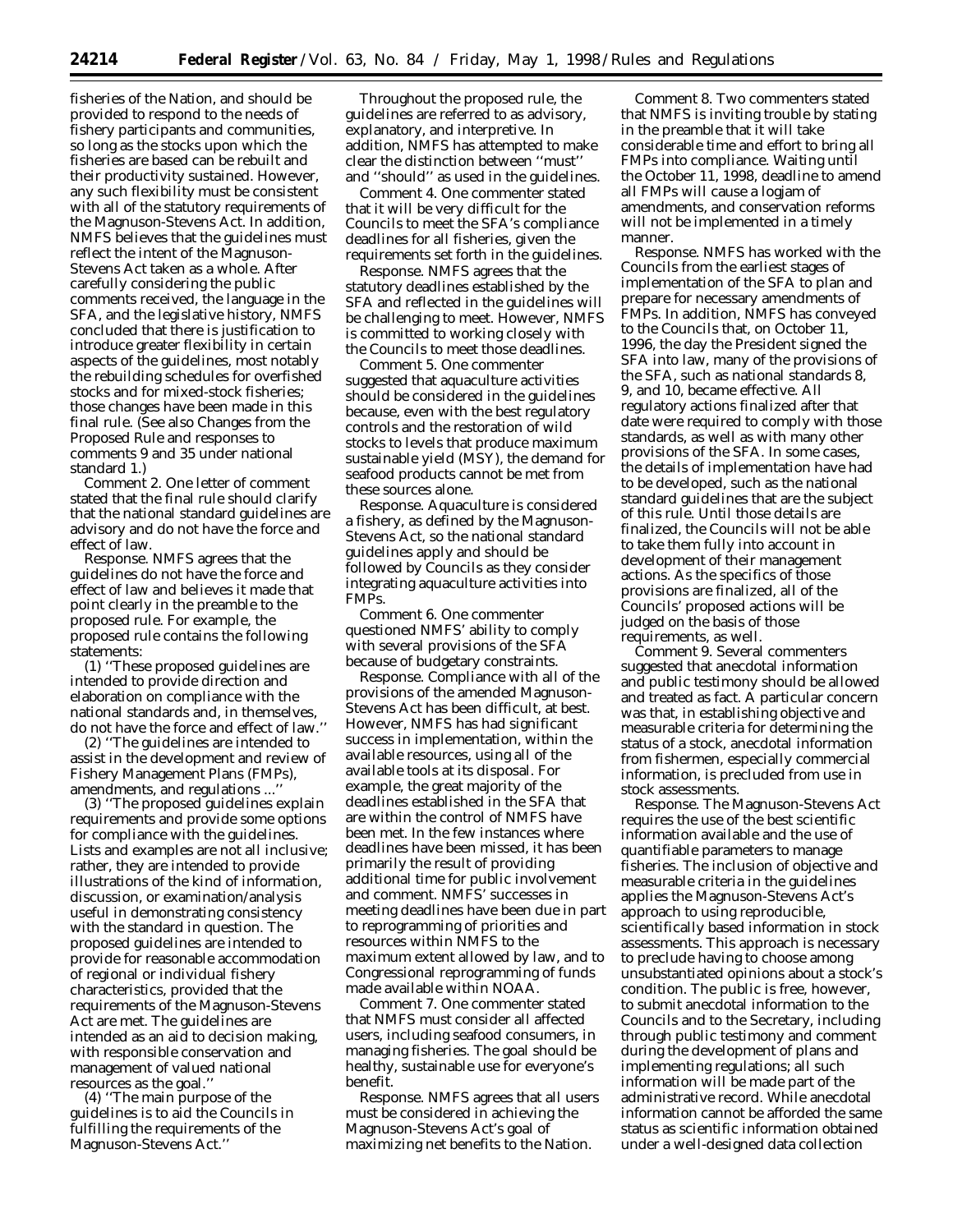plan, it can be particularly useful in identifying potential problems with scientifically obtained information and can be part of the basis for a redesign of the data collection program.

*Comment 10*. Several commenters requested that, given the complex nature of the proposed guidelines, additional time be allowed for public comment. Others expressed serious concern that the lack of guidance on critical issues such as overfishing could compromise the ability of the Councils to comply with the new conservation requirements of the Magnuson-Stevens Act. Some commenters felt that delays in issuing final guidelines have undermined public confidence in NMFS' commitment and ability to effectively implement the conservation mandates of the Magnuson-Stevens Act and urged NMFS to complete the comment periods and proceed with advice and guidelines to the Councils as swiftly as possible.

*Response*. Despite its commitment to publish final guidelines as soon as possible, after reviewing the diverse comments received during the first comment period, NMFS determined that it was in the best interest of the public to provide an additional opportunity for comment on the most problematic issues regarding national standard 1. However, the completion of the Report to Congress and notification of Councils of the list of overfished fisheries on September 30, 1997, placed an imperative on NMFS to complete the guidelines as quickly as possible. If Councils fail to submit rebuilding plans for all overfished stocks by September 30, 1998, the Secretary must develop rebuilding plans for the Councils for each overfished stock by June 30, 1999.

*Comment 11*. One commenter disagreed with NMFS' determination that the proposed rule would not have a significant economic impact on a substantial number of small entities for purposes of the Regulatory Flexibility Act.

*Response*. NMFS believes that its determination of no significant economic impacts on a substantial number of small entities in the proposed rule accurately reflects the effects of this action on small entities. Because this rule only amends guidelines, and does not have the force and effect of law, it does not, in itself, revise any existing regulatory programs or establish any new regulatory requirements. NMFS has no basis, at this time, to assess specific effects of possible future management actions that may result from this rule, except in the broadest sense. Only when future amendments to fishery management programs are implemented

will potential impacts on small entities occur. At the time regulations are developed, the impacts on small entities of potential alternatives will be assessed; Regulatory Flexibility Analyses and other analytical documents will be prepared, as required by applicable law, and made available for public comment.

# National Standard 1

*Comment 1*. Several commenters objected to the fundamental role played by MSY throughout the guidelines for national standard 1. A variety of reasons were cited, including the lack of flexibility afforded by use of MSY, the difficulty of estimating MSY, and the fact that some fishery scientists disfavor the concept.

*Response*. No change was made. MSY is key to the Magnuson-Stevens Act, even more so than under the former Magnuson Act. MSY now constitutes an upper limit on optimum yield (OY), as stated in section 3(28)(B) of the Magnuson-Stevens Act; is established as the initial target for rebuilding an overfished stock or stock complex in section 3(28)(C); and is the cornerstone of the definition of overfishing in section 3(29). In reviewing the language in the Magnuson-Stevens Act as a whole, and the legislative history of the SFA, NMFS believes the lack of flexibility imposed by ascribing such a fundamental role to MSY was clearly an intent of Congress. The difficulty of estimating MSY is a significant problem that will require the best efforts of NMFS and the Councils to solve. While it is true that some fishery scientists disfavor the concept of MSY, others find it very useful, and its application in international agreements is on the increase, particularly in the establishment of precautionary approaches to fishery management.

*Comment 2*: Several commenters offered the following view relative to the usage of ''overfishing'' and ''overfished'': The terms ''overfishing'' and ''overfished'' used in the SFA are intended to have the same meaning given to the term ''overfishing'' in the existing guidelines and are not intended to change the emphasis on or timeframe for addressing overfishing. The deletion of the modifier ''long-term'' from the regulatory definition of ''overfishing'' was not significant; the use of MSY is a target, not a constraint within which OY is determined. However, use of the term ''fishery'' instead of ''stock or stock complex'' in the SFA definition of overfishing and overfished was an intentional change from the wording in the existing guidelines to ensure that

multi-species or mixed-stock fisheries are managed and considered as a unit.

Other commenters agreed with NMFS' interpretation that removal of the phrase ''long-term'' in the statutory language is significant in that it raises the standard to which conservation and management measures are held.

*Response*: NMFS disagrees that the definition for ''overfishing'' and ''overfished'' in the SFA did not change the emphasis on or timeframe for addressing overfishing or that MSY is only a target instead of a constraint. However, NMFS does agree that use of the term ''fishery'' instead of ''stock or stock complex'' was an intentional change intended to allow for the management of mixed-stock fisheries on a unit basis (see also response to comments 35 and 36). The definition for ''overfishing'' and ''overfished'' (identically defined) has as its basis the current definition of ''overfishing'' in the existing national standard guidelines (50 CFR 600.310(c)(1)). That definition states: ''Overfishing is a level or rate of fishing mortality that jeopardizes the long-term capacity of a stock or stock complex to produce MSY on a continuing basis.''

During the development of the Magnuson-Stevens Act's amendments, NOAA suggested to Congressional staff that the phrase ''long-term'' be deleted from the definition of ''overfishing'' to require Councils to stop overfishing sooner rather than later. Congress chose to delete the modifier ''long-term'' when referring to the capacity of a stock to produce MSY. NOAA considered this change to be significant. Other amendments to the SFA bolster this interpretation:

(1) The rebuilding requirements (especially the 10-year maximum with three very limited exceptions, and the Secretary's obligation to develop rebuilding plans if the Councils fail to do so).

(2) Congress' conclusion that the survival of certain stocks is threatened and that immediate action needs to be taken to protect those stocks (section  $2(a)(2)$  of the SFA).

In addition, floor debates in both the House and Senate expressed Congressional displeasure with the length of time Councils have taken in the past to address overfishing problems (see, for example, the statement of Senator Stevens at S10810, September 18, 1996).

The SFA points to MSY as the goal of rebuilding programs and to maintenance of stocks at this level on a continuing basis. Unless MSY is established as a strict goal, the greatly enhanced benefits anticipated by enactors of the SFA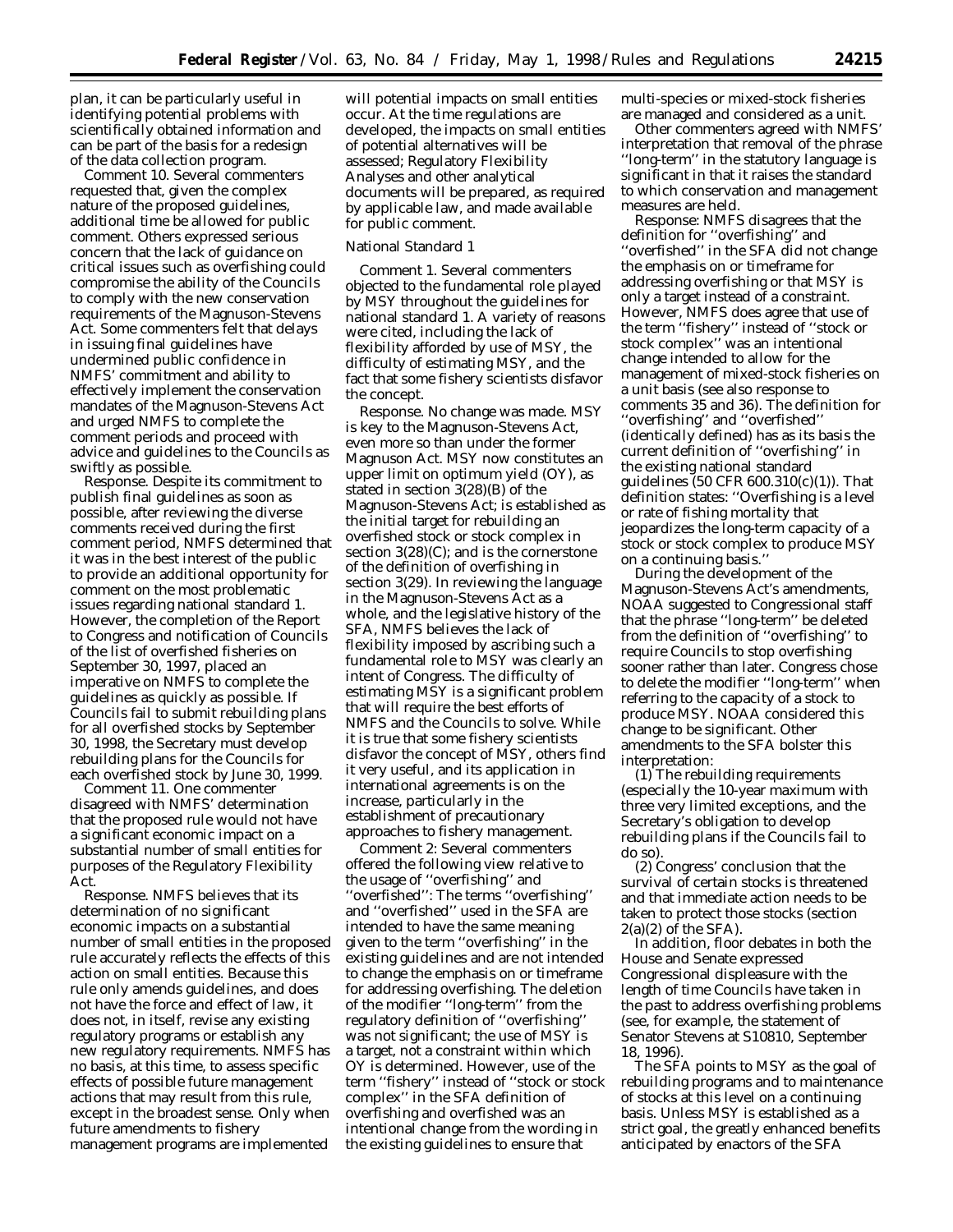cannot be achieved. This position is supported by the following:

(1) The intent of the SFA was to require Councils to ensure that fish stocks were not harvested beyond their MSY, as evidenced by the debate on the floor of the House, when members voted 304–113 to adopt the Gilchrest amendment specifically stating that OY could no longer exceed MSY. The new definition of ''optimum'' was maintained in the Senate bill that ultimately became law.

(2) Section 3(28)(C) indicates that, for overfished fisheries, rebuilding is to occur until the stocks have reached a level that can produce MSY on a continuing basis.

(3) Inclusion of a rebuilding requirement in the Magnuson-Stevens Act implies that stock size is relevant to the concept of ''overfishing'' and ''overfished,'' and that MSY (a measure of biomass) is to be used as the measure against which the success of a rebuilding program is judged. A rebuilding requirement without a biomass foundation has no meaning.

(4) The phrase ''on a continuing basis'' in the SFA definition of ''overfishing'' indicates that stocks are to be maintained at levels capable of producing MSY (and OY) on a continuous (uninterrupted) basis; thus, short-term overfishing that causes populations to decline below these levels is not permissible. HR 39 would have allowed OY to exceed MSY for healthy fisheries, but that approach was rejected in the Senate bill, which became law.

(5) Senator Hollings in the floor debate on the Sustainable Fisheries Act (Congressional Record - Senate, September 18, 1996) stated that ''The bill also: First, caps fishery harvests at the maximum sustainable levels and requires action to prevent overfishing and rebuild depleted fisheries; \* \* \*''

(6) The summary of the Managers Amendment to S. 39 (The Sustainable Fisheries Act), as printed in the Congressional Record - Senate on September 19, 1996, states in the discussion regarding definitions that ''this change prevents the maximum sustainable yield of a fishery from being exceeded.''

(7) Senate Report No. 104–276 regarding the Sustainable Fisheries Act states on page 4077 that ''Finally, the substitute would amend the existing definition of 'optimum' with respect to fishery yield to cap fish harvests at the maximum sustainable yield.''

*Comment 3*. Several commenters objected to the proposed definition of MSY control rule in § 600.310(c)(1)(ii) or to the identification of the maximum

fishing mortality threshold with the MSY control rule in § 600.310(d)(2)(i). Typically, the objections centered around the degree of flexibility afforded to the Councils in choosing the form of the MSY control rule (and thereby, the maximum fishing mortality threshold). Commenters generally felt that the language of the Magnuson-Stevens Act permits only one choice of MSY control rule—namely, harvesting at a single, invariant rate, where this rate is chosen so as to maximize the resulting longterm average yield. Given this interpretation, the commenters stated that the Councils should be denied the option of varying the maximum fishing mortality threshold as a function of stock size.

*Response*. No change was made. While the Magnuson-Stevens Act clearly requires that fishing mortality be prevented from exceeding rates or levels that would jeopardize the capacity of a stock or stock complex to produce MSY on a continuing basis, it does not indicate that such rates or levels cannot vary with stock size. In general, MSY control rules that allow for the fishing mortality rate to vary with stock size (i.e., those that decrease fishing mortality when stock size is low) provide a higher average catch and a lower probability of observing a seriously reduced stock size than those that require the fishing mortality rate to remain constant. NMFS believes both of these characteristics are very much in keeping with the letter and intent of the Magnuson-Stevens Act.

*Comment 4*. Several commenters objected to the proposed inclusion of a ''constant catch'' example in § 600.350(c)(2)(i), feeling that this particular MSY control rule is inefficient or potentially dangerous.

*Response*. No change was made. The example is included partly for logical completeness. The commenters are correct that this control rule is a safe harvest strategy only when the catch level is chosen very conservatively, in which case some amount of potential yield is foregone. However, in cases where minimizing harvest variability is a primary concern, it is conceivable that the greatest net benefits might be realized by making such a tradeoff (i.e., by giving up a certain amount of catch, on average, in order to increase year-toyear stability of harvests).

*Comment 5*. Several commenters objected to the proposed definition of MSY in  $\S 600.310(c)(1)(i)$ . Concerns included the fact that the largest longterm average catch may vary with changes in the minimum size limit or selectivity pattern, the perception that the definition is invalid for stocks that are already overfished, and the difficulty of establishing a long-term average under current environmental conditions when those conditions do not prevail over the long term.

*Response*. No change was made. As defined in  $\S 600.310(c)(1)(i)$ , MSY does not vary with changes in the minimum size limit or selectivity pattern. While such changes can have an effect on longterm average catches, the guidelines view MSY in a more global sense. In other words, MSY is the largest longterm average catch across all possible management regimes, not just a single management regime characterized by a particular minimum size limit or selectivity pattern. In terms of its applicability to overfished stocks, the guidelines' definition of MSY is valid, providing that ''long-term'' is suitably defined. As to the relationship between MSY and environmental conditions, it should be noted that MSY is the largest long-term average catch that could be obtained if current ecological and environmental conditions were to remain constant indefinitely. Of course, ecological and environmental conditions do not remain constant indefinitely, which is one of the reasons for the guidelines' emphasis on the fact that MSY is a theoretical concept, rather than an empirical one.

*Comment 6*. Several commenters were concerned that insufficient consideration was given to allowing for uncertainty in the estimation of MSY, for example due to errors in catch and other input data, estimation errors in stock assessments, frequency of stock assessments, and changes in environmental conditions.

*Response*. No change was made. As emphasized in  $\S 600.310(c)(2)(ii)$ , allowing for uncertainty in the estimation of MSY is important. The items listed in the above comment are excellent examples of factors that Councils are encouraged to consider in the process of incorporating appropriate consideration of risk into the estimation of MSY.

*Comment 7*. Several commenters objected to the examples of alternatives to specifying MSY in  $\S 600.310(c)(3)$ . A variety of reasons were cited, including the fact that some of the examples listed might not be appropriate in all cases, the fact that some possible alternatives were not listed, and the fact that the alternatives listed depend on estimated values rather than known quantities.

*Response*. No change was made. As noted in § 600.305(c)(9), examples (such as those listed in  $\S 600.310(c)(3)$  are given by way of illustration and further explanation. They are not inclusive lists; they do not limit options. Thus,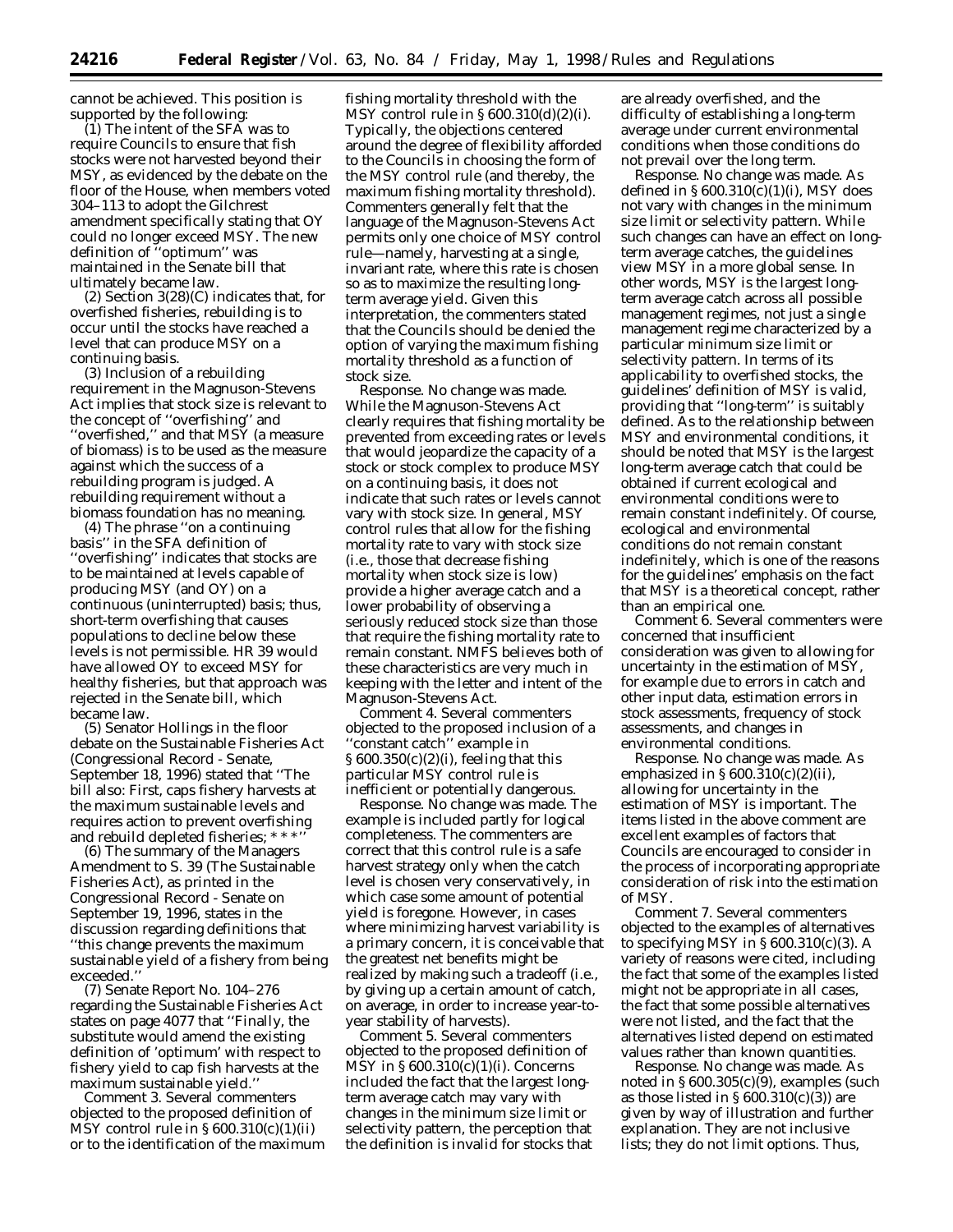the reference points listed in § 600.310(c)(3) are intended to suggest some ways in which Councils might proceed in the event that data are insufficient to estimate MSY directly. The fact that a reference point is not included in § 600.310(c)(3) does not necessarily mean that it may never be used as a proxy for MSY. Nor does the fact that a reference point is included in § 600.310(c)(3) necessarily mean that it may always be used as a proxy for MSY. However, there is no escaping the conclusion that, regardless of whether MSY or a proxy is used, some sort of estimation will necessarily be involved.

*Comment 8*. Several commenters objected to proposed paragraphs that contain references to a 10-year time period for rebuilding, but that do not contain the full text of the statutory language clarifying that 10 years is a constraint rather than a target. In particular, some commenters objected to the mention of a 10-year time period for rebuilding in  $\S 600.310(d)(2)(ii)$ , feeling that this contradicted the fuller discussion of the statutory language in § 600.310(e)(4)(ii). More specifically, a stock that is below the MSY level, but not overfished under § 600.310(d)(2)(ii), might take as long as 10 years to rebuild to the MSY level if fished at the maximum rate allowable under § 600.310(d)(2)(i), even though the Magnuson-Stevens Act states clearly that the rebuilding period for an overfished stock or stock complex must be as short as possible, taking into account the status and biology of the stock or stock complex, the needs of fishing communities, recommendations by international organizations in which the United States participates, and the interaction of the overfished stock or stock complex within the marine ecosystem.

*Response*. No change was made. The statutory timeframe for rebuilding is clearly a binding constraint on Council actions undertaken to rebuild a stock or stock complex that is overfished. No provision of the guidelines can, or is intended to, override the statutory language. The subject of  $\S 600.310(d)(2)(ii)$ , the minimum stock size threshold, is distinctly different from the subject of  $\S 600.310(e)(4)(ii)$ , the acceptable timeframe for rebuilding an overfished stock or stock complex. The former describes how to tell whether a stock or stock complex is overfished, while the latter describes what to do if a stock or stock complex is overfished.

*Comment 9*. Several commenters asked that the guidelines contain an explicit interpretation of the statutory description of the time period for

rebuilding summarized in § 600.310(e)(4)(ii) of the proposed rule.

*Response*. NMFS agrees; this request was a primary reason the comment period was reopened. As described under Changes from the Proposed Rule, § 600.310(e)(4)(ii) has been substantially revised to interpret the statutory provision.

*Comment 10*. One commenter stated that the biology of the stock does not dictate a rebuilding period of more than 10 years unless recovery is impossible in the absence of all fishing mortality.

*Response*. The starting point in structuring a rebuilding program is the length of time it would take a stock to recover if fishing mortality ceased. That a stock is long-lived, or reproduces slowly, does not necessarily mean that it could not be rebuilt within 10 years. The initial relevant inquiry is the nofishing mortality period. If it is less than 10 years, factors such as the needs of fishing communities may justify lengthening the schedule to 10 years. If the no-mortality period is longer than 10 years, the schedule can also be adjusted, relying on those factors, up to a limit based on the stock's life-history characteristics.

*Comment 11*. A number of commenters preferred the first option offered in the notice reopening the comment period. They believed the rebuilding period should not be indeterminate. For stocks that cannot be rebuilt within 10 years, even in the absence of fishing mortality, the commenters thought the factors in section  $304(e)(4)(A)(i)$  of the Magnuson-Stevens Act should not be used to extend the rebuilding period.

*Response*. NMFS agrees that the rebuilding period should not be indeterminate. For stocks that will take more than 10 years to rebuild, the guidelines impose an outside limit that is objective, measurable, and linked to the biology of the particular species. While the statutory language is subject to more than one interpretation, NMFS believes the factors in section  $304(e)(4)(A)(i)$  may be used to extend the rebuilding period, whether the nofishing mortality period is shorter or longer than 10 years.

*Comment 12*. Two commenters argued that ''as short as possible'' means the time period should not be allowed to stretch to 10 years for stocks that could be rebuilt more quickly.

*Response*. The guidelines allow a rebuilding program to extend to 10 years, but only when the Council can justify that the needs of fishing communities or other factors in section 304(e)(4)(A)(i) of the Magnuson-Stevens Act outweigh the imperative to rebuild the stock as quickly as possible.

*Comment 13*. Other commenters stated the outer limit should be ''reasonable,'' perhaps based on lifehistory characteristics. Proposals included 10 years plus one reproduction cycle; one generation time; and the nofishing mortality period plus a period linked to fishing mortality levels that will not prevent steady rebuilding. Some commenters believed that Congress did not intend for many fisheries to be closed if they could not be rebuilt within 10 years; rather, a reduced level of fishing should be allowed.

*Response*. The guidelines strike a balance between the Congressional directive to rebuild stocks as quickly as possible, and the desire, expressed in national standard 8, to minimize adverse economic effects on fishing communities. For stocks that cannot be rebuilt within 10 years, the guideline allows flexibility in setting the rebuilding schedule beyond the nofishing mortality period, but places a reasonable, species-specific cap on that flexibility by limiting the extension to one mean generation time. Reduced fishing mortality that result in steady increases in the biomass are acceptable, if rebuilding goals can be met within the timeframe specified in the guideline.

*Comment 14*. A few commenters thought there should be no upper limit on the rebuilding period, and that the length of a rebuilding schedule should be left to Council discretion.

*Response*. Congress chose 10 years as the upper limit for the rebuilding period for most stocks; the exceptions in section  $304(e)(4)(A)(ii)$  of the Magnuson-Stevens Act are narrow. For stocks that fall within the exceptions, the mandate that they be rebuilt in ''as short as possible'' a period indicates the need for a definite, measurable bound on the rebuilding schedule. The Congressional intent is very clear, that the previous practice of unlimited discretion in rebuilding stocks must be changed.

*Comment 15*. Several commenters suggested that stocks whose rebuilding would not be affected by the cessation of fishing mortality should be exempt from the provisions of section 304(e)(4) of the Magnuson-Stevens Act.

*Response*. NMFS understands that factors other than fishing mortality confound and handicap rebuilding efforts for some stocks, but can find no basis in the statute for exempting such stocks from the rebuilding requirement. (See also the response to comment 18 under national standard 1). The flexibility introduced in the rebuilding and mixed-stock provisions of the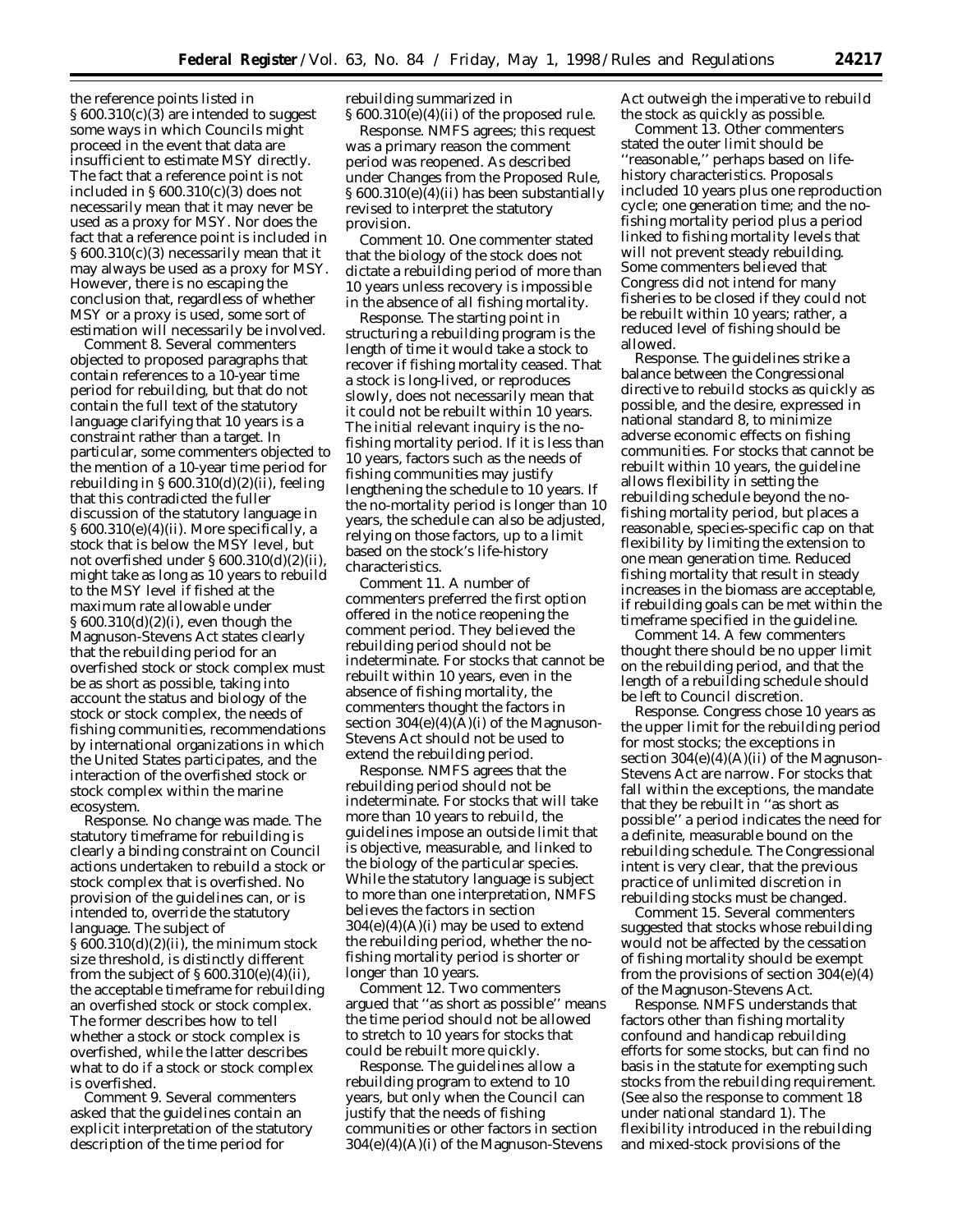guidelines should assist in management of these stocks.

*Comment 16*. Two commenters suggested that the guidelines contain an explicit description of the starting point for the rebuilding period.

*Response*. Section 600.310(e)(4)(ii) has been revised to indicate that the rebuilding period commences as soon as the first measures in a new or revised rebuilding program are implemented.

*Comment 17*. Two letters of comment raised concern that rebuilding programs may not be adopted until the year 2000 due to delays in approving new overfishing definitions and the submission of rebuilding programs based on those definitions. The commenters believe that new overfishing definitions and rebuilding programs in accordance with those programs should be submitted by October 11, 1998.

*Response*. NMFS agrees that rebuilding programs may be delayed beyond the year 2000, given the schedules established by the SFA, but will work with the Councils to implement revised definitions of overfishing and rebuilding plans as soon as possible. NMFS has clearly communicated to the Councils that section 108(b) of the SFA requires them to amend their FMPs not later than 24 months after enactment of the SFA (October 11, 1996) to bring them into conformance with the provisions of sections 303(a)(1), (5), (7) and (9)-(14) of the Magnuson-Stevens Act. Section 303(a)(10) specifically requires the specification of objective and measurable criteria for identifying when the fishery to which the FMP applies is overfished, and section 304(e) requires the submission of rebuilding plans for stocks that are determined to be overfished.

On September 30, 1997, NMFS submitted a report to Congress that identified those stocks in their areas of jurisdiction that are overfished or approaching an overfished condition, based on existing overfishing definitions, as required by the Magnuson-Stevens Act. The Councils were notified that they have 1 year within which to submit rebuilding programs for those stocks identified as overfished. Therefore, the Councils are to be simultaneously working on both new definitions of overfishing and rebuilding plans, as necessary. As new overfishing definitions are approved, the status of stocks will need to be reassessed against those new criteria. It is likely that some stocks that were not listed as overfished when judged against the overfishing definitions in place in September 1997 will be determined to

be overfished when compared to the criteria in new definitions. If and when that occurs, NMFS will notify the affected Council(s) and the public of that fact and the Council(s) will have 1 year from that date in which to submit a rebuilding plan.

*Comment 18*. Two commenters suggested that the guidelines elaborate on the relationship between environment/habitat and the specified time period for rebuilding. In particular, the commenters wondered what is meant by the term ''environmental conditions,'' whether remedial action would still be required in the event that environmental conditions cause the minimum possible rebuilding time to exceed 10 years, whether MSY should be re-estimated if habitat capacity changes, and, if so, whether remedial action could appropriately address habitat issues as well as fishing mortality.

*Response*. Except for a slight revision to  $\S 600.310(d)(4)(iii)$ , as described below, no change was made. ''Environmental conditions'' means those biological or physical components of the marine ecosystem with which the overfished stock or stock complex interacts (also see revised § 600.310(e)(4)(ii)). Council action is required whenever a stock or stock complex is determined to be overfished, regardless of whether it is possible to achieve rebuilding within 10 years. Regarding MSY, it is clear from the definition in  $\S 600.310(c)(1)(i)$  that MSY is conditional on the state of the environment, which includes habitat. As noted in § 600.310(d)(4)(ii), environmental changes that affect the long-term productive capacity of the stock or stock complex require respecification of one or more status determination criteria. As noted in § 600.310 (d)(4)(iii), Councils should recommend restoration of habitat in cases where manmade environmental changes are partially responsible for a stock or stock complex being in an overfished condition. In addition, § 600.310(d)(4)(iii) has been revised to reference the Councils' responsibilities in cases where essential fish habitat is concerned.

*Comment 19*. Several commenters objected to the proposed requirement that each FMP specify, to the extent possible, both a maximum fishing mortality threshold and a minimum stock size threshold for each stock or stock complex covered by that FMP  $(S600.310(d)(2)).$ 

*Response*. No change was made. Section 303(a)(10) of the Magnuson-Stevens Act requires the specification of status determination criteria, and

sections  $304(e)(1)$  and  $304(e)(2)$  state that these criteria are to be used for the purpose of determining which fisheries are in need of action ''to end overfishing'' and ''to rebuild affected stocks of fish.'' The only way that both needs (''end overfishing'' and ''rebuild affected stocks'') can be addressed is if the status determination criteria include measures appropriate to each—namely, one measure pertaining to the rate of fishing mortality and another measure pertaining to the size of the stock. That is, if only a maximum fishing mortality threshold were specified, it would be possible to determine which fisheries require action to end overfishing, but it would not be possible to determine which fisheries require action to rebuild affected stocks. Conversely, if only a minimum stock size threshold were specified, it would be possible to determine which fisheries require action to rebuild affected stocks, but it would not be possible to determine which fisheries require action to end overfishing.

*Comment 20*. Several commenters objected to the proposed provision in § 600.310(d)(2)(ii) that would allow the minimum stock size to be as low as 50 percent of the MSY stock size, conditional on an appropriate choice of MSY control rule. These commenters felt uniformly that Congress intended for any stock or stock complex below its MSY level to be considered overfished, and suggested that a stock size threshold be set at 80 percent (one commenter said ''at or above 80 percent'') of the MSY stock size. The commenters were divided over whether this reference point should constitute a minimum threshold or an ''interim'' threshold, where an interim threshold was defined as a point that ''should trigger a review of what remedial action is necessary to prevent the decline from continuing.''

*Response*. No change was made. A key question is whether Congress intended for each stock or stock complex that temporarily falls below its MSY level to be considered overfished, even if the rate of fishing mortality on that stock or stock complex has consistently been within the limit allowed by the MSY control rule. If the answer is ''yes,'' then any threshold below the MSY stock size is unacceptable: For example, a threshold set at 80 percent of the MSY stock size is just as unacceptable as one set at 50 percent of the MSY stock size. However, NMFS believes it is important to remember that natural variability is an inherent part of fishery systems, and that any stock or stock complex managed for MSY will sooner or later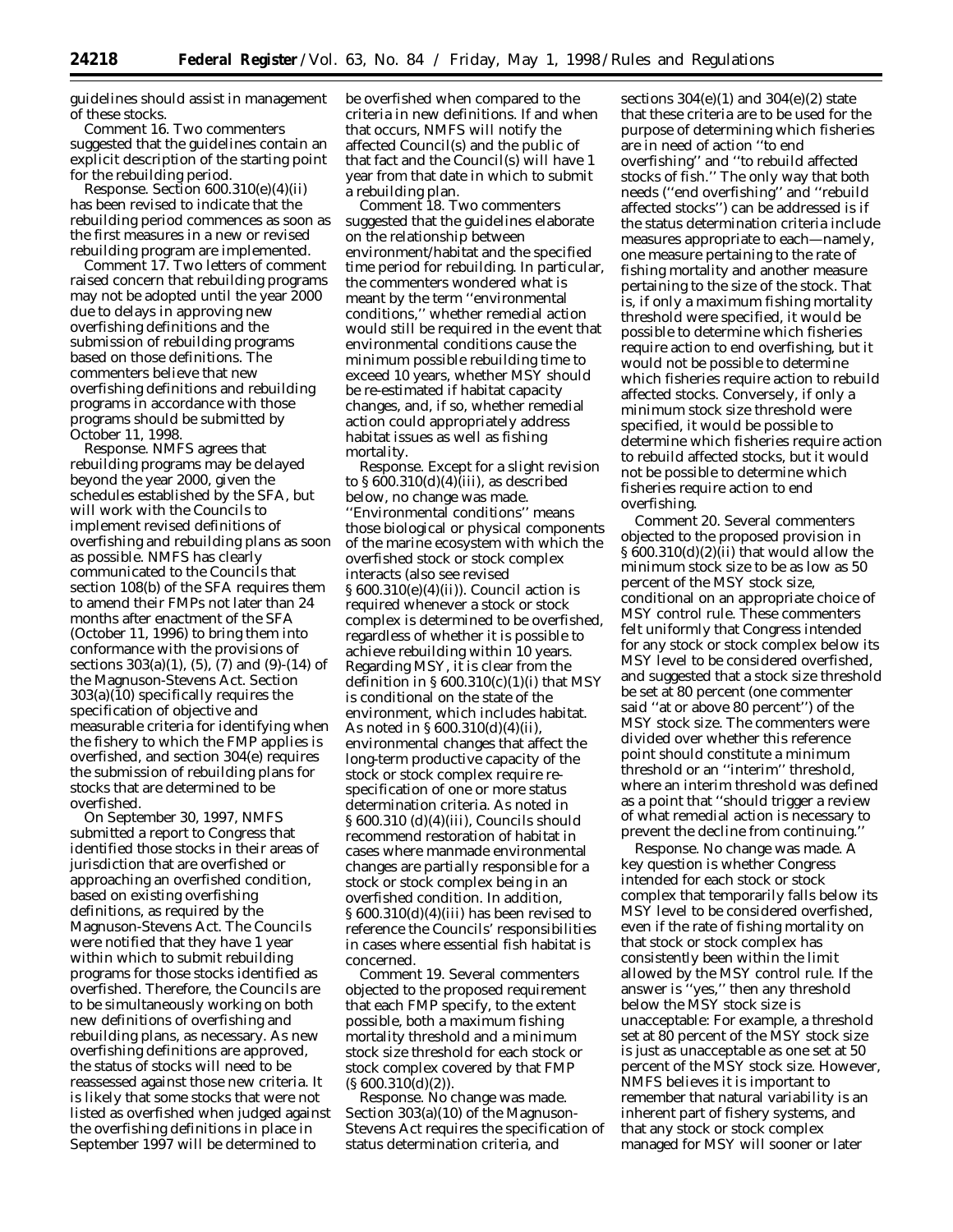fall below its MSY level, though only temporarily.

Because the Magnuson-Stevens Act explicitly allows  $\ddot{O}Y$  to be as high as MSY, NMFS believes that Congress must have intended to allow stocks to be managed such that stocks were capable of producing MSY, meaning that Congress must have been willing to accept the consequence that some stocks would fall below their respective MSY producing levels temporarily. Given this interpretation, the question becomes, ''How low is too low?'' While the fishery science literature does not provide a definitive answer to this question, NMFS believes that a prudent rule can be established as follows: Two of the best known models in the fishery science literature find that, on average, the stock size at MSY is approximately 40 percent of the stock size that would be obtained if fishing mortality were zero (the pristine level). (The actual values are 36.8 percent (Gompertz-Fox model) and 50 percent (Verhulst-Schaefer model). Also, the fishery science literature contains several suggestions to the effect that any stock size below about 20 percent of the pristine level should be cause for serious concern. In other words, a stock's capacity to produce MSY on a continuing basis may be jeopardized if it falls below a threshold of about onefifth the pristine level. Expressing this threshold in terms of the stock size at MSY results in a minimum stock size threshold equal to 50 percent of the MSY level. A stock at 50 percent of its MSY level would typically be close to 20 percent of its pristine level, a threshold below which it must not be allowed to fall.

Of course, the guidelines do not prohibit the Councils from setting as many ''interim'' stock size thresholds as they like, so long as these are above the minimum stock size threshold. However, it would be a mistake for the guidelines to require use of an interim stock size threshold set at 80 percent of the MSY level in all cases, insofar as some stocks may be incapable of rebuilding to the MSY level from such a threshold within the statutory time period, depending on the status and biology of the stock, the stock's interactions with other components of the marine ecosystem, and the choice of MSY control rule.

*Comment 21*. Several commenters suggested that the guidelines contain an explicit prohibition against ''short-term'' or ''pulse'' overfishing.

*Response*. No change was made. Taken together, § 600.310(d)(2)(i), (e)(3), and (e)(3)(i) already indicate that exceeding the maximum fishing

mortality threshold for even a single year is not permissible, except as provided under  $\S 600.310(d)(6)$ . If 'short-term" or "pulse" overfishing means that the maximum fishing mortality threshold would be exceeded for a period of at least 1 year, then the guidelines clearly prohibit these practices.

*Comment 22*. Two commenters suggested that the minimum stock size threshold should always be set equal to the MSY stock size. However, one of these commenters further suggested that it should be permissible for a stock or stock complex to fall slightly below its minimum stock size threshold on an occasional basis without being considered overfished.

*Response*. No change was made. Setting the minimum stock size threshold equal to the rebuilding target means that natural variability will frequently cause stocks to be classified as ''overfished,'' even if no overfishing ever occurs. The suggestion to permit occasional, slight violations of the minimum stock size threshold would require establishing criteria for determining the acceptable rate and extent of threshold violation, which would undoubtedly be a problematic exercise.

*Comment 23*. Several commenters suggested that the guidelines should incorporate, to the maximum extent possible, recent strides made in the application of the precautionary approach, such as those contained in the United Nations Treaty on Straddling Stocks and Highly Migratory Species.

*Response*. No change was made. The guidelines are already very much in step with, and in some cases ahead of, recent strides made in the application of the precautionary approach in the international arena. In addition, as noted in the preamble of the proposed rule, further technical guidance regarding specification of a precautionary approach will be provided by NMFS in the near future.

*Comment 24*. One commenter suggested that the guidelines should require all MSY estimates (both point estimates and ranges) and OY specifications (both single values and ranges) to be accompanied by confidence intervals, which the commenter felt to be a basic component of a risk-averse approach. The commenter suggested that such confidence intervals could be qualitative in nature, if necessary.

*Response*. No change was made. NMFS agrees that a risk-averse approach is highly desirable, both for estimation of MSY and for specification of OY, but does not believe that requiring

confidence intervals for these quantities is necessarily the best or only way to implement such an approach. For example, if point estimates are determined in an explicitly risk-averse manner, the addition of confidence intervals could prove more confusing than helpful, especially to a nontechnical audience. However, in those cases where Councils feel that confidence intervals would be helpful, § 600.310(c)(2)(ii) already gives the Councils explicit latitude to use them. The same paragraph also requires that appropriate consideration of risk be incorporated into estimates of MSY, while  $\S 600.310(f)(5)(iii)$  states that criteria used to set target catch levels (such as OY) should be explicitly risk averse, so that greater uncertainty regarding the status or productive capacity of a stock or stock complex corresponds to greater caution in setting target catch levels.

*Comment 25*. One commenter suggested that a precautionary approach is not appropriate for a management target such as OY.

*Response*. No change was made. Contrary to this comment, NMFS believes a precautionary approach is particularly appropriate for a management target such as OY. If management is effective, harvests will typically be close to the target level, so if the precautionary approach is to have a substantial impact on fishery management, it needs to be applied to management targets at least as much as to management thresholds.

*Comment 26*. One commenter suggested that the description of the precautionary approach should state that lack of information should not prevent a Council from taking reasonable steps to address fishery resource problems.

*Response*. No change was made. This suggestion is already implicit in § 600.310(f)(5)(iii), which states that greater uncertainty (i.e., greater lack of information) should correspond to greater caution in setting target catch levels. NMFS believes that prudent decision-making in the face of uncertainty is a cornerstone of any precautionary approach.

*Comment 27*. Two commenters expressed concern over the target stock size for rebuilding. One commenter suggested that the target should be the OY stock size and felt that the guidelines erred in treating the MSY stock size as though it were the target. The other commenter suggested that the target ought to be the MSY stock size and felt that the guidelines erred in treating the MSY stock size as though it were a threshold.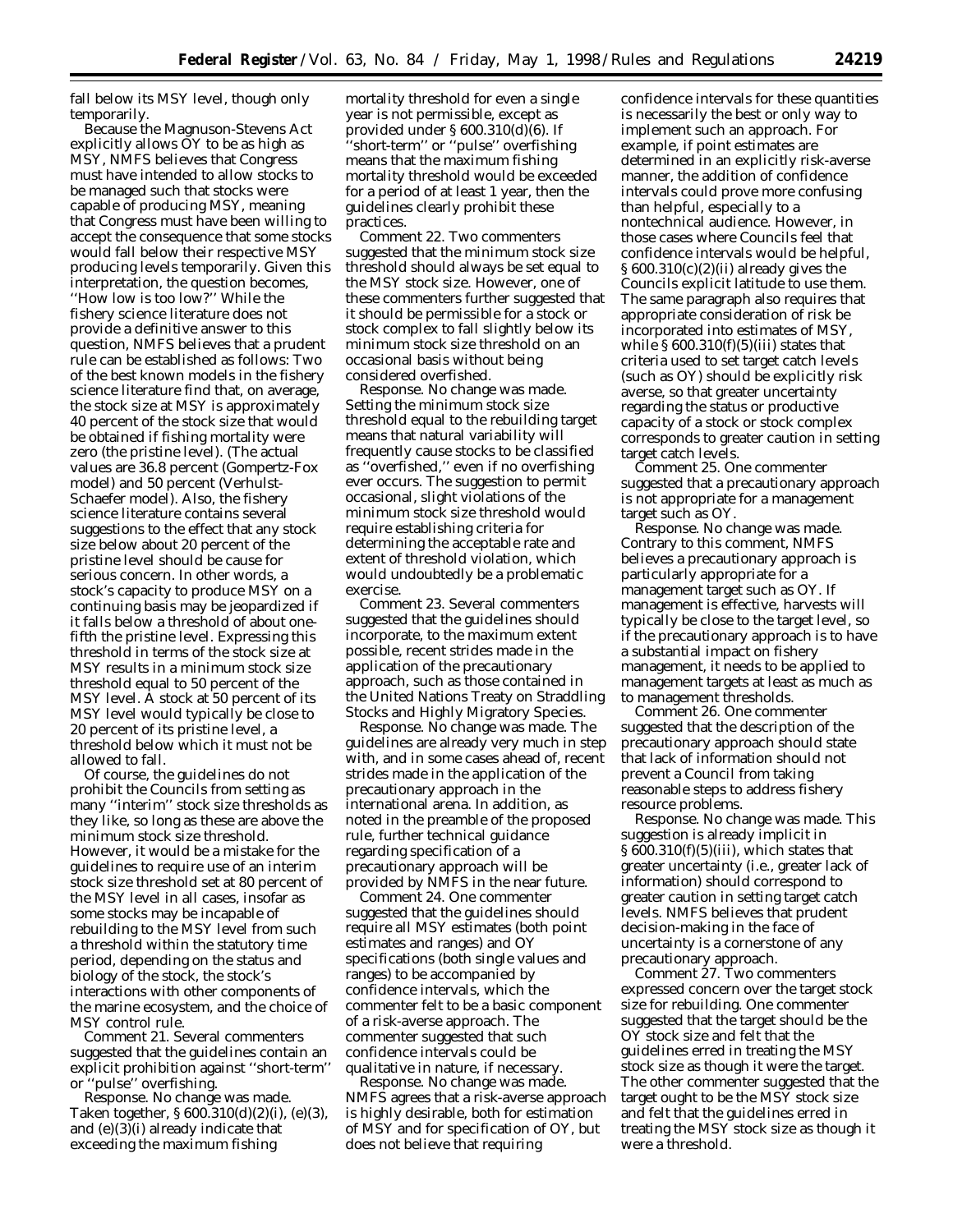*Response*. The Magnuson-Stevens Act, in section 3(28)(C), implies strongly that the MSY stock size is at least an initial target for rebuilding. Of course, to the extent that OY is lower than MSY and that management is generally successful in achieving OY on a continuing basis, the OY stock size will be greater than the MSY stock size; thus the ultimate target level (OY stock size) will be greater than the initial target level (MSY stock size). The guidelines are consistent in treating the MSY stock size as a constraint rather than as a threshold.

*Comment 28*. Several commenters suggested that the method for calculating rebuilding time requires clarification. Assuming that some sort of estimation is involved in calculating rebuilding time, a number of possibilities present themselves. Does ''rebuilding time'' refer to the expected rebuilding time, the median rebuilding time, some percentile of rebuilding times, or something else?

*Response*. No change was made. The commenters are correct that there are a large number of ways to calculate rebuilding time. In addition to statistics pertaining to the time required to reach some specified stock size, other possibilities include various statistics pertaining to the stock size achieved at some specified future time—for example, the expected stock size, the median stock size, or some percentile of stock sizes. While these choices pose potentially substantive issues, NMFS believes there are a number of reasonable ways to calculate rebuilding time that would be consistent with the provisions of the national standard 1 guidelines. It is beyond the scope of these guidelines to establish a single method to be used in all cases. However, it is possible that the forthcoming technical guidance regarding the precautionary approach (as described in the preamble to the proposed rule) could address these issues.

*Comment 29*. One commenter suggested that the maximum fishing mortality threshold should be greater than the fishing mortality rate associated with the chosen MSY control rule. The commenter noted that this would be consistent with the approach taken by Rosenberg *et al*. (1994)(see preamble to the proposed rule).

*Response*. No change was made. The commenter is correct insofar as the report by Rosenberg *et al*. (1994) interpreted the former Magnuson Act as taking overfishing to be a rate of fishing mortality somewhat greater than the rate associated with any MSY control rule. However, it is clear that the Magnuson-

Stevens Act takes a different, more conservative, approach by linking overfishing much more directly to MSY. Allowing the maximum fishing mortality threshold to exceed the fishing mortality rate associated with the MSY control rule would thus be inconsistent with the Magnuson-Stevens Act.

*Comment 30*. One commenter felt that the proposed procedural requirements for interim measures in  $\S 600.310(e)(5)$ are too burdensome. The commenter stated that, under the proposed guidelines, the Councils would essentially have to develop the same measures as part on an FMP or amendment for implementation on a more permanent basis, before recommending the measures as interim measures. Instead, the Councils should be allowed to recommend an interim action whenever there is a substantial conservation benefit to be gained.

*Response*. No change was made. NMFS agrees that actions to address overfishing should not be constrained unnecessarily. Section 304(e)(6) of the Magnuson-Stevens Act states that interim measures can be requested by a Council during its development of an FMP, an FMP amendment, or proposed regulations to address overfishing as required under section 304(e), until such measures can be replaced by such FMP, amendment, or regulations. Section 305(c)(3)(B) of the Magnuson-Stevens Act establishes time constraints on interim actions and makes extensions contingent upon the Council's actively preparing an FMP, FMP amendment, or proposed regulations to address overfishing on a permanent basis. Section 600.310(e)(6) of the guidelines reflects these statutory requirements.

*Comment 31*. One commenter objected to statements in § 600.310(f)(1)(ii) and (f)(5)(i) to the effect that OY cannot be achieved on a continuing basis if status determination criteria are not met. The commenter contended that the purpose of the status determination criteria is to measure FMP performance, not to control fishing, and that the present wording of the guidelines might preclude a Council from taking a gradual approach toward bringing fishing mortality into conformity with the maximum fishing mortality threshold.

*Response*. No change was made. NMFS believes that status determination criteria are indeed intended to control fishing. The commenter is correct insofar as the guidelines would preclude a Council from taking a gradual approach toward bringing fishing mortality into conformity with the maximum fishing

mortality threshold. Once a Council is notified that overfishing is occurring, it must take action within 1 year to end overfishing. A gradual approach is not permitted.

*Comment 32*. One commenter suggested that the guidelines should include a clear statement to the effect that, whenever overfishing is occurring, remedial action is required.

*Response*. No change was made. The statement already appears in § 600.310(e)(3)(i).

*Comment 33*. One commenter suggested that the guidelines should encourage adoption of target harvest levels set safely below MSY.

*Response*. No change was made. The statement already appears in  $§ 600.310(f)(5)(i).$ 

*Comment 34*. Several commenters suggested that  $\S 600.310(f)(2)(i)$  and  $(f)(2)(ii)$  under emphasized the benefits to the Nation accruing from food production relative to those accruing from recreational opportunities. Two commenters suggested that contributions to the surrounding economies ought to be listed as a benefit accruing from food production, as well as from recreational opportunities. One commenter suggested that the guidelines seemed to equate recreational fishing with non-consumptive use and commercial fishing with consumptive use, giving the impression that recreational fishing does not contribute to food production. One commenter was concerned regarding the vague nature of the ''other non-consumptive activities'' that were suggested to be ''important to the national, regional, and local economies" in  $\bar{S}$  600.310(f)(2)(ii).

*Response*. Sections 600.310(f)(2)(i) and (f)(2)(ii) have been revised. NMFS believes that neither the benefits to the Nation accruing from food production nor those accruing from recreational opportunities should be under emphasized. Contributions to the national, regional, and local economies are now listed as benefits accruing from both food production and recreational opportunities. Contrary to one of the comments cited, the proposed rule explicitly acknowledged the contribution of recreational fishing to food production; this acknowledgment is retained in the revised language. The non-specific reference to ''other nonconsumptive activities'' has been deleted from § 600.310(f)(2)(ii), insofar as this paragraph is not intended to provide an exhaustive list of nonconsumptive uses.

*Comment 35*. Several commenters disagreed with the proposed guidelines' allowance of an exception to the requirement of preventing overfishing,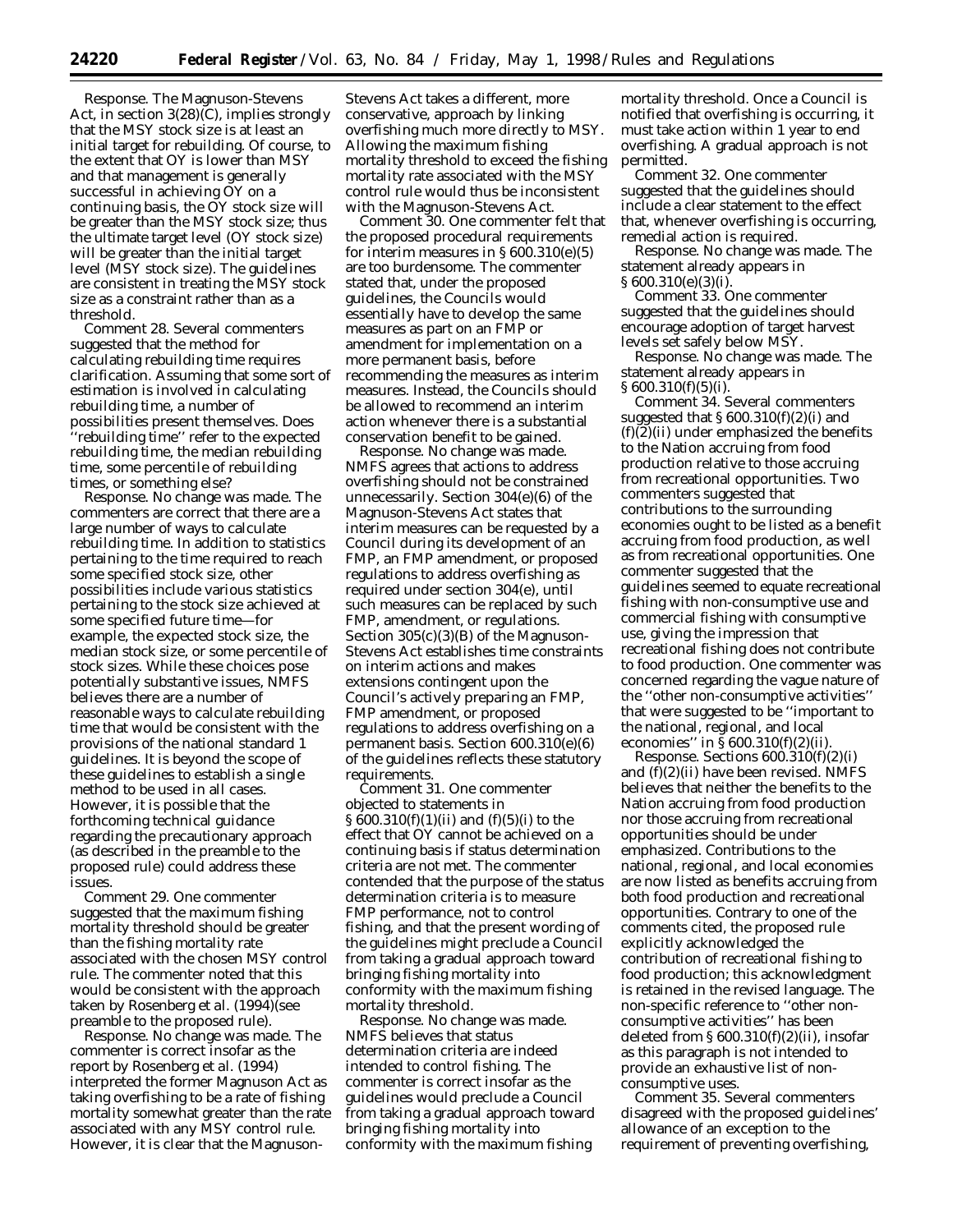in the case of one stock component of a mixed-stock fishery. They said that the legislative history of the SFA supports elimination of this exception, and challenged NMFS' authority to retain it.

*Response*. The legislative history of the SFA does not directly address this issue. The statute defines ''overfishing'' and ''overfished'' in terms of the capacity of a fishery to produce MSY. National standard 1 requires conservation and management measures to prevent overfishing while achieving the OY from each fishery. Section 304(e) of the Magnuson-Stevens Act requires the Secretary to identify fisheries that are being overfished. The Council must then take steps to end overfishing in the fishery.

A ''fishery'' is defined in the Magnuson-Stevens Act as ''one or more stocks of fish which can be treated as a unit for purposes of conservation and management.'' In a mixed-stock fishery, several stocks are harvested together and are managed as a unit. From the SFA's focus on ''fisheries,'' and the fact that it did not amend national standard 1, NMFS infers that Congress did not mean to eliminate entirely the longstanding practice of allowing a mixedstock fishery to continue, if certain conditions specified in the guidelines were met.

To respond to concerns that this exception might become a huge loophole, the proposed guidelines considerably narrowed this exception from the existing guidelines. To allow overfishing of one stock in a mixedstock fishery, a Council must meet three stringent conditions: (1) It must demonstrate by analysis that the action will result in long-term net benefits to the Nation; (2) it must demonstrate by analysis that a similar level of benefits cannot be achieved by modifying fleet behavior, gear selection or configuration, or other technical characteristic so that no overfishing would occur; and (3) it must ensure that the action will not cause any species or evolutionarily significant unit thereof to require protection under the Endangered Species Act.

The exceptions for mixed-stock fisheries have thus been significantly constrained by requiring that (1) demonstrated net benefits to the Nation be long-term, rather than short-term; (2) an analysis be performed to consider technical or operational alternatives to overfishing; and (3) the stock or stock complex not be driven to a dangerously low level.

NMFS believes the guidelines strike the correct balance between preventing a stock from becoming overfished and achieving OY for the fishery as a whole.

*Comment 36*. The notice reopening the comment period asked whether overfishing evaluations and rebuilding programs should be focused on individual stocks, or on a fishery. In response, many commenters pointed out that a stock-by-stock approach is the only scientifically justified method. Overlooking the condition of each stock is also inconsistent with Congressional intent to rebuild all fishery resources. Other commenters wanted to focus on fisheries, as part of an ecosystem approach to management. A mixed stock fishery should be managed as a unit, and should not be closed just because one component of the fishery is overfished.

*Response*. A fishery comprised of many stocks cannot be judged as overfished or not; only for a stock or stock complex of fish can measurable, objective criteria of overfishing be established, as required by the SFA. The same concern applies to judging whether a fishery has been rebuilt; biologically, that can be determined only on a stock or stock complex basis. The Secretary's first report to Congress (September 30, 1997, under section 304(e)) identified stocks, not fisheries, as overfished.

Focusing on stocks as a scientific endeavor is not inconsistent with managing a fishery as a unit. As explained in the response to comment 35 under national standard 1, identification of a stock as overfished does not necessarily mean that the entire fishery in which it occurs must be severely constrained while that stock is rebuilt. Scientific judgments on overfishing and rebuilding must be made, to the extent practicable, on a stock-by-stock basis, but management judgments on optimizing benefits can be made on the fishery as a whole. In other words, managers should be aware of the biological status of each stock, and should also be required to justify the continuation of overfishing of a stock in a mixed-stock fishery on the grounds of maximizing benefits.

*Comment 37*. One commenter suggested that a discussion of ''acceptable biological catch'' (ABC) be included in the guidelines, as in the 1989 version. The commenter felt that ABC is used by most, if not all, of the Councils and in many FMPs.

*Response*. No change was made. NMFS believes that ABC, as typically used, is an example of the ''annual target harvest levels that vary with stock size" described in  $\S 600.310(f)(4)(ii)$ . Given that the term ''acceptable biological catch'' does not appear in the Magnuson-Stevens Act (although ''allowable biological catch'' is used

once, without definition, in section 303(b)(11)), NMFS does not believe that it is necessary to reference this additional term by name in the guidelines.

*Comment 38*. One commenter objected to specifying minimum stock size threshold as a function of MSY stock size, as in § 600.310(d)(2)(ii). The commenter was concerned that extreme changes in environmental conditions could lead to extreme changes in carrying capacity and could result in a mismatch between the minimum stock size threshold and the stock's new productive capacity.

*Response*. No change was made. Section 600.310(d)(4)(ii) requires that status determination criteria be respecified if changes in environmental conditions cause the long-term productive capacity of the stock or stock complex to change. (See also the response to comment 18 for national standard 1).

*Comment 39*. One commenter objected to the statement in § 600.310(f)(5)(i) that continual harvest at a level above OY would violate national standard 1, even if no overfishing resulted. The commenter felt that it is both physically and fiscally impossible to assure that quotas are not systematically exceeded.

*Response*. No change was made. NMFS believes that the national standard 1 mandate for ''achieving, on a continuing basis, the OY from each fishery'' should not be interpreted to mean, ''achieving, on a continuing basis, the OY or some greater amount of harvest from each fishery.'' By definition, MSY is the greatest amount of harvest that could be achieved from a fishery on a continuing basis. Presumably, the reason that the Magnuson-Stevens Act makes explicit provision for setting OY at a level below MSY is that, where justified on the basis of relevant economic, social, or ecological factors, continual harvest at a higher level (such as MSY) is to be avoided. NMFS' experience has been that it is indeed possible to assure that quotas are not systematically exceeded. If, however, a Council finds that a systematic amount of harvest overrun is inevitable, quotas should be reduced by that amount.

*Comment 40*. Several commenters suggested that the guidelines list examples of management actions required under a variety of fishing mortality rates and stock sizes.

*Response*. No change was made. NMFS believes there are so many variables and contingencies specific to each fishery that it would not be meaningful to list examples of the type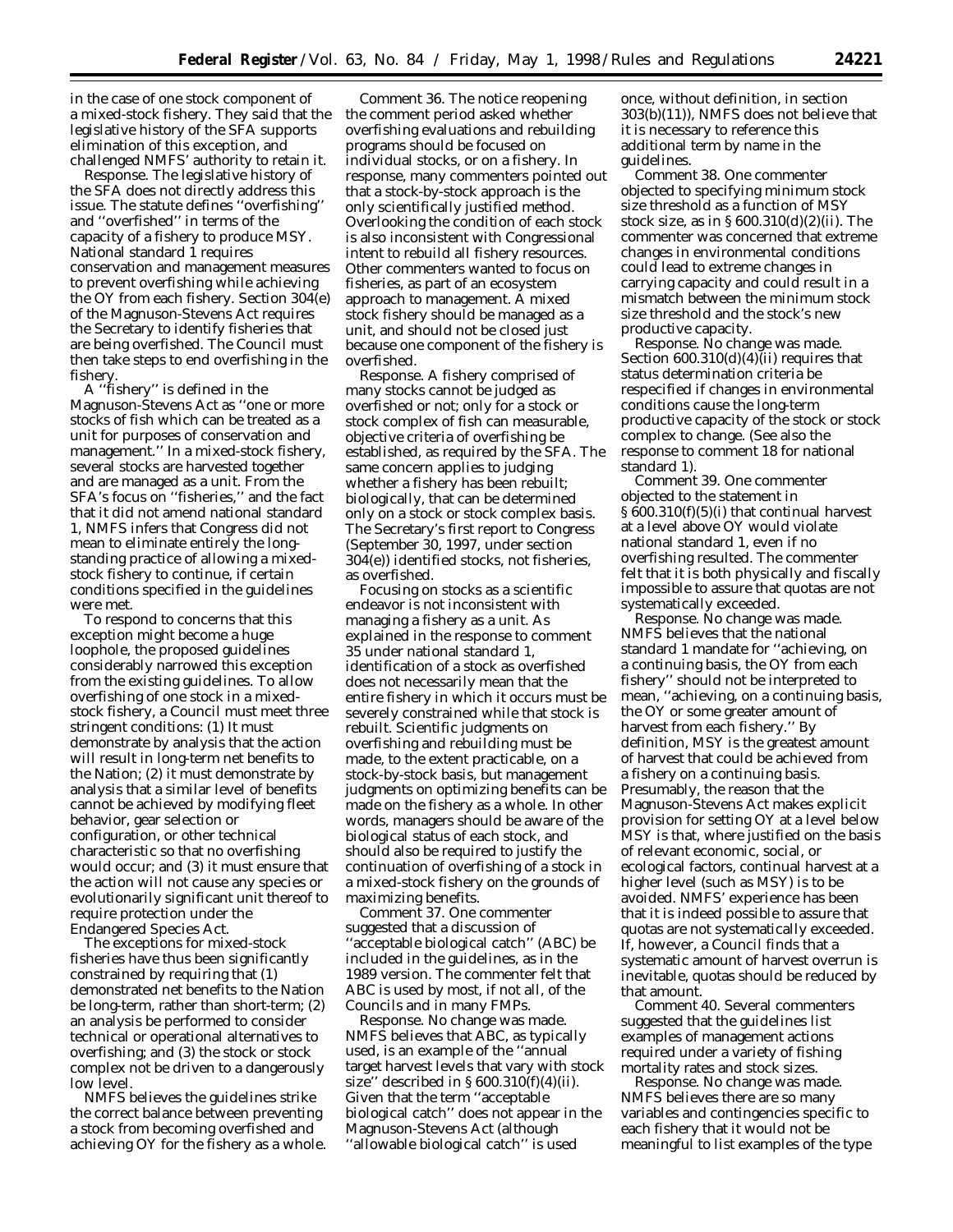requested. In general, though, it is clear that a Council's primary control will be over fishing mortality. If the fishing mortality rate on a stock or stock complex exceeds the maximum fishing mortality threshold, it must be reduced to the extent that it no longer exceeds that threshold, as described in § 600.310(e)(3)(i) and (e)(4)(i). If a stock or stock complex is overfished, fishing mortality must be controlled such that the stock rebuilds to the MSY level within a time period satisfying the statutory requirements, as described in § 600.310(e)(3)(ii) and (e)(4)(ii).

*Comment 41*. In discussing fisheries that have large state components, one commenter said that states will have to cooperate to achieve the SFA's rebuilding objectives. He recommended that the possibility of preempting a state's authority over a fishery in its waters be specified in the guidelines.

*Response*. The criteria and procedures for Federal preemption of state authority are set out in section 306(b) of the Magnuson-Stevens Act. In addition, NMFS would also comply with applicable requirements of Pub. L. 104– 4, the Unfunded Mandates Reform Act of 1995, and E.O. 12612, Federalism. NMFS sees no reason to reiterate these requirements in the guidelines, but agrees that consultation and state cooperation will be essential in meeting rebuilding schedules for some fisheries.

*Comment 42*. One commenter stated that the guidelines should clearly point out that the SFA imposes the obligation to establish a strong domestic plan to rebuild stocks, within 10 years if biologically possible, and that obligation applies to international as well as domestic fisheries.

*Response*. NMFS agrees that the obligation to establish a strong domestic plan to rebuild stocks, within 10 years if biologically possible, is a requirement of the SFA, regardless of the species involved. The guidelines, as proposed, reflect this view. There is no exception provided in the guidelines for any species or fishery beyond that provided in the SFA (section  $304(e)(4)(C)$ ). NMFS notes that the SFA requires that any rebuilding program for fisheries managed under an international agreement must reflect traditional participation in the fishery, relative to other nations, by fishermen of the United States. NMFS does not agree that additional clarifying language is necessary in the guidelines.

*Comment 43*. With respect to highly migratory species such as tunas and billfish, one commenter believed expressions of yield and overfishing are meaningless on local scales. The commenter questioned what is required of the Councils and what the limits of authority are regarding ending overfishing and rebuilding overfished stocks in areas where the majority of the exclusive economic zone (EEZ) stock/ fishery occurs in state waters (e.g., onaga) or in international waters (e.g., armorhead) where no agreements exist.

*Response*. The Councils have the responsibility under SFA to do all they can to eliminate overfishing and to rebuild overfished stocks. The Councils are limited in their authority and their ability to correct overfishing in many cases. However, this limitation should not prevent the Councils from doing everything within their authority and capabilities to address overfishing. (See also the response to comment 33 under national standard 1.)

*Comment 44*. One commenter was concerned regarding NMFS' proposed requirement to implement regulations to end (or prevent) overfishing and to rebuild (or sustain) affected fish stocks that are considered to be overfished or approaching an overfished condition. The commenter objected to this provision's application to migratory fish stocks with international harvesters, especially when the majority of the harvest is taken by foreign fleets.

*Response*: The SFA provisions concerning overfishing and rebuilding migratory fish stocks are not restricted to those situations where the U.S. harvest is a majority of the total fishing mortality. The SFA does, however, recognize the international aspects of migratory species, and provides that the period for rebuilding may exceed 10 years if management measures under an international agreement so dictate. And, as noted in the response to comment 33 under national standard 1, the rebuilding program for fisheries managed under an international agreement must reflect traditional participation in the fishery, relative to other nations, by fishermen of the United States. The guidelines reflect these provisions of the SFA.

*Comment 45*. One commenter said the proposed rule states that all fishing mortality must be counted against OY, including that resulting from bycatch, research fishing, and any other fishing activities, although the Magnuson-Stevens Act (section 3(15)) defines fishing in a way that does not include scientific research activity that is conducted by a scientific research vessel.

*Response*. The proposed guidelines have been revised to reflect the fact that the term ''fishing'' does not include any scientific research activity that is conducted by a scientific research vessel. In  $\S 600.310(f)(4)(iii)$ , the words

''research fishing'' have been changed to ''scientific research.'' However, the fishing mortality that occurs during scientific research requires estimation and inclusion in the accounting of all harvesting mortality to which stocks are subjected.

*Comment 46*. One commenter stated that overfishing criteria do not provide any explicit treatment for hatchery stocks. The commenter assumed that hatchery stocks cannot be aggregated with wild stocks for the purposes of establishing overfishing criteria.

*Response*. NMFS agrees with the commenter's assumption that hatchery stocks cannot be aggregated with wild stocks for purposes of establishing overfishing criteria.

# National Standard 2

*Comment 1*. One commenter suggested that NMFS should encourage the policy that fisheries management must be based on scientific facts.

*Response*. NMFS agrees, and recognizes that additional factors, such as social and economic impacts, must be taken into consideration in formulating management measures.

*Comment 2*. One commenter stated that the guidelines for national 2 should expressly address data on bycatch and safety.

*Response*. NMFS agrees and has amended § 600.315(e)(1)(ii) to include safety. That section already includes a reference to bycatch.

*Comment 3*. One commenter stated that data reporting requirements in national standard 2 are too burdensome and will inhibit fisheries management.

*Response*. Section 301(a)(2) of the Magnuson-Stevens Act requires that conservation and management measures be based on the best scientific information available. The minimum information sets required in FMPs are described in section 303(a) and (b) of the Magnuson-Stevens Act. The guidance provided in § 600.315 summarizes those statutorily required minimum requirements. Moreover, the Paperwork Reduction Act requires NMFS to minimize the burden of its information collection by ensuring the information will have practical utility.

*Comment 4*. Two commenters suggested there should be more explicit guidance under national standard 2 regarding the data requirements related to fishing communities.

*Response*. NMFS agrees. The language in § 600.315(e)(1) introductory text has been revised to clarify that Stock Assessment and Fishery Evaluation (SAFE) reports are intended to summarize the most recent information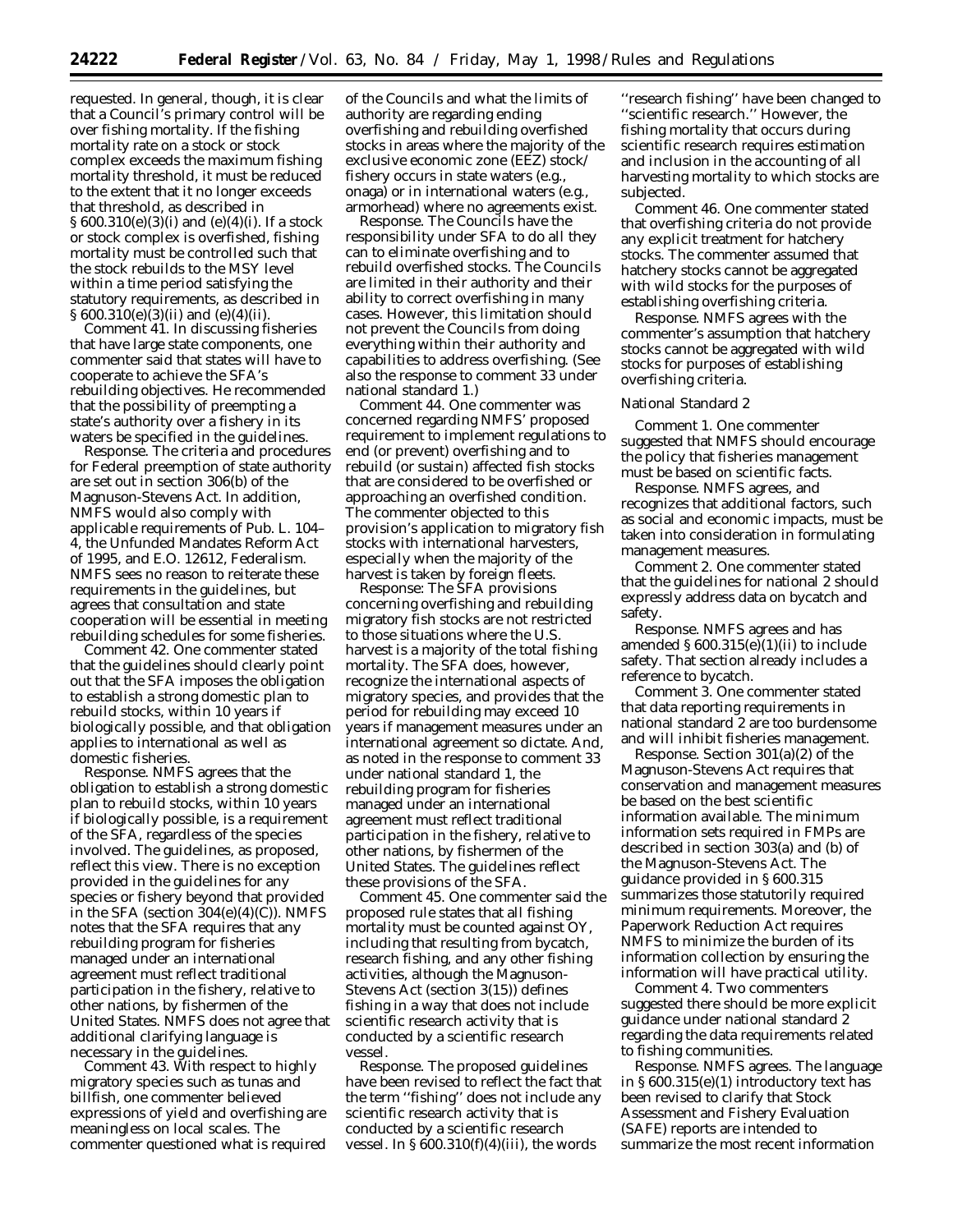concerning a variety of aspects of the fishery, including fishing communities.

# National Standard 4

*Comment 1*. One commenter suggested that the guidelines for national standard 4 should be modified by adding: ''In all [FMPs] prepared by any Council in a limited access fishery, all permits must be treated equally and fairly.''

*Response*. No change was made. The criteria that a Council must use in developing a limited access program are listed in the Magnuson-Stevens Act (section 303(b)(6)). National standard 4 requires that all allocations, including limited access permits, be handled fairly and equitably.

*Comment 2*. One commenter suggested that national standard 4 should contain a strict prohibition that prevents any one state (such as Alaska) from being granted (by any Council) monopoly control of fisheries management in Federal waters where fishermen from several states harvest under an approved FMP.

*Response*. The Magnuson-Stevens Act provides that a state may regulate a fishing vessel outside the boundaries of that state (section 306(a)(3)). However, management measures developed by a state pursuant to this authority may not discriminate between residents of different states. Mechanisms exist for ensuring that such authority does not result in unfair treatment. For example, two North Pacific Fishery Management Council FMPs that defer the majority of management authority to the State of Alaska (the crab and salmon FMPs) have mechanisms that provide for individuals to challenge the State's management actions.

*Comment 3*. One commenter stated that fishing sectors such as subsistence fishing and aboriginal people indigenous to the region should be added to the commercial, recreational, and charter fishing sections identified.

*Response*. No change was made. The Magnuson-Stevens Act already requires that all fishermen should be treated fairly and equitably.

#### National Standard 5

*Comment 1*. Several commenters stated that the guidelines do not adequately reflect the revision from ''promoting economic efficiency'' to ''considering economic efficiency'' in national standard 5, particularly in the use of the term ''encouraging'' relative to efficient utilization.

*Response*. NMFS agrees that the word ''encouraging'' should be replaced with ''considering,'' to make this standard consistent with the intent of Congress;

§ 600.330(b)(1) has been revised accordingly. The reference to limited access systems is only an example of a program that may contribute to efficiency. No statements or references are made that limited access is a preferred alternative to increase efficiency.

*Comment 2*. One commenter stated that the use of the phrase ''least cost to society'' in the national standard 5 guideline is inappropriate, because achieving long-term benefits may require costs that are greater than the least available.

*Response*. The use of this phrase is similar to its use in the national standard 7 guideline, which refers to minimizing costs. The phrase does not mandate that the alternative with the lowest cost be selected. Rather, it is meant to provide guidance that efficient utilization of resources is a way to achieve benefits for the Nation, while limiting the costs to society. Analysis of alternative management measures, including those that would offer greater efficiency, are expected to estimate the relative benefits and costs of those measures.

# National Standard 7

*Comment 1*. One commenter suggested that the Councils should be required to prepare an FMP for any fishery that has recreational and/or commercial catch.

*Response*. The Magnuson-Stevens Act did not impose such a requirement. The national standard guidelines do not excuse the Councils from developing FMPs that are necessary or appropriate. The guidelines prior to the SFA stated that an FMP should be prepared only for fisheries in need of management. NMFS believes no change is necessary, because requiring an FMP for every fishery could redirect critical funds needed for resource surveys, data collection, data or impact analyses, or other essential activities, but result in little or no incremental benefit to the Nation.

### National Standard 8

*Comment 1*. One commenter stated that the definition of ''fishing communities'' needs to be amended to include all components of the recreational industry.

*Response*. No change was made. The definition of ''fishing community'' in the guidelines already includes recreational fishing or directly related fisheries-dependent services and industries.

*Comment 2*. One commenter stated that ''sustained participation'' referred to in this standard does not guarantee any specific rights, practices, or access

to a specific fishery. Two other commenters stated that the intent of Congress in reference to ''sustained participation'' was not to cause fishermen to change gear or species, particularly since some communities are dependent on specific gears and/or fisheries.

*Response*. No change was made. ''Sustained participation'' means continued access to the fishery within the constraints of the condition of the resource. This standard requires that the importance of fishery resources to a community be taken into account in conservation and management measures; however, the long-term conservation and/or rebuilding of stocks may require limits on particular gears and the harvest of specific stocks.

*Comment 3*. One commenter stated that proposed § 600.345(b)(2) captures the intent of Congress that this standard does not allocate resources to particular communities, while  $\S 600.345(c)(3)$  has implicitly allocative language in its focus on ''levels of dependence on and engagement in'' the fishery.

*Response*. No change was made. The language in  $\S 600.345(c)(3)$  reflects the meaning of the Magnuson-Stevens Act, which refers to communities being ''substantially engaged'' and ''substantially dependent.'' The levels of dependence on and engagement in a fishery need to be ascertained in order to identify communities, whether located in rural or metropolitan areas, that may be potentially affected. Further, dependence, engagement, and sustained participation are not measured solely in terms of the percent of fishing activity in relation to the entire economic base of the community; there are other social, cultural, and economic assessments specifically focused on the harvesting, processing, and fishery-support industries.

*Comment 4*. One commenter stated that, in § 600.345(b) and (c), the definitions and explanations are so broad as to render them useless in identification of fishing communities.

*Response*. NMFS disagrees. The guidance reflects the language and intent of Congress to be inclusive of fishing communities. The definitions and explanations in § 600.345(b) and (c) are acceptable operational definitions for use by social scientists and economists in undertaking data gathering and analysis.

*Comment 5*. One commenter stated that, in § 600.345, all components of the recreational fishing industry in fishing communities should be described and analyzed in the same manner and depth as commercial fishery components.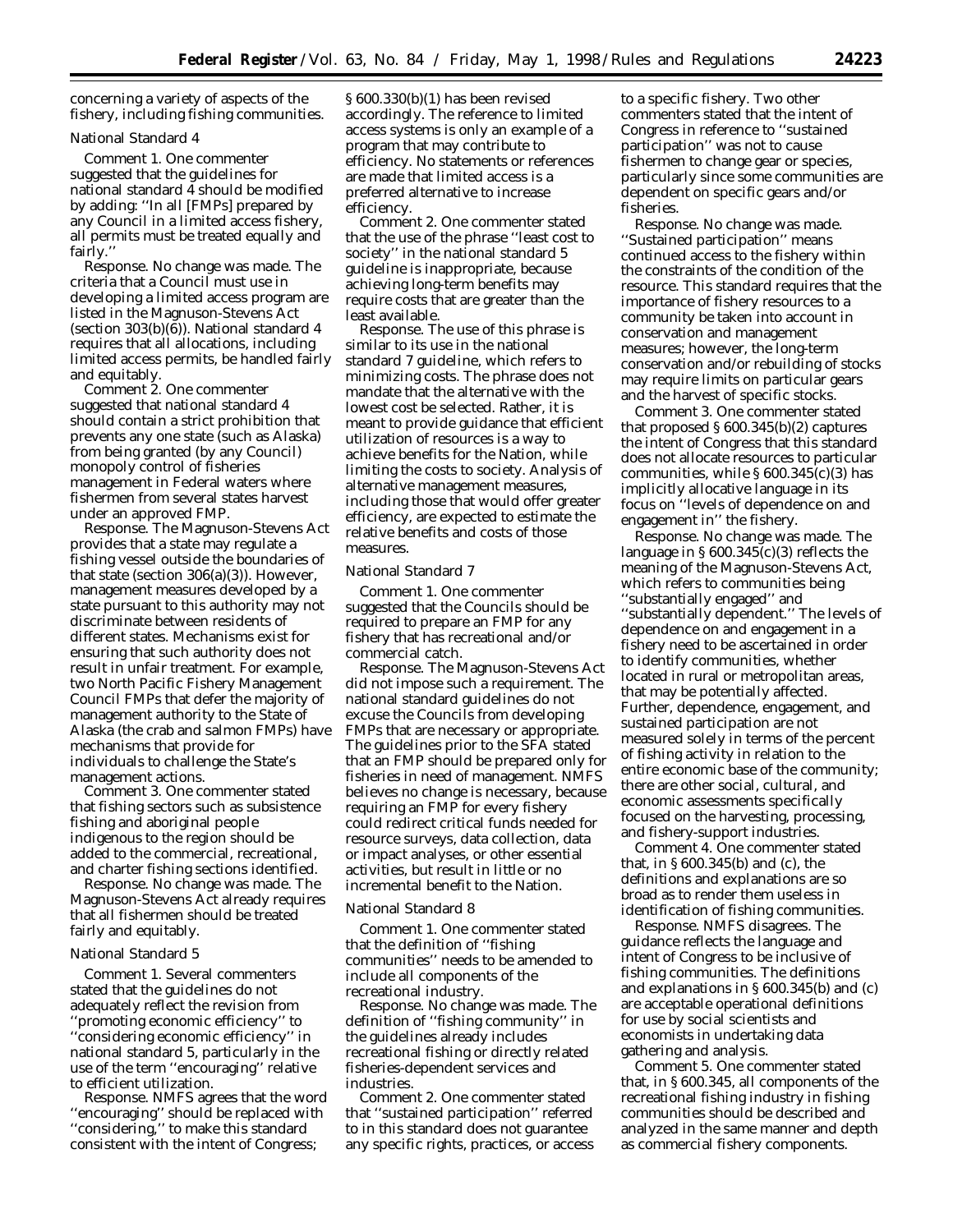*Response*. NMFS agrees. The guidance in the national standard guidelines covers all sectors.

# National Standard 9

*Comment 1*. Several commenters stated that the guidelines as written diverged significantly from the statute and Congressional intent and require a substantial rewriting. One commenter was concerned that the Councils would not have to take action to amend their FMPs to minimize bycatch and would still be found to be in compliance with national standard 9.

*Response*. NMFS disagrees. The Councils and NMFS must review all existing FMPs and all future FMPs and FMP amendments for compliance with national standard 9. Existing FMPs will be amended, if necessary, to ensure compliance with this standard. The Councils are required to re-examine the conservation and management measures contained in their FMPs for ways to reduce bycatch below current levels. In addition, the Councils must revisit the measures periodically to ensure that bycatch is reduced as much as practicable. No change in the guidelines is necessary.

*Comment 2*. Several commenters stated that the SFA sent a very clear message that bycatch is a serious problem and that the Councils are required not to study the problem, as suggested in the proposed guidelines, but to amend FMPs to include measures to ''minimize bycatch and to minimize the mortality of such bycatch that cannot be avoided.''

*Response*. NMFS agrees that bycatch is a problem in many of the Nation's fisheries. The amendments to the Magnuson-Stevens Act require that conservation and management measures minimize bycatch to the extent practicable and, to the extent bycatch cannot be avoided, minimize the mortality of such bycatch. The requirement is clearly not discretionary. NMFS disagrees that the guidelines only require the Councils to study the bycatch problem; the Councils must take action to minimize bycatch and bycatch mortality to the extent practicable. No change in the guideline is necessary (also see the response to comment 1 under national standard 9).

*Comment 3*. Several commenters observed that national standard 9 recognizes bycatch as an integral component of the total fishery, with biological if not economic value. The commenter stated that this national standard encourages the redeployment, or perhaps the elimination, of destructive, non-selective gears.

*Response*: NMFS agrees. The Councils have a range of options available to them to satisfy the requirements of national standard 9; the commenter mentioned only two of the options available. However, the legislative history of the SFA includes a floor statement by Congressman Young that ''it is not the intent of Congress that the [Councils] ban a type of fishing gear or a type of fishing in order to comply with this standard.''

*Comment 4*. One commenter observed that national standard 9 applies not only to commercially valuable species, but also to all finfish, shellfish, and invertebrate species with no commercial value.

*Response*. NMFS agrees. The definition of ''fish'' in the Magnuson-Stevens Act includes finfish, shellfish, and invertebrate species, and all other forms of marine animal and plant life except marine mammals and birds; by extension, bycatch applies to these forms of marine life.

*Comment 5*. One commenter stated that the guidelines are not clear on exactly what is required for compliance with this national standard and what the consequences would be of not meeting that requirement. The commenter also suggested that such requirements would likely not be followed because they are too time/staff/ data intensive. Another commenter stated that the guidelines suggest that measures to minimize bycatch need not be implemented if they are determined to be ''inconvenient'' with respect to, for example, ''changes in fishing, processing, disposal, or marketing costs,'' or ''changes in fishing practices and the behavior of fishermen.''

*Response*. The Secretary is required to ensure that all FMPs are in compliance with the national standards. FMPs or FMP amendments that are not in compliance will not be approved. Inconvenience is not an excuse; bycatch must be avoided as much as practicable, and bycatch mortality must be reduced until further reductions are not practicable. Adherence to the national standards is not discretionary.

*Comment 6*. One commenter suggested that, in the definition of bycatch in § 600.350(c), NMFS strike the parenthetical in the definition of bycatch and the phrase, ''or that enter commerce through sale, barter, or trade.''

*Response*. The language in § 600.350(c) is consistent with the Magnuson-Stevens Act; commercial fishing, as defined in section 3(4), ''means fishing in which the fish harvested, either in whole or in part, are intended to enter commerce or enter

commerce through sale, barter or trade.'' While the term ''sale'' is inclusive of barter and trade, the phrase has been kept in the guidelines to ensure that there is no ambiguity as to what is considered bycatch. NMFS believes the parenthetical in the definition of ''bycatch'' provides useful clarification of ''harvested in a fishery.'' No change was made.

*Comment 7*. Several commenters recommended removing the definition of discard in proposed  $\S 600.350(c)(2)$ because they believed the term was included by NMFS without support in the Magnuson-Stevens Act or its legislative history. They stated that the definition is in conflict with the law and allows the continuation of fishing methods and practices that involve great amounts of bycatch, like roe stripping and shark finning.

*Response*. The definition in § 600.350(c)(2) has been removed; however, NMFS has retained the interpretation that ''bycatch'' includes the discard of whole fish—not the discard of unwanted parts. Nothing in the definitions of ''bycatch'' or ''economic discards'' suggests that the discard of unwanted parts of fish is addressed accordingly (see the response to comment 12 under national standard 9 for a discussion of practices such as shark finning).

*Comment 8*. One commenter requested that NMFS add to the last sentence in the definition of bycatch in § 600.350(c) the words ''or Atlantic highly migratory species harvested in a commercial fishery that are not regulatory discards and that are tagged and released alive under a scientific tag and release program established by the Secretary.''

*Response*. NMFS agrees and has added the suggested language to § 600.350(c).

*Comment 9*. A commenter asked whether any fish caught and sold would be considered bycatch.

*Response*. According to the definition of bycatch in the Magnuson-Stevens Act, the sale of any fish removes it from being considered bycatch.

*Comment 10*. A commenter stated that fish that are ground up and thrown overboard are not counted as discards.

*Response*. NMFS disagrees. Whole fish that are ground up and thrown overboard would be considered bycatch.

*Comment* 11. One commenter suggested that, in § 600.350(b), the second sentence be replaced with: ''Bycatch can, in four ways, impede efforts to protect marine ecosystems, achieve sustainable fisheries and the full benefits that they provide to the Nation.'' The suggestion was also made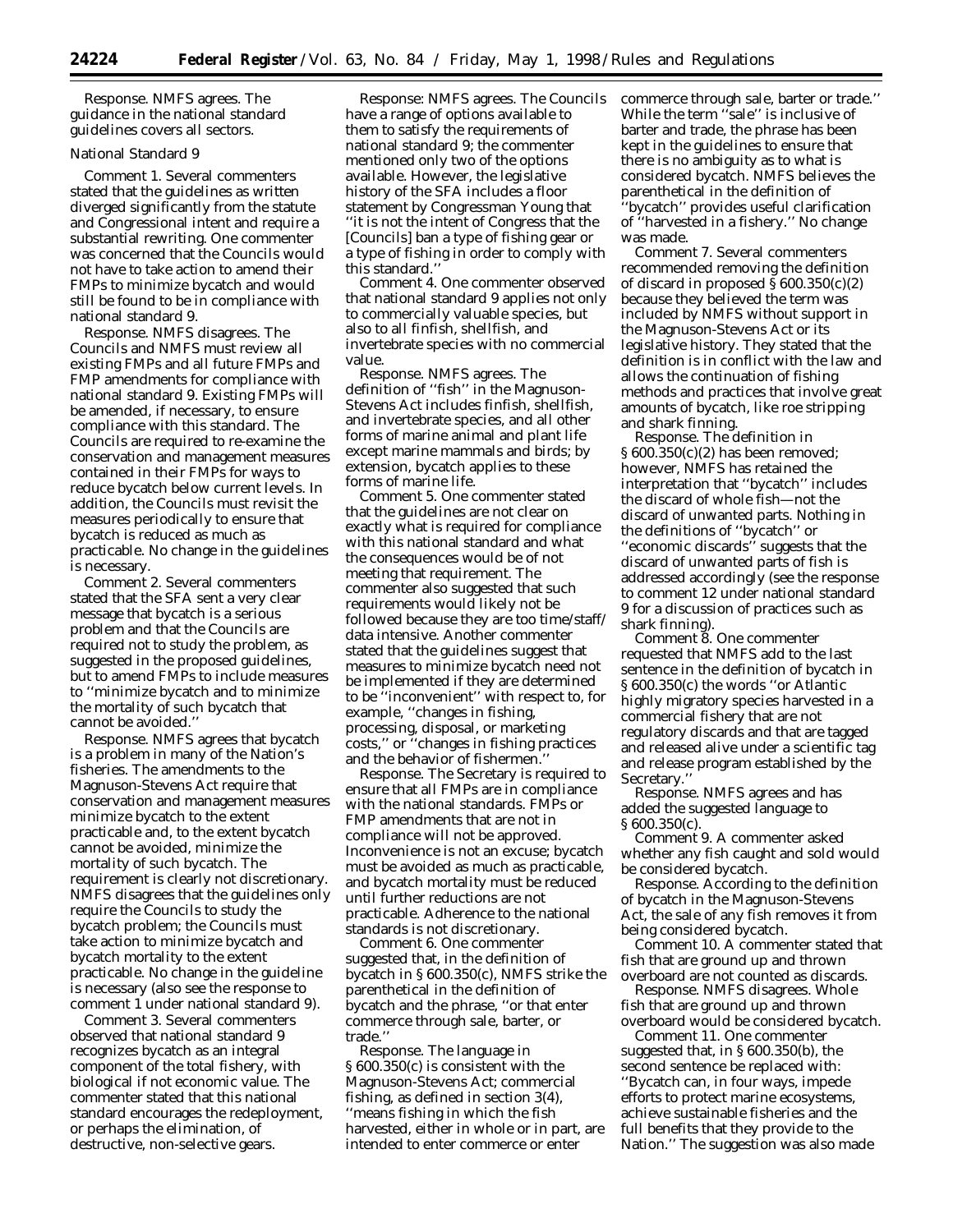that the following sentence be added to § 600.350(b): ''First, removing unknown amounts of commercial or noncommercial biomass as bycatch affects marine ecosystems in ways that are poorly understood at best.''

*Response*. The first suggestion was adopted, because sustainable fisheries are predicated on healthy marine ecosystems. In addition, § 600.350(b) was revised to combine the concepts of increased uncertainty concerning total fishing related mortality and the impact of bycatch on other uses of fishery resources.

*Comment 12*. One commenter stated that portions of fish not used or retained (e.g., finned sharks) are incidental catch (and are therefore bycatch). Other commenters stated that sharks could be harvested for fins and discarded without being counted as discards.

*Response*. The Magnuson-Stevens Act does not define incidental catch; however, it defines ''bycatch'' as fish that are harvested in a fishery, but that are not sold or kept for personal use. The Magnuson-Stevens Act does not specify that the entire animal or plant must be sold or kept for personal use. This does not mean, however, that wasteful practices should not be of concern, nor that they may not be restricted by the Councils on some other basis. The issue of how much of a fish should be retained is a utilization issue, which is distinct from the bycatch issue.

*Comment 13*. One commenter stated that damaged and/or mutilated (e.g., shark-bitten) target species that are discarded are bycatch.

*Response*. NMFS agrees. Such fish are considered bycatch if they are not sold or kept for personal use.

*Comment 14*. Economic discards of target species, such as tunas during times of market surplus, including dumping of fish on land, are bycatch.

*Response*. NMFS agrees. Such discards are considered bycatch.

*Comment 15*. One commenter observed that the Magnuson-Stevens Act's definition of bycatch does not mention unobserved fishing mortality and recommended that the parenthetical inclusion of unobserved fishing mortality in the definition of bycatch in § 600.350(c) of the regulations should be removed.

*Response*. NMFS disagrees. The statute does not limit Council actions only to observed bycatch. Unobserved fishing-related mortality is implicitly included in the definition because it constitutes a harvest of fish that are not sold or kept for personal use. NMFS notes, however, that there is little information available on unobserved fishing-related mortality and believes

that primary emphasis should initially be placed on minimizing observed sources of fishing-related mortality.

*Comment 16*. One commenter noted that unobserved fishing-related mortality should be given prominence in the proposed guidelines.

*Response*. NMFS disagrees. Given the many sources of bycatch mortality, NMFS believes that unobserved fishingrelated mortality is sufficiently prominent in the guidelines as proposed.

*Comment 17*. One commenter asked how NMFS will ever assign a poundage to unobserved mortality and what scientific basis will be used to determine unobserved mortality.

*Response*. NMFS recognizes that determining unobserved fishing mortality will be extremely difficult. However, all significant sources of fishing-related mortality need to be considered when developing conservation and management measures. While there are some existing technologies that could be used to estimate unobserved fishing mortality (e.g., video-based systems), new methods will need to be developed. This will involve an experimental process, including rigorous peer reviews of the results.

*Comment 18*. One commenter noted that the amount of discards by the recreational fishery has a significant impact on fish stocks.

*Response*. NMFS agrees. Discards by recreational anglers are considered to be bycatch unless they are specifically exempted in the Magnuson-Stevens Act. All mortality associated with recreationally caught fish must be considered in the determination of OY and MSY; this is addressed in the guidelines for national standard 1.

*Comment 19*. One commenter observed that fish released alive in recreational catch-and-release and tagging programs do die and should be counted as bycatch and against OY.

*Response*. NMFS agrees that all bycatch mortality and mortality attributable to exempted tagging and release programs should be considered in determination of OY. As noted in the response to comment 25 under national standard 9, the Magnuson-Stevens Act exempts only Atlantic highly migratory species harvested in a tag-and-release program established by the Secretary. This is further addressed in the guidelines to national standard 1.

*Comment 20*. One commenter stated that the SFA specifically excludes recreational catches from the requirements for bycatch reduction and avoidance. The commenter felt that a specific reference to the value of catchand-release fisheries under the guidelines to national standard 9 would be useful.

*Response*. NMFS disagrees. Fish caught and released alive under an approved catch-and-release fishery management program are exempt from being considered bycatch under section 3(2) of the Magnuson-Stevens Act (see also the response to comment 21 under national standard 9). Management regulations (e.g., minimum size limits and bag limits) that result in the release of fish by recreational anglers are not considered catch-and-release programs and, therefore, such catches are considered to be bycatch, even though the fish are released alive. Increased efforts to release recreationally caught fish in healthy condition may partially satisfy the requirement in national standard 9 that mortality of bycatch that cannot be avoided be minimized to the extent practicable.

*Comment 21*. One commenter asked what is meant by the exclusion of ''fish released alive under a recreational catch-and-release fishery'' under the bycatch definition.

*Response*. A definition of the term ''catch-and-release fishery management program'' has been added to Section 600.350(c) as follows: a catch-andrelease fishery management program is one in which the retention of a particular species is prohibited. In such a program, those fish released alive would not be considered bycatch.

*Comment 22*. One commenter stated that highly migratory species in a commercial fishery managed by the Secretary that are tagged and released alive in the Atlantic are not considered bycatch. The same commenter asked whether the provision also extended to Pacific highly migratory species managed by the Western Pacific Council, and if not, why not?

*Response*. NMFS agrees that the Magnuson-Stevens Act specifically exempted fish caught in highly migratory species tag-and-release programs in the Atlantic from being considered bycatch. This exemption was not extended in the SFA to Pacific highly migratory programs. Therefore, fish tagged and released in highly migratory species tag-and-release programs in the Pacific are considered bycatch.

*Comment 23*. One commenter stated that definitions of bycatch as ''catch which is not retained or utilized'' and incidental catch as ''catch which is retained in whole or part but not necessarily targeted,'' as adopted by the Western Pacific Fishery Management Council, are not consistent with the Magnuson-Stevens Act or with the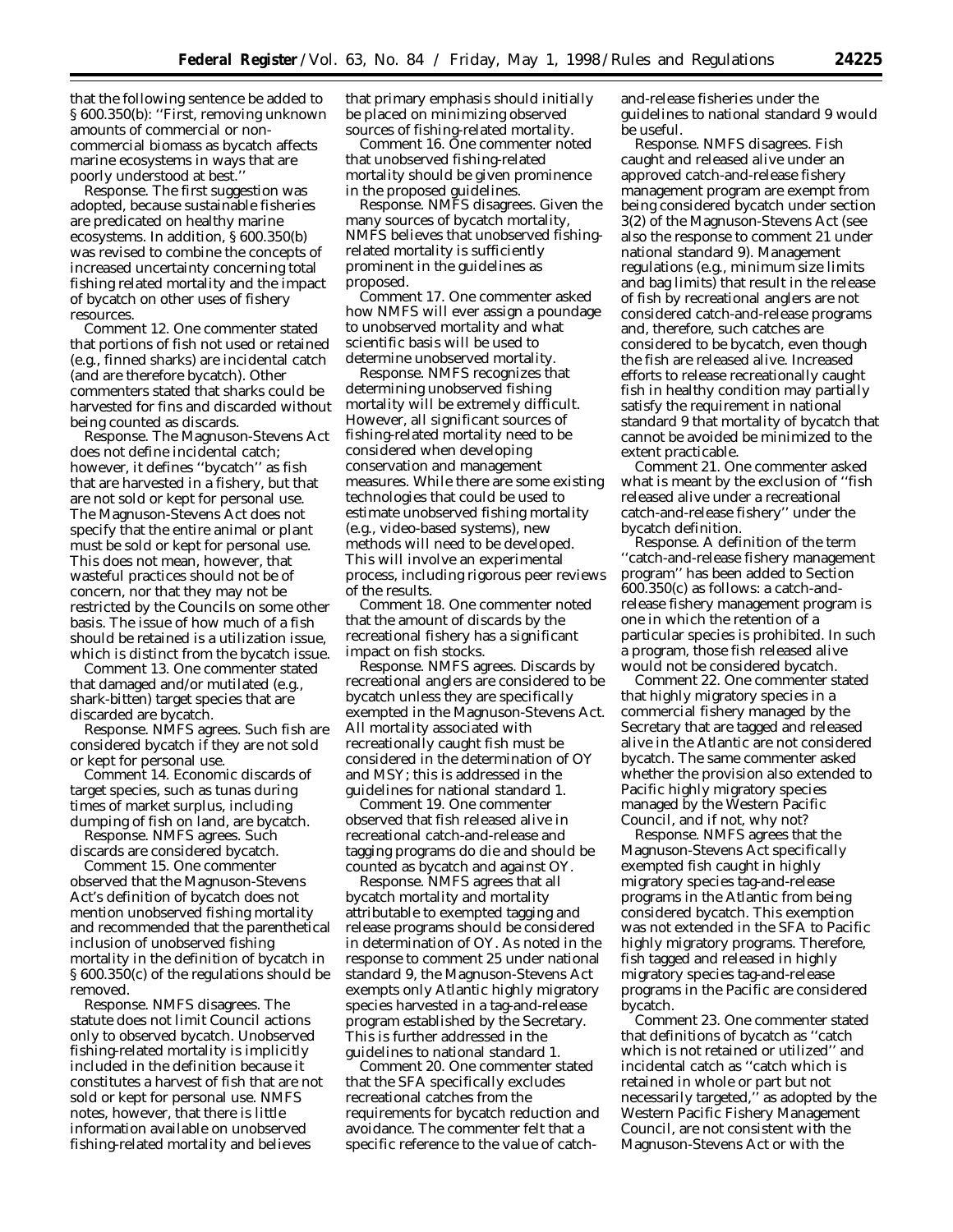proposed national standard 9 guidelines.

*Response*. The Western Pacific Council's definition of ''bycatch,'' though not identical, is not inconsistent with the new definition in the Magnuson-Stevens Act. The definition of ''incidental catch'' is not inconsistent with anything in the Act or the guidelines.

*Comment 24*. Several commenters disagreed with the following statement in the preamble to the proposed guideline: ''Bycatch can be decreased either by decreasing the catch of fish that would be discarded or by retaining fish that would otherwise be discarded.'' They also stated that avoidance should take precedence over retention and that retention of bycatch fails both tiers of national standard 9 in that it neither avoids nor minimizes it.

*Response*. NMFS agrees that priority must first be given to avoiding bycatch to the extent possible. To the extent that it is not possible, priority must then be given to minimizing bycatch mortality. Any proposed conservation and management measure that does not give first priority to avoiding the capture of bycatch species must be supported by appropriate analyses, including determination of the net benefits to the Nation. Section 600.350(d) introductory text has been revised accordingly. Sections 313(i) and 405(d)(3) of the Magnuson-Stevens Act suggest that retention and utilization are viable solutions to some bycatch problems.

*Comment 25*. Several commenters stated that the proposed rule would make national standard 9 a discretionary option for the Councils by using the word ''should'' at the end of § 600.350(d). The commenters believed the proposed guidelines fail to require any Council to select and implement measures to minimize bycatch.

*Response*. The requirements of the Magnuson-Stevens Act are not discretionary. The Councils must consider the requirements in § 600.350(d) when evaluating conservation and management measures relative to the national standards. To ensure that this point is made, the word ''should'' in § 600.350(d) introductory text has been changed to ''must'' to emphasize the mandatory nature of Council actions under this national standard.

*Comment 26*. One commenter stated that the proposed language for national standard 9 neglected to include ''to the extent practicable'' when discussing reduction of mortality of bycatch that cannot be avoided. The commenter stated that Congress explicitly recognized that the costs of reducing

bycatch at some level outweigh the benefits, and that the Magnuson-Stevens Act does not demand that bycatch be decreased to the point of technical feasibility, just to the point that it still makes sense to reduce it.

*Response*. NMFS agrees; the guidelines already contain the language suggested. For the purposes of this national standard, the term ''practicable'' is not synonymous with the term ''possible,'' because not all reductions that are possible are practicable. NMFS recognizes that in some fisheries it may not be practicable to eliminate all bycatch and bycatch mortality.

*Comment 27*. One commenter stated that, as stocks approach overfished conditions or are below their optimum levels, harvests (including bycatch) should be limited to well below the threshold at which there is a risk of precipitating or contributing to a decline.

*Response*. NMFS agrees. Bycatch mortality is a component of total fishing mortality and must be incorporated into stock assessments. To the extent that stock assessments include information on the types and magnitude of bycatch, total allowable catch determinations will reflect that information.

*Comment 28*. Several commenters stated that the guidelines ought to point out specifically that economics cannot justify bycatch that has a negative impact on the health of any stock in a multispecies fishery.

*Response*. NMFS agrees. The primary responsibility of the Councils is to develop conservation and management measures that, to the extent practicable, minimize the capture of bycatch species and that, to the extent bycatch cannot be avoided, minimize the mortality of such bycatch. The economic consequences of dealing with bycatch is one of the factors that determines the extent to which it is practicable to reduce bycatch or bycatch mortality in a particular fishery. The determination must be based on the net benefits to the Nation resulting from particular management measures. Language has been added to § 600.350(d) introductory text to indicate that the net benefits to the Nation include, but are not limited to, negative impacts on affected stocks; incomes accruing to participants in directed fisheries in both the short and long term; incomes accruing to participants in fisheries that target the bycatch species; environmental consequences; non-use values of bycatch species, which include nonconsumptive uses of bycatch species and existence values, as well as

recreational values; and impacts on other marine organisms.

*Comment 29*. One commenter believed that, by allowing the Councils to prioritize their actions to address bycatch, NMFS would effectively (and unfairly) penalize those fisheries that have voluntarily collected and submitted bycatch data. The commenter felt that bycatch reduction should be done in a coordinated fashion, involving all harvesters.

*Response*. NMFS disagrees with the first part of the comment. The collection of such data was voluntarily initiated by the fishing industry because it was recognized that bycatch is a problem that must be dealt with; the fishing industry is to be commended for taking initiative in dealing with bycatch. The guidelines specifically list activities that the Councils must undertake to satisfy the requirements of this national standard. No fishery is exempt from the requirements. However, for practical reasons, the Councils will have to determine their priorities for development of management actions and the basis for setting those priorities.

*Comment 30*. One commenter stated that non-selective, destructive gear specifically longlines, gillnets, and trawls—ought to be specifically mentioned in the section on bycatch as gear to which special attention ought to be paid in the development of any fishery management measures.

*Response*. NMFS disagrees. The Councils will need to prioritize their actions, not only with respect to various fisheries, but also to various gears. The Councils will need to determine, during the development of fishery management measures, which gears to allow and which ones need special attention. No change in the guidelines is necessary.

*Comment 31*. Several commenters suggested that SAFE reports are important tools in minimizing bycatch and that a requirement be added that information on the amount and type of bycatch be summarized in the SAFE report.

*Response*. NMFS agrees and has added appropriate language to § 600.350(d)(2). NMFS notes that § 600.315(e)(1)(ii) of the guidelines for national standard 2 already contains this requirement.

*Comment 32*. Several commenters stated that the list of factors in § 600.350(b)(3) is comprehensive and invites the Councils to use those factors as loopholes to avoid taking action. Commenters questioned why such a comprehensive list is needed for this standard and none of the others.

*Response*. NMFS disagrees. The lack of complete and perfect information is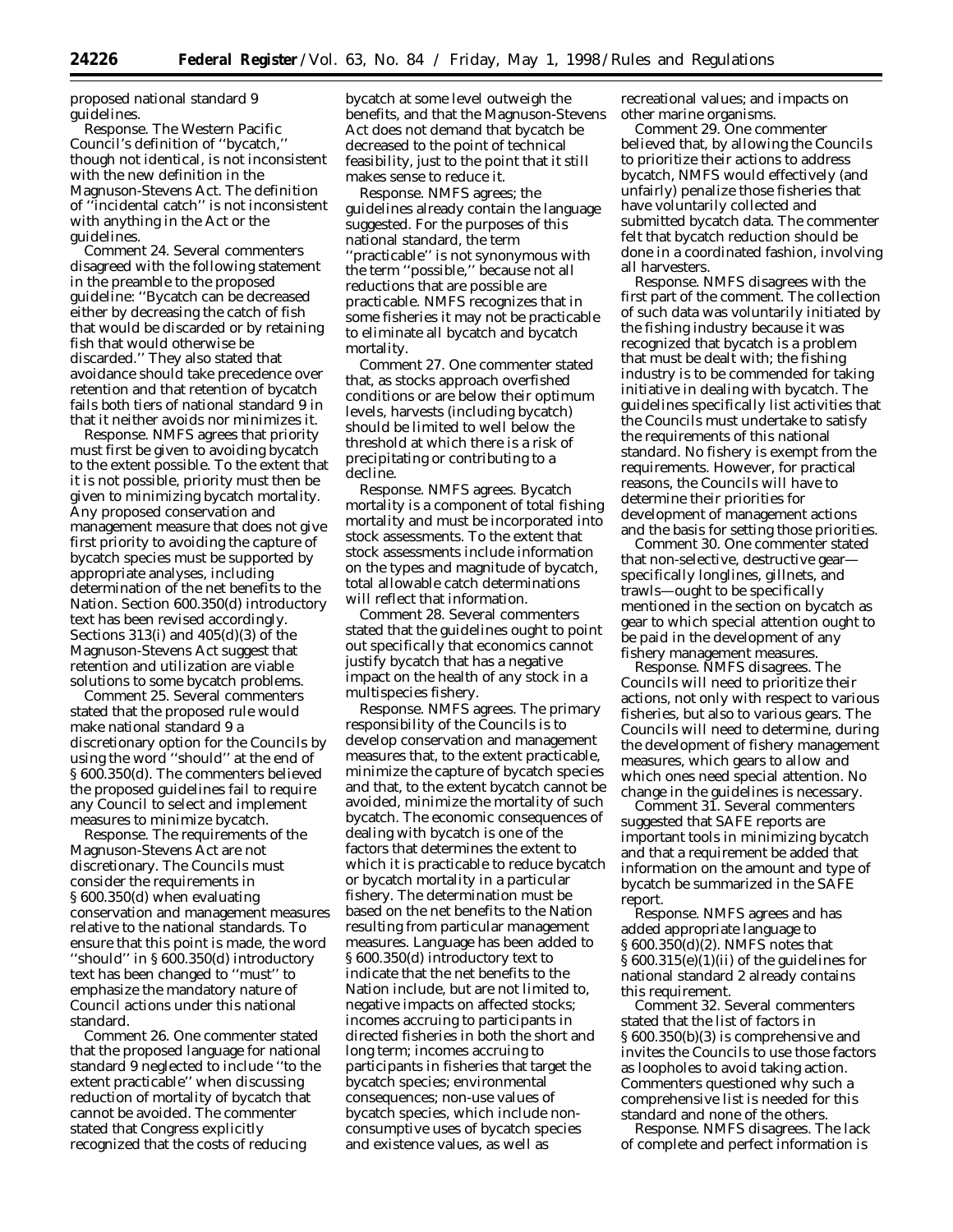not an excuse for not taking action. Uncertainty concerning the desirable and undesirable effects of minimizing bycatch and bycatch mortality should be dealt with similarly. (See also the response to comment 35 under national standard 9).

*Comment 33*. One commenter stated that there are no criteria or methods for establishing criteria for determining how much bycatch is too much.

*Response*. NMFS disagrees. Section 600.350(d)(3) provides a list of criteria for evaluating the impacts of bycatch. Each Council must determine how much bycatch is too much by balancing the various factors that will maximize the net benefits to the Nation (see also the response to comment 24 under national standard 9). Language that includes the maximization of net benefits to the Nation has been added to § 600.350(d)(3). The legislative history of the SFA includes the following floor statement by Congressman Young: "'Practicable' requires an analysis of the

cost of imposing a management action; the Congress does not intend to ...impose costs on fishermen and processors that cannot be reasonably met.'

*Comment 34*. Several commenters stated that Councils should prioritize their actions to address those fisheries that have not only the greatest bycatch rate, but also the greatest amount of bycatch.

*Response*. NMFS agrees that the Councils will need to prioritize their actions to address those fisheries where actions to reduce bycatch can have the greatest impact. Each Council will have to determine the basis for setting its priorities.

*Comment 35*. One commenter stated that the final rule must clearly reflect that Councils are not constrained from acting when faced with uncertainty surrounding one or several items included in § 600.350(d)(3).

*Response*. NMFS agrees. The Councils must take action to ensure the sustainability of the Nation's marine fishery resources. National standard 2 specifically requires that conservation and management measures be based on the best scientific information available. Where there is uncertainty surrounding any of the items in  $\S 600.350(d)(3)$ , Councils should adhere to the precautionary approach stated in the Food and Agriculture Organization of the United Nations (FAO) Code of Conduct for Responsible Fisheries (Article 6.5). The Code specifically states, ''The absence of adequate scientific information should not be used as a reason for postponing or failing to take measures to conserve

target species, associated or dependent species and non-target species and their environment.'' Language to that effect has been added to  $\S 600.350(d)(3)$ .

*Comment 36*. Several commenters noted that requirements to implement monitoring programs in FMPs may prevent approval. Such requirements could be an administrative burden for the Councils and be very costly to implement.

*Response*. NMFS disagrees. Section 303(a)(11) of the Magnuson-Stevens Act specifically requires the Councils to establish, for each fishery, a ''standardized reporting methodology to assess the amount and type of bycatch occurring in the fishery.'' The statute makes no allowance for the financial or administrative burden of establishing such reporting programs. It is clear that, in order to be able to assess the amount and type of bycatch occurring in various fisheries, monitoring programs must be established.

*Comment 37*. One commenter stated that data collection from all fishermen must be made a high priority.

*Response*. NMFS agrees and notes that the uncertainty surrounding estimates of the types and amounts of bycatch cannot be reduced without the cooperation and involvement of all components of the fisheries.

### National Standard 10

Nine commenters commented specifically on national standard 10. All were positive and most substantive comments were directed at making the standard more restrictive. Several commenters gave unqualified support to the standard. One commenter urged that NMFS work aggressively with the Councils ''to ensure that safety is constantly considered in fishery management.''

*Comment 1*: One commenter noted that no criteria were provided for the phrase ''to the extent practicable'' in national standard 10, as were provided for national standard 9.

*Response*: NMFS disagrees. Section 600.355(b)(2) directly addresses these concerns.

*Comment 2*: One commenter noted ''while it is stated clearly in the opening paragraph of the regulatory text  $(S600.355(b)(1))$  that this standard [is] not meant to 'give preference to one method of managing a fishery over another,' the suggested mitigation management measures are replete with inappropriate implicit endorsement of ITQs (individual transferrable quotas) that directly undermine that provision.'' These references include ''limiting the number of participants in the fishery,'' ''spreading effort over time and area,''

and ''implementing management measures that reduce the race for fish.''

*Response*: The mitigation measures do not necessarily endorse ITQs. While ITQs may be one way to solve some problems with safety of life at sea and reduce the ''race for fish,'' they are not the only way. Vessel/license limitation systems have been and are being adopted without ITQs, such as in the Alaska crab and groundfish fisheries. In New England, the use of ''days at sea'' has spread effort over time and area without creating a "race for fish." The term ''race for fish'' was used in the discussion of the bill that became the SFA, to describe the intensive fisheries that have developed at the expense of safety. As a primary reason for the establishment of this national standard, NMFS believes the term captures the intent of Congress and the legislation.

*Comment 3*: One commenter recommended that the national standard 10 guidelines require that Councils establish mandatory, standardized, accurate, and complete injury reporting requirements.

*Response*: NMFS agrees in part. Domestic fishing vessels are already required to report this information to the U.S. Coast Guard (USCG) under provisions at 46 CFR parts 4 and 28. This information can be made available through the USCG, and reports compared against vessels participating in the fisheries. Guidance on contents of SAFE reports at  $\S 600.315(e)(1)(ii)$  has been revised to include consideration of safety issues.

*Comment 4*: One commenter recommended that the statement ''This standard is not meant to give preference to one method of managing a fishery over another,'' should be deleted or replaced by, ''While this standard is not meant to give preference to one method of managing a fishery over another, it should be considered a significant factor in allocation and other management decisions and the Council should provide rational justification why the safest method is not being used.'' Common sense would dictate that the safer management regime be used.

*Response*: NMFS disagrees and believes the guidance, as proposed, is accurate.

*Comment 5*: One commenter recommended that the term ''safety of human life at sea'' should be modified to read ''safety of human life and limb at sea'' to emphasis reduction in injuries as well as loss of life.

*Response*: NMFS considers the term ''safety of human life at sea'' to include not only safety of life, but safety of limb and the general operating environment, as well, to the extent that fishery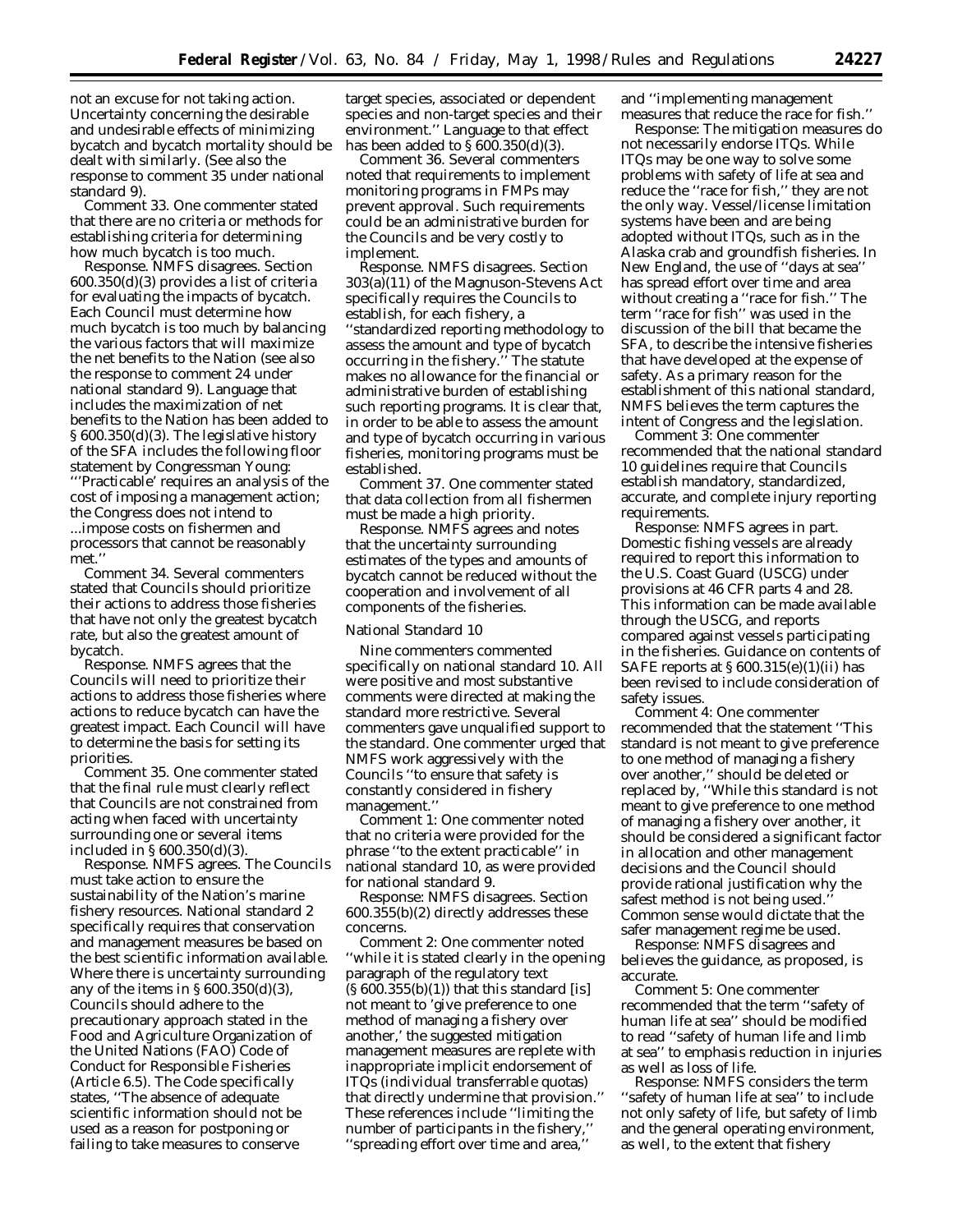management measures may affect that safety. The discussion of the term at § 600.355(b)(3) has been revised to reflect this point.

*Comment 6*: One commenter recommended that this standard require that an FMP specify qualifications for individuals who are responsible for maintaining and controlling the stability of a fishing or fish processing vessel.

*Response*: Such a requirement is outside the scope of this rulemaking. Other than requiring employment and income information, neither NMFS nor the Councils have specified individual qualifications for fishermen. Individual professional qualifications for the master and crew come under the authority of the USCG, as specified by the Commercial Fishing Industry Vessel Safety Act. NMFS does have the authority to require permits of fishing vessel operators under the Magnuson-Stevens Act, section  $303(b)(1)(B)$ .

*Comment 7*: One commenter recommended that this standard consider more than the stability of the vessel and include safety of machinery and processing equipment, as well. FMPs should require processing vessels to meet and maintain safety standards developed in consultation with the Department of Labor's Occupational Safety and Health Administration (OSHA) as a condition of participation in the fishery.

*Response*: Onboard safety concerns, to the extent they are caused by fishery management measures, are addressed by the guidelines at  $\S 600.355(c)(2)$ . As noted in the comment, the USCG and OSHA have the primary responsibility for machinery and processing safety on board fishing vessels. Vessels are already required to comply with those standards; additional FMP requirements would therefore be redundant.

*Comment 8*: One commenter stated that  $\S 600.355(c)(3)$  does not direct the creation of a mechanism for fisheries to be closed due to adverse weather conditions.

*Response*: While a mechanism to close, delay the opening of, or otherwise halt the fishery during adverse weather can improve safety, NMFS does not consider such a mechanism mandatory. Rather, it is one mitigation measure available to the Council, as noted in § 600.355(e)(1).

*Comment 9*: One commenter recommended that OSHA, the National Institute of Occupational Safety and Health, and the National Transportation Safety Board be consulted for vessel safety, in addition to the USCG.

*Response*: NMFS does not believe that requiring consultations with all these agencies is necessary at this time. These

agencies are outstanding sources of information on specific issues, and consultation with one or more of them may be appropriate in certain circumstances. However, routine consultation with these agencies is not necessary and would become burdensome to the Councils and to the agencies involved. NMFS encourages the Councils to use these and other groups, including industry groups, in formulating safer management measures.

*Comment 10*: One commenter recommended that a risk analysis be conducted for future amendments that include allocations between gear types, inshore-offshore processing allocations, seasonal openings, area openings or closures, and possibly others.

*Response*: NMFS does not believe that requiring a specific safety risk analysis for all these actions is necessary at this time. While a risk analysis may be appropriate in situations where there are a number of alternatives whose effects on safety are not clear, in others, the alternatives may be constrained by other national standard or legal restrictions, or their effects are very clear and a risk analysis is unnecessary. NMFS prefers to allow each Council to conduct a risk analysis at its option, based on consultations with the USCG and the fishing industry.

## **Classification**

OMB has determined this rule to be economically significant under E.O. 12866 because this rule provides guidance on implementing statutory changes that may have large economic impacts on specific sectors of the economy. Each amendment to an existing FMP and all new FMPs will include detailed analyses of the benefits and costs of the management programs under consideration to ensure compliance with E.O. 12866.

In addition, OMB has determined this rule to be ''major'' under the Small Business Regulatory Enforcement and Fairness Act Congressional Review provision (5 U.S.C. 801 *et seq*.). Pursuant to authority at 5 U.S.C. 808(1), this major rule conducting a regulatory program for commercial and recreational activities related to fishing will be effective June 1, 1998.

The main purpose of these guidelines, in carrying out the 1996 amendments to the Magnuson-Stevens Act, is to reduce overfishing immediately, rebuild overfished stocks within a set timeframe, and prevent by catch and reduce mortality of unavoidable bycatch to the maximum extent possible. The effects of these guidelines can only be described qualitatively; quantified and

monetized estimates of benefits, costs and other effects cannot be developed until specific regulatory actions are indentified and proposed. Changes in employment, regional economic development, and a variety of distributional concerns are examples of the important effects not otherwise captured in estimates of social costs and benefits.

Producers will bear costs implementing programs and regulations developed under these guidelines to restore fisheries stocks. These costs will take a variety of forms, such as mandatory investments in new fishing gear to reduce bycatch; restrictions on the level of fishing effort, which raise average costs; and other measures intended to reduce the quantity of fish harvested. Consumers also will bear costs, primarily in the form of lost consumers' surplus resulting from reduced market supply and concomitant higher prices. These costs will rise to the extent that consumer tastes continue to evolve toward greater preference for fish and shellfish over other foods.

Once fisheries stocks have recovered, producers will gain benefits in the form of reduced costs of production. Consumers also will benefit to the extent that restored stocks permit increases in the allowable harvest compatible with sustainable yield. Summed over all fisheries in the exclusive economic zone over the long term, the potential increase in net revenues is estimated at \$2.9 billion annually. Social benefits will equal the fraction of this amount remaining after all costs are deducted.

In the short-run, fisheries employment will likely fall as producers adapt to rules and restrictions undertaken to restore long-term sustainability. These job losses will be at least partially offset by increases in employment elsewhere. Once fisheries stocks have recovered, however, fisheries employment could increase by up to 300,000 jobs over present employment levels. As in the case of short-term job losses, these employment gains will be at least partially offset by reductions in jobs elsewhere. Changes in employment do not translate directly into benefits or costs, however, and must be evaluated instead as a separate class of effects resulting from individual rules and regulations promulgated pursuant to this guidance.

The Assistant General Counsel for Legislation and Regulation of the Department of Commerce certified to the Chief Counsel for Advocacy of the Small Business Administration that this rule will not have a significant economic impact on a substantial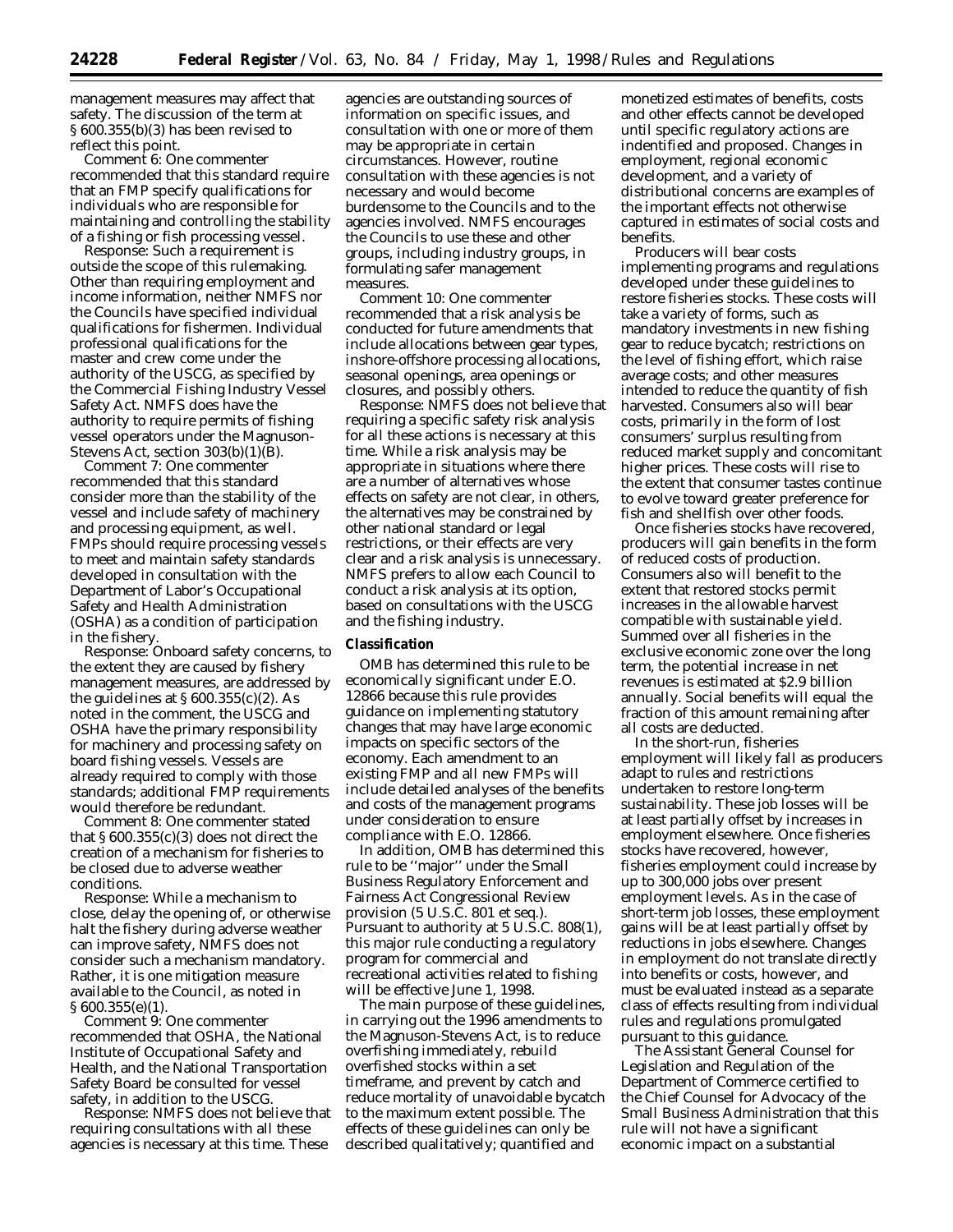number of small entities. This rule adds to and updates the national standards and accompanying explanatory and interpretive language to implement statutory provisions of the SFA. The SFA's amendments to the national standards make it necessary for the Councils to examine their existing FMPs and all future proposed management measures to ensure that they comply with the national standards; FMPs found out of compliance will need to be amended. These guidelines are intended to provide direction and elaboration on compliance with the national standards and, in themselves, do not have the force of law. Should Councils propose regulations as a result of the SFA, those actions may affect small entities and could be subject to the requirement to prepare a Regulatory Flexibility Analysis at the time they are proposed. Any future effects on small entities that may ultimately result from amendments to FMPs to bring them into compliance with the Magnuson-Stevens Act would be speculative at this time. One comment was received regarding this determination; the commenter believed that the impacts of these guidelines would have a significant economic impact on a substantial number of small entities. However, as explained in the response to general comment 8 above, NMFS believes that, while significant impacts could result from future management actions, the guidelines themselves have no such effect. Furthermore, NMFS has no basis upon which to assess, at this time, the impacts of regulations that may result from these revisions to the guidelines, except in the broadest sense. As a result, a Regulatory Flexibility Analysis for this rule was not prepared.

#### **List of Subjects in 50 CFR Part 600**

Administrative practice and procedure, Confidential business information, Fisheries, Fishing, Fishing vessels, Foreign relations, Intergovernmental relations, National Oceanic and Atmospheric Administration, Penalties, Reporting and recordkeeping requirements, Statistics.

## **Rolland A. Schmitten**

*Assistant Administrator for Fisheries, National Marine Fisheries Service.*

For the reasons set out in the preamble, 50 CFR part 600 is amended as follows:

# **PART 600—MAGNUSON-STEVENS ACT PROVISIONS**

1. The authority citation for part 600 continues to read as follows:

**Authority:** 5 U.S.C. 561 and 16 U.S.C. 1801 *et seq*.

2. The part heading is revised to read as set forth above.

3. In § 600.305, paragraph (c)(13) is removed and the second and third sentences of paragraph (a)(2), the last sentence of paragraph (a)(3), and paragraphs  $(c)(1)$ ,  $(c)(3)$ ,  $(c)(11)$ , and (c)(12) are revised to read as follows:

# **§ 600.305 General.**

(a) \* \* \*

(2) \* \* \* The Secretary will determine whether the proposed management objectives and measures are consistent with the national standards, other provisions of the Magnuson-Stevens Act, and other applicable law. The Secretary has an obligation under section 301(b) of the Magnuson-Stevens Act to inform the Councils of the Secretary's interpretation of the national standards so that they will have an understanding of the basis on which FMPs will be reviewed.

(3) \* \* \* FMPs that are in substantial compliance with the guidelines, the Magnuson-Stevens Act, and other applicable law must be approved.

\* \* \* \* \*

\* \* \* \* \*

(c) \* \* \*

(1) *Must* is used, instead of ''shall'', to denote an obligation to act; it is used primarily when referring to requirements of the Magnuson-Stevens Act, the logical extension thereof, or of other applicable law.

(3) *Should* is used to indicate that an action or consideration is strongly recommended to fulfill the Secretary's interpretation of the Magnuson-Stevens Act, and is a factor reviewers will look for in evaluating a SOPP or FMP. \* \* \* \* \*

(11) *Council* includes the Secretary, as applicable, when preparing FMPs or amendments under section 304(c) and (g) of the Magnuson-Stevens Act.

(12) *Stock or stock complex* is used as a synonym for ''fishery'' in the sense of the Magnuson-Stevens Act's first definition of the term; that is, as ''one or more stocks of fish that can be treated as a unit for purposes of conservation and management and that are identified on the basis of geographic, scientific, technical, recreational, or economic characteristics,'' as distinguished from the Magnuson-Stevens Act's second definition of fishery as ''any fishing for such stocks.''

4. Section 600.310 is revised to read as follows:

### **§ 600.310 National Standard 1—Optimum Yield.**

(a) *Standard 1*. Conservation and management measures shall prevent overfishing while achieving, on a continuing basis, the OY from each fishery for the U.S. fishing industry.

(b) *General*. The determination of OY is a decisional mechanism for resolving the Magnuson-Stevens Act's multiple purposes and policies, implementing an FMP's objectives, and balancing the various interests that comprise the national welfare. OY is based on MSY, or on MSY as it may be reduced under paragraph (f)(3) of this section. The most important limitation on the specification of OY is that the choice of OY and the conservation and management measures proposed to achieve it must prevent overfishing.

(c) *MSY*. Each FMP should include an estimate of MSY as explained in this section.

(1) *Definitions*. (i) ''MSY'' is the largest long-term average catch or yield that can be taken from a stock or stock complex under prevailing ecological and environmental conditions.

(ii) ''MSY control rule'' means a harvest strategy which, if implemented, would be expected to result in a longterm average catch approximating MSY.

(iii) ''MSY stock size'' means the longterm average size of the stock or stock complex, measured in terms of spawning biomass or other appropriate units, that would be achieved under an MSY control rule in which the fishing mortality rate is constant.

(2) *Options in specifying MSY*. (i) Because MSY is a theoretical concept, its estimation in practice is conditional on the choice of an MSY control rule. In choosing an MSY control rule, Councils should be guided by the characteristics of the fishery, the FMP's objectives, and the best scientific information available. The simplest MSY control rule is to remove a constant catch in each year that the estimated stock size exceeds an appropriate lower bound, where this catch is chosen so as to maximize the resulting long-term average yield. Other examples include the following: Remove a constant fraction of the biomass in each year, where this fraction is chosen so as to maximize the resulting long-term average yield; allow a constant level of escapement in each year, where this level is chosen so as to maximize the resulting long-term average yield; vary the fishing mortality rate as a continuous function of stock size, where the parameters of this function are constant and chosen so as to maximize the resulting long-term average yield. In any MSY control rule,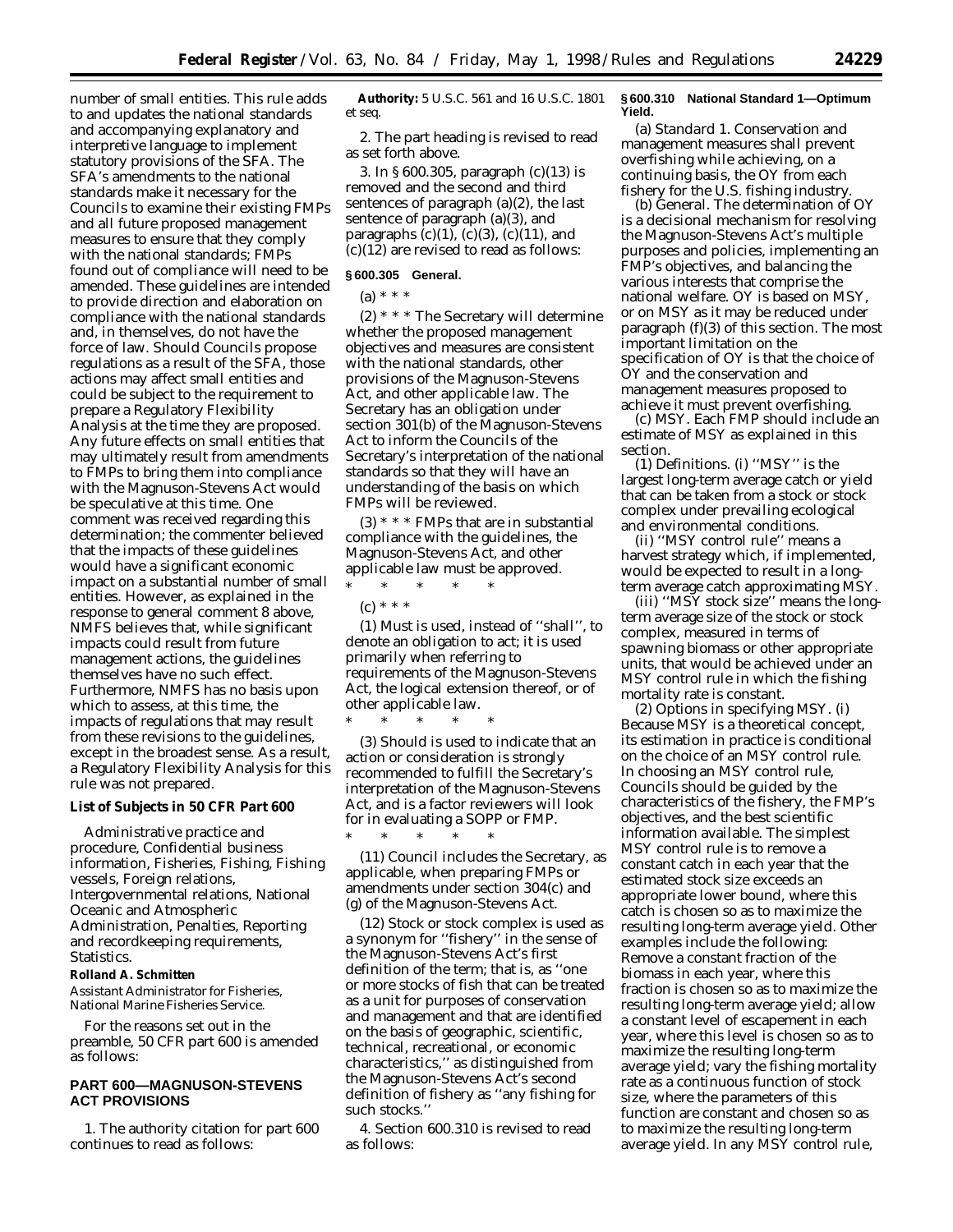a given stock size is associated with a given level of fishing mortality and a given level of potential harvest, where the long-term average of these potential harvests provides an estimate of MSY.

(ii) Any MSY values used in determining OY will necessarily be estimates, and these will typically be associated with some level of uncertainty. Such estimates must be based on the best scientific information available (see § 600.315) and must incorporate appropriate consideration of risk (see § 600.335). Beyond these requirements, however, Councils have a reasonable degree of latitude in determining which estimates to use and how these estimates are to be expressed. For example, a point estimate of MSY may be expressed by itself or together with a confidence interval around that estimate.

(iii) In the case of a mixed-stock fishery, MSY should be specified on a stock-by-stock basis. However, where MSY cannot be specified for each stock, then MSY may be specified on the basis of one or more species as an indicator for the mixed stock as a whole or for the fishery as a whole.

(iv) Because MSY is a long-term average, it need not be estimated annually, but it must be based on the best scientific information available, and should be re-estimated as required by changes in environmental or ecological conditions or new scientific information.

(3) *Alternatives to specifying MSY*. When data are insufficient to estimate MSY directly, Councils should adopt other measures of productive capacity that can serve as reasonable proxies for MSY, to the extent possible. Examples include various reference points defined in terms of relative spawning per recruit. For instance, the fishing mortality rate that reduces the long-term average level of spawning per recruit to 30–40 percent of the long-term average that would be expected in the absence of fishing may be a reasonable proxy for the MSY fishing mortality rate. The long-term average stock size obtained by fishing year after year at this rate under average recruitment may be a reasonable proxy for the MSY stock size, and the long-term average catch so obtained may be a reasonable proxy for MSY. The natural mortality rate may also be a reasonable proxy for the MSY fishing mortality rate. If a reliable estimate of pristine stock size (i.e., the long-term average stock size that would be expected in the absence of fishing) is available, a stock size approximately 40 percent of this value may be a reasonable proxy for the MSY stock size, and the product of this stock size and

the natural mortality rate may be a reasonable proxy for MSY.

(d) *Overfishing*—(1) *Definitions*. (i) ''To overfish'' means to fish at a rate or level that jeopardizes the capacity of a stock or stock complex to produce MSY on a continuing basis.

(ii) ''Overfishing'' occurs whenever a stock or stock complex is subjected to a rate or level of fishing mortality that jeopardizes the capacity of a stock or stock complex to produce MSY on a continuing basis.

(iii) In the Magnuson-Stevens Act, the term ''overfished'' is used in two senses: First, to describe any stock or stock complex that is subjected to a rate or level of fishing mortality meeting the criterion in paragraph  $(d)(1)(i)$  of this section, and second, to describe any stock or stock complex whose size is sufficiently small that a change in management practices is required in order to achieve an appropriate level and rate of rebuilding. To avoid confusion, this section uses 'overfished'' in the second sense only.

(2) *Specification of status determination criteria*. Each FMP must specify, to the extent possible, objective and measurable status determination criteria for each stock or stock complex covered by that FMP and provide an analysis of how the status determination criteria were chosen and how they relate to reproductive potential. Status determination criteria must be expressed in a way that enables the Council and the Secretary to monitor the stock or stock complex and determine annually whether overfishing is occurring and whether the stock or stock complex is overfished. In all cases, status determination criteria must specify both of the following:

(i) *A maximum fishing mortality threshold or reasonable proxy thereof*. The fishing mortality threshold may be expressed either as a single number or as a function of spawning biomass or other measure of productive capacity. The fishing mortality threshold must not exceed the fishing mortality rate or level associated with the relevant MSY control rule. Exceeding the fishing mortality threshold for a period of 1 year or more constitutes overfishing.

(ii) *A minimum stock size threshold or reasonable proxy thereof*. The stock size threshold should be expressed in terms of spawning biomass or other measure of productive capacity. To the extent possible, the stock size threshold should equal whichever of the following is greater: One-half the MSY stock size, or the minimum stock size at which rebuilding to the MSY level would be expected to occur within 10 years if the stock or stock complex were exploited

at the maximum fishing mortality threshold specified under paragraph  $(d)(2)(i)$  of this section. Should the actual size of the stock or stock complex in a given year fall below this threshold, the stock or stock complex is considered overfished.

(3) *Relationship of status determination criteria to other national standards*—(i) *National standard 2*. Status determination criteria must be based on the best scientific information available (see § 600.315). When data are insufficient to estimate MSY, Councils should base status determination criteria on reasonable proxies thereof to the extent possible (also see paragraph  $(c)(3)$  of this section). In cases where scientific data are severely limited, effort should also be directed to identifying and gathering the needed data.

(ii) *National standard 3*. The requirement to manage interrelated stocks of fish as a unit or in close coordination notwithstanding (see § 600.320), status determination criteria should generally be specified in terms of the level of stock aggregation for which the best scientific information is available (also see paragraph (c)(2)(iii) of this section).

(iii) *National standard 6*. Councils must build into the status determination criteria appropriate consideration of risk, taking into account uncertainties in estimating harvest, stock conditions, life history parameters, or the effects of environmental factors (see § 600.335).

(4) *Relationship of status determination criteria to environmental change*. Some short-term environmental changes can alter the current size of a stock or stock complex without affecting the long-term productive capacity of the stock or stock complex. Other environmental changes affect both the current size of the stock or stock complex and the long-term productive capacity of the stock or stock complex.

(i) If environmental changes cause a stock or stock complex to fall below the minimum stock size threshold without affecting the long-term productive capacity of the stock or stock complex, fishing mortality must be constrained sufficiently to allow rebuilding within an acceptable time frame (also see paragraph  $(e)(4)(ii)$  of this section). Status determination criteria need not be respecified.

(ii) If environmental changes affect the long-term productive capacity of the stock or stock complex, one or more components of the status determination criteria must be respecified. Once status determination criteria have been respecified, fishing mortality may or may not have to be reduced, depending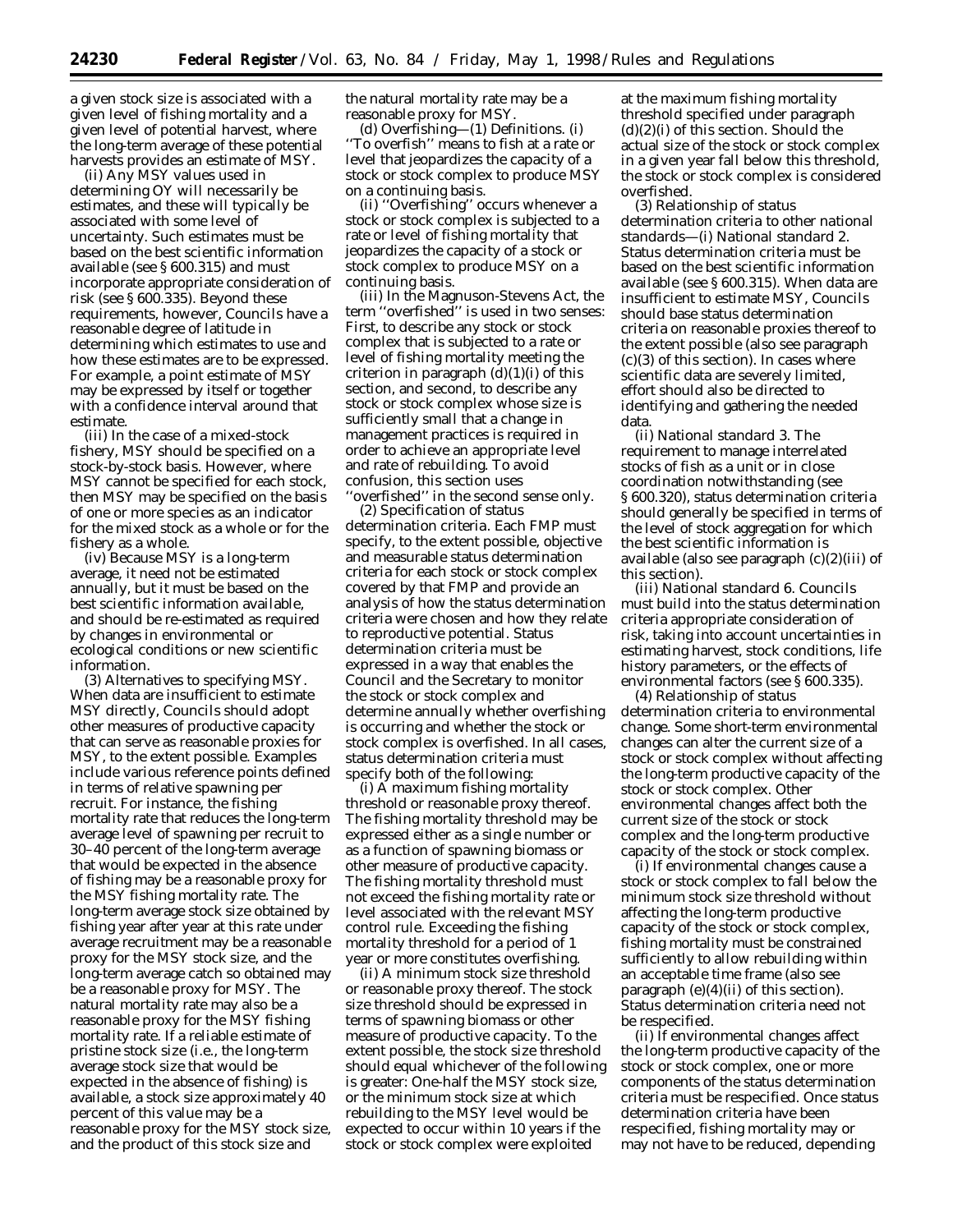on the status of the stock or stock complex with respect to the new criteria.

(iii) If manmade environmental changes are partially responsible for a stock or stock complex being in an overfished condition, in addition to controlling effort, Councils should recommend restoration of habitat and other ameliorative programs, to the extent possible (see also the guidelines issued pursuant to section 305(b) of the Magnuson-Stevens Act for Council actions concerning essential fish habitat).

(5) *Secretarial approval of status determination criteria*. Secretarial approval or disapproval of proposed status determination criteria will be based on consideration of whether the proposal:

(i) Has sufficient scientific merit.

(ii) Contains the elements described in paragraph (d)(2) of this section.

(iii) Provides a basis for objective measurement of the status of the stock or stock complex against the criteria.

(iv) Is operationally feasible.

(6) *Exceptions*. There are certain limited exceptions to the requirement to prevent overfishing. Harvesting one species of a mixed-stock complex at its optimum level may result in the overfishing of another stock component in the complex. A Council may decide to permit this type of overfishing only if all of the following conditions are satisfied:

(i) It is demonstrated by analysis (paragraph  $(f)(6)$  of this section) that such action will result in long-term net benefits to the Nation.

(ii) It is demonstrated by analysis that mitigating measures have been considered and that a similar level of long-term net benefits cannot be achieved by modifying fleet behavior, gear selection/configuration, or other technical characteristic in a manner such that no overfishing would occur.

(iii) The resulting rate or level of fishing mortality will not cause any species or evolutionarily significant unit thereof to require protection under the ESA.

(e) *Ending overfishing and rebuilding overfished stocks*— (1) *Definition*. A threshold, either maximum fishing mortality or minimum stock size, is being ''approached'' whenever it is projected that the threshold will be breached within 2 years, based on trends in fishing effort, fishery resource size, and other appropriate factors.

(2) *Notification*. The Secretary will immediately notify a Council and request that remedial action be taken whenever the Secretary determines that:

(i) Overfishing is occurring;

(ii) A stock or stock complex is overfished;

(iii) The rate or level of fishing mortality for a stock or stock complex is approaching the maximum fishing mortality threshold;

(iv) A stock or stock complex is approaching its minimum stock size threshold; or

(v) Existing remedial action taken for the purpose of ending previously identified overfishing or rebuilding a previously identified overfished stock or stock complex has not resulted in adequate progress.

(3) *Council action*. Within 1 year of such time as the Secretary may identify that overfishing is occurring, that a stock or stock complex is overfished, or that a threshold is being approached, or such time as a Council may be notified of the same under paragraph (e)(2) of this section, the Council must take remedial action by preparing an FMP, FMP amendment, or proposed regulations. This remedial action must be designed to accomplish all of the following purposes that apply:

(i) If overfishing is occurring, the purpose of the action is to end overfishing.

(ii) If the stock or stock complex is overfished, the purpose of the action is to rebuild the stock or stock complex to the MSY level within an appropriate time frame.

(iii) If the rate or level of fishing mortality is approaching the maximum fishing mortality threshold (from below), the purpose of the action is to prevent this threshold from being reached.

(iv) If the stock or stock complex is approaching the minimum stock size threshold (from above), the purpose of the action is to prevent this threshold from being reached.

(4) *Constraints on Council action*. (i) In cases where overfishing is occurring, Council action must be sufficient to end overfishing.

(ii) In cases where a stock or stock complex is overfished, Council action must specify a time period for rebuilding the stock or stock complex that satisfies the requirements of section 304(e)(4)(A) of the Magnuson-Stevens Act.

(A) A number of factors enter into the specification of the time period for rebuilding:

(*1*) The status and biology of the stock or stock complex;

(*2*) Interactions between the stock or stock complex and other components of the marine ecosystem (also referred to as ''other environmental conditions'');

(*3*) The needs of fishing communities;

(*4*) Recommendations by international organizations in which the United States participates; and

(*5*) Management measures under an international agreement in which the United States participates.

(B) These factors enter into the specification of the time period for rebuilding as follows:

(*1*) The lower limit of the specified time period for rebuilding is determined by the status and biology of the stock or stock complex and its interactions with other components of the marine ecosystem, and is defined as the amount of time that would be required for rebuilding if fishing mortality were eliminated entirely.

(*2*) If the lower limit is less than 10 years, then the specified time period for rebuilding may be adjusted upward to the extent warranted by the needs of fishing communities and recommendations by international organizations in which the United States participates, except that no such upward adjustment can result in the specified time period exceeding 10 years, unless management measures under an international agreement in which the United States participates dictate otherwise.

(*3*) If the lower limit is 10 years or greater, then the specified time period for rebuilding may be adjusted upward to the extent warranted by the needs of fishing communities and recommendations by international organizations in which the United States participates, except that no such upward adjustment can exceed the rebuilding period calculated in the absence of fishing mortality, plus one mean generation time or equivalent period based on the species' life-history characteristics. For example, suppose a stock could be rebuilt within 12 years in the absence of any fishing mortality, and has a mean generation time of 8 years. The rebuilding period, in this case, could be as long as 20 years.

(C) A rebuilding program undertaken after May 1, 1998 commences as soon as the first measures to rebuild the stock or stock complex are implemented.

(D) In the case of rebuilding plans that were already in place as of May 1, 1998, such rebuilding plans must be reviewed to determine whether they are in compliance with all requirements of the Magnuson-Stevens Act, as amended by the Sustainable Fisheries Act.

(iii) For fisheries managed under an international agreement, Council action must reflect traditional participation in the fishery, relative to other nations, by fishermen of the United States.

(5) *Interim measures*. The Secretary, on his/her own initiative or in response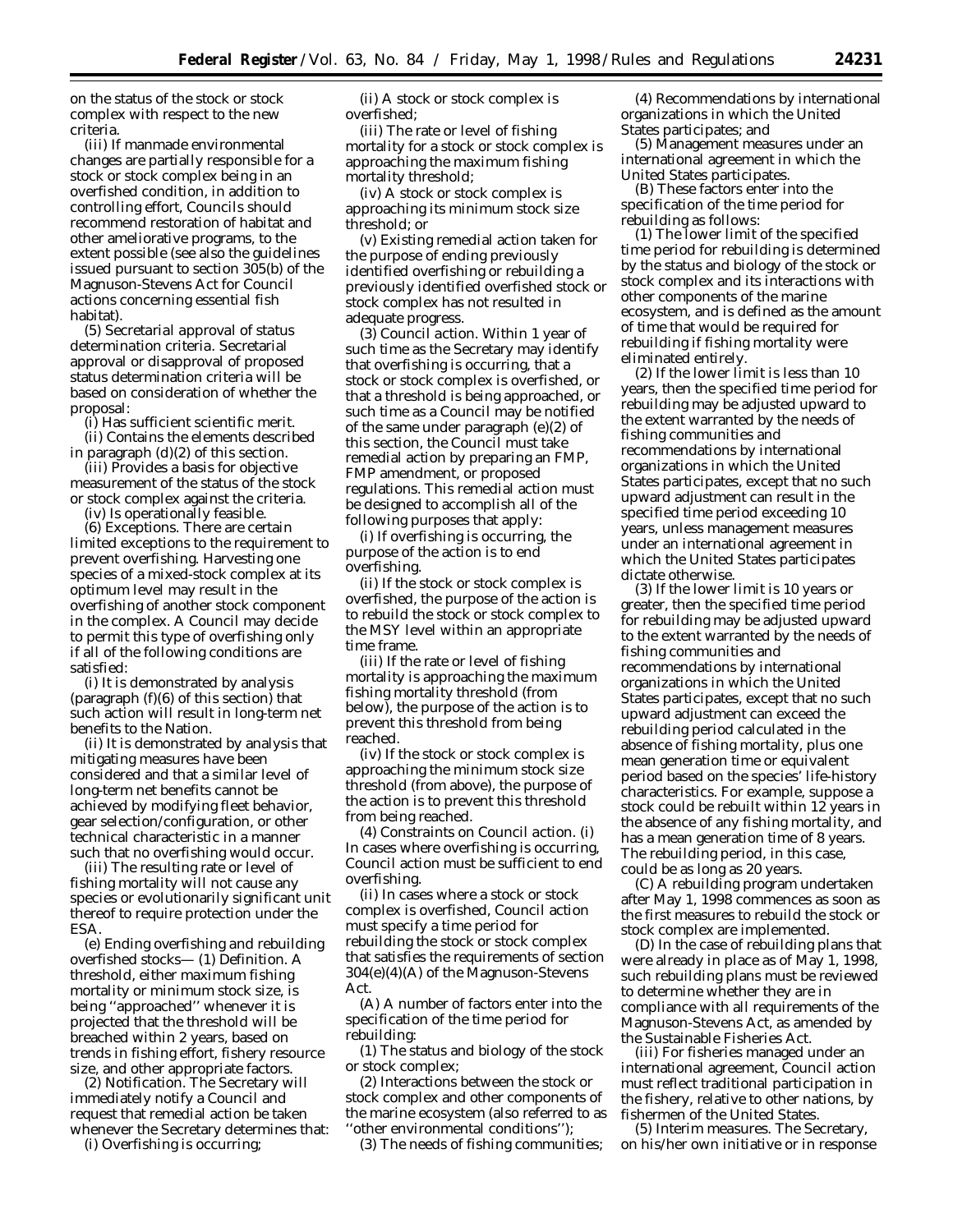to a Council request, may implement interim measures to reduce overfishing under section 305(c) of the Magnuson-Stevens Act, until such measures can be replaced by an FMP, FMP amendment, or regulations taking remedial action.

(i) These measures may remain in effect for no more than 180 days, but may be extended for an additional 180 days if the public has had an opportunity to comment on the measures and, in the case of Councilrecommended measures, the Council is actively preparing an FMP, FMP amendment, or proposed regulations to address overfishing on a permanent basis. Such measures, if otherwise in compliance with the provisions of the Magnuson-Stevens Act, may be implemented even though they are not sufficient by themselves to stop overfishing of a fishery.

(ii) If interim measures are made effective without prior notice and opportunity for comment, they should be reserved for exceptional situations, because they affect fishermen without providing the usual procedural safeguards. A Council recommendation for interim measures without noticeand-comment rulemaking will be considered favorably if the short-term benefits of the measures in reducing overfishing outweigh the value of advance notice, public comment, and deliberative consideration of the impacts on participants in the fishery.

(f) *OY*—(1) *Definitions*. (i) The term ''optimum,'' with respect to the yield from a fishery, means the amount of fish that will provide the greatest overall benefit to the Nation, particularly with respect to food production and recreational opportunities and taking into account the protection of marine ecosystems; that is prescribed on the basis of the MSY from the fishery, as reduced by any relevant economic, social, or ecological factor; and, in the case of an overfished fishery, that provides for rebuilding to a level consistent with producing the MSY in such fishery.

(ii) In national standard 1, use of the phrase ''achieving, on a continuing basis, the OY from each fishery'' means producing, from each fishery, a longterm series of catches such that the average catch is equal to the average OY and such that status determination criteria are met.

(2) *Values in determination*. In determining the greatest benefit to the Nation, these values that should be weighed are food production, recreational opportunities, and protection afforded to marine ecosystems. They should receive serious attention when considering the

economic, social, or ecological factors used in reducing MSY to obtain OY.

(i) The benefits of food production are derived from providing seafood to consumers, maintaining an economically viable fishery together with its attendant contributions to the national, regional, and local economies, and utilizing the capacity of the Nation's fishery resources to meet nutritional needs.

(ii) The benefits of recreational opportunities reflect the quality of both the recreational fishing experience and non-consumptive fishery uses such as ecotourism, fish watching, and recreational diving, and the contribution of recreational fishing to the national, regional, and local economies and food supplies.

(iii) The benefits of protection afforded to marine ecosystems are those resulting from maintaining viable populations (including those of unexploited species), maintaining evolutionary and ecological processes (e.g., disturbance regimes, hydrological processes, nutrient cycles), maintaining the evolutionary potential of species and ecosystems, and accommodating human use.

(3) *Factors relevant to OY*. Because fisheries have finite capacities, any attempt to maximize the measures of benefit described in paragraph (f)(2) of this section will inevitably encounter practical constraints. One of these is MSY. Moreover, various factors can constrain the optimum level of catch to a value less than MSY. The Magnuson-Stevens Act's definition of OY identifies three categories of such factors: Social, economic, and ecological. Not every factor will be relevant in every fishery. For some fisheries, insufficient information may be available with respect to some factors to provide a basis for corresponding reductions in **MSY** 

(i) *Social factors*. Examples are enjoyment gained from recreational fishing, avoidance of gear conflicts and resulting disputes, preservation of a way of life for fishermen and their families, and dependence of local communities on a fishery. Other factors that may be considered include the cultural place of subsistence fishing, obligations under Indian treaties, and worldwide nutritional needs.

(ii) *Economic factors*. Examples are prudent consideration of the risk of overharvesting when a stock's size or productive capacity is uncertain, satisfaction of consumer and recreational needs, and encouragement of domestic and export markets for U.S. harvested fish. Other factors that may be considered include the value of

fisheries, the level of capitalization, the decrease in cost per unit of catch afforded by an increase in stock size, and the attendant increase in catch per unit of effort, alternate employment opportunities, and economies of coastal areas.

(iii) *Ecological factors*. Examples are stock size and age composition, the vulnerability of incidental or unregulated stocks in a mixed-stock fishery, predator-prey or competitive interactions, and dependence of marine mammals and birds or endangered species on a stock of fish. Also important are ecological or environmental conditions that stress marine organisms, such as natural and manmade changes in wetlands or nursery grounds, and effects of pollutants on habitat and stocks.

(4) *Specification*. (i) The amount of fish that constitutes the OY should be expressed in terms of numbers or weight of fish. However, OY may be expressed as a formula that converts periodic stock assessments into target harvest levels; in terms of an annual harvest of fish or shellfish having a minimum weight, length, or other measurement; or as an amount of fish taken only in certain areas, in certain seasons, with particular gear, or by a specified amount of fishing effort.

(ii) Either a range or a single value may be specified for OY. Specification of a numerical, fixed-value OY does not preclude use of annual target harvest levels that vary with stock size. Such target harvest levels may be prescribed on the basis of an OY control rule similar to the MSY control rule described in paragraph  $(c)(1)(ii)$  of this section, but designed to achieve OY on average, rather than MSY. The annual harvest level obtained under an OY control rule must always be less than or equal to the harvest level that would be obtained under the MSY control rule.

(iii) All fishing mortality must be counted against OY, including that resulting from bycatch, scientific research, and any other fishing activities.

(iv) The OY specification should be translatable into an annual numerical estimate for the purposes of establishing any TALFF and analyzing impacts of the management regime. There should be a mechanism in the FMP for periodic reassessment of the OY specification, so that it is responsive to changing circumstances in the fishery.

(v) The determination of OY requires a specification of MSY, which may not always be possible or meaningful. However, even where sufficient scientific data as to the biological characteristics of the stock do not exist,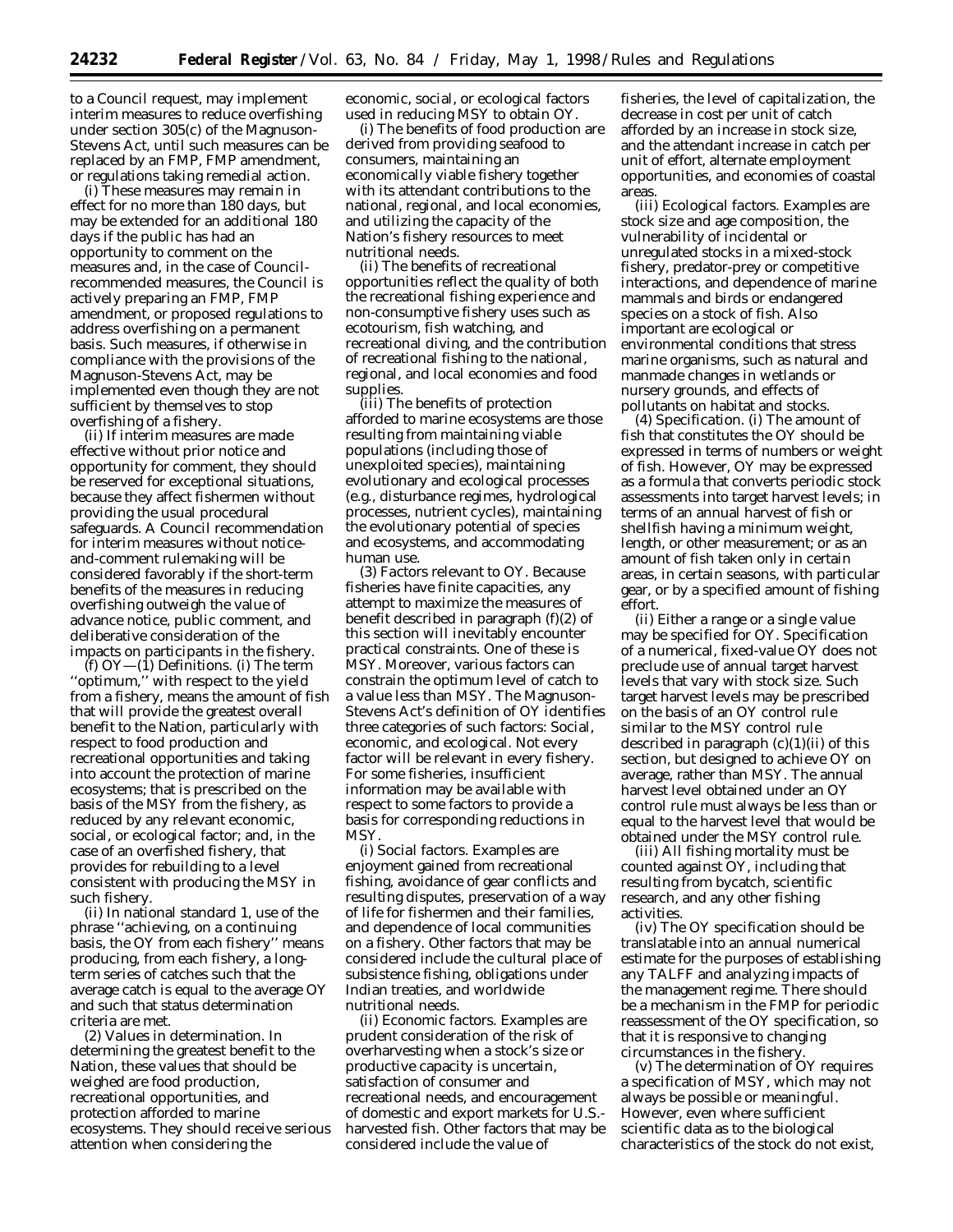or where the period of exploitation or investigation has not been long enough for adequate understanding of stock dynamics, or where frequent large-scale fluctuations in stock size diminish the meaningfulness of the MSY concept, the OY must still be based on the best scientific information available. When data are insufficient to estimate MSY directly, Councils should adopt other measures of productive capacity that can serve as reasonable proxies for MSY to the extent possible (also see paragraph (c)(3) of this section).

(vi) In a mixed-stock fishery, specification of a fishery-wide OY may be accompanied by management measures establishing separate annual target harvest levels for the individual stocks. In such cases, the sum of the individual target levels should not exceed OY.

(5) *OY and the precautionary approach*. In general, Councils should adopt a precautionary approach to specification of OY. A precautionary approach is characterized by three features:

(i) Target reference points, such as OY, should be set safely below limit reference points, such as the catch level associated with the fishing mortality rate or level defined by the status determination criteria. Because it is a target reference point, OY does not constitute an absolute ceiling, but rather a desired result. An FMP must contain conservation and management measures to achieve OY, and provisions for information collection that are designed to determine the degree to which OY is achieved on a continuing basis—that is, to result in a long-term average catch equal to the long-term average OY, while meeting the status determination criteria. These measures should allow for practical and effective implementation and enforcement of the management regime, so that the harvest is allowed to reach OY, but not to exceed OY by a substantial amount. The Secretary has an obligation to implement and enforce the FMP so that OY is achieved. If management measures prove unenforceable—or too restrictive, or not rigorous enough to realize OY—they should be modified; an alternative is to reexamine the adequacy of the OY specification. Exceeding OY does not necessarily constitute overfishing. However, even if no overfishing resulted from exceeding OY, continual harvest at a level above OY would violate national standard 1, because OY was not achieved on a continuing basis.

(ii) A stock or stock complex that is below the size that would produce MSY should be harvested at a lower rate or

level of fishing mortality than if the stock or stock complex were above the size that would produce MSY.

(iii) Criteria used to set target catch levels should be explicitly risk averse, so that greater uncertainty regarding the status or productive capacity of a stock or stock complex corresponds to greater caution in setting target catch levels. Part of the OY may be held as a reserve to allow for factors such as uncertainties in estimates of stock size and DAH. If an OY reserve is established, an adequate mechanism should be included in the FMP to permit timely release of the reserve to domestic or foreign fishermen, if necessary.

(6) *Analysis*. An FMP must contain an assessment of how its OY specification was determined (section 303(a)(3) of the Magnuson-Stevens Act). It should relate the explanation of overfishing in paragraph (d) of this section to conditions in the particular fishery and explain how its choice of OY and conservation and management measures will prevent overfishing in that fishery. A Council must identify those economic, social, and ecological factors relevant to management of a particular fishery, then evaluate them to determine the amount, if any, by which MSY exceeds OY. The choice of a particular OY must be carefully defined and documented to show that the OY selected will produce the greatest benefit to the Nation. If overfishing is permitted under paragraph (d)(6) of this section, the assessment must contain a justification in terms of overall benefits, including a comparison of benefits under alternative management measures, and an analysis of the risk of any species or ecologically significant unit thereof reaching a threatened or endangered status, as well as the risk of any stock or stock complex falling below its minimum stock size threshold.

(7) *OY and foreign fishing*. Section 201(d) of the Magnuson-Stevens Act provides that fishing by foreign nations is limited to that portion of the OY that will not be harvested by vessels of the United States.

(i) *DAH*. Councils must consider the capacity of, and the extent to which, U.S. vessels will harvest the OY on an annual basis. Estimating the amount that U.S. fishing vessels will actually harvest is required to determine the surplus.

(ii) *DAP*. Each FMP must assess the capacity of U.S. processors. It must also assess the amount of DAP, which is the sum of two estimates: The estimated amount of U.S. harvest that domestic processors will process, which may be based on historical performance or on surveys of the expressed intention of

manufacturers to process, supported by evidence of contracts, plant expansion, or other relevant information; and the estimated amount of fish that will be harvested by domestic vessels, but not processed (e.g., marketed as fresh whole fish, used for private consumption, or used for bait).

(iii) *JVP*. When DAH exceeds DAP, the surplus is available for JVP. JVP is derived from DAH.

5. In § 600.315, paragraphs (e)(3) and (e)(4) are redesignated as paragraphs  $(e)(4)$  and  $(e)(5)$ , respectively; new paragraph (e)(3) is added; and paragraphs  $(c)(2)$ ,  $(c)(3)$ ,  $(e)(1)$ introductory text,  $(e)(1)(ii)$ , and newly redesignated (e)(4) are revised to read as follows:

### **§ 600.315 National Standard 2—Scientific Information.**

- \* \* \* \* \*
- (c) \* \* \*

(2) An FMP should identify scientific information needed from other sources to improve understanding and management of the resource, marine ecosystem, and the fishery (including fishing communities).

(3) The information submitted by various data suppliers should be comparable and compatible, to the maximum extent possible.

 $*$  \* \*

(e) \* \* \* (1) The SAFE report is a document or set of documents that provides Councils with a summary of information concerning the most recent biological condition of stocks and the marine ecosystems in the FMU and the social and economic condition of the recreational and commercial fishing interests, fishing communities, and the fish processing industries. It summarizes, on a periodic basis, the

best available scientific information concerning the past, present, and possible future condition of the stocks, marine ecosystems, and fisheries being managed under Federal regulation.

 $*$  \* \* (ii) The SAFE report provides information to the Councils for determining annual harvest levels from each stock, documenting significant trends or changes in the resource, marine ecosystems, and fishery over time, and assessing the relative success of existing state and Federal fishery management programs. Information on bycatch and safety for each fishery should also be summarized. In addition, the SAFE report may be used to update or expand previous environmental and regulatory impact documents, and ecosystem and habitat descriptions.

\* \* \* \* \*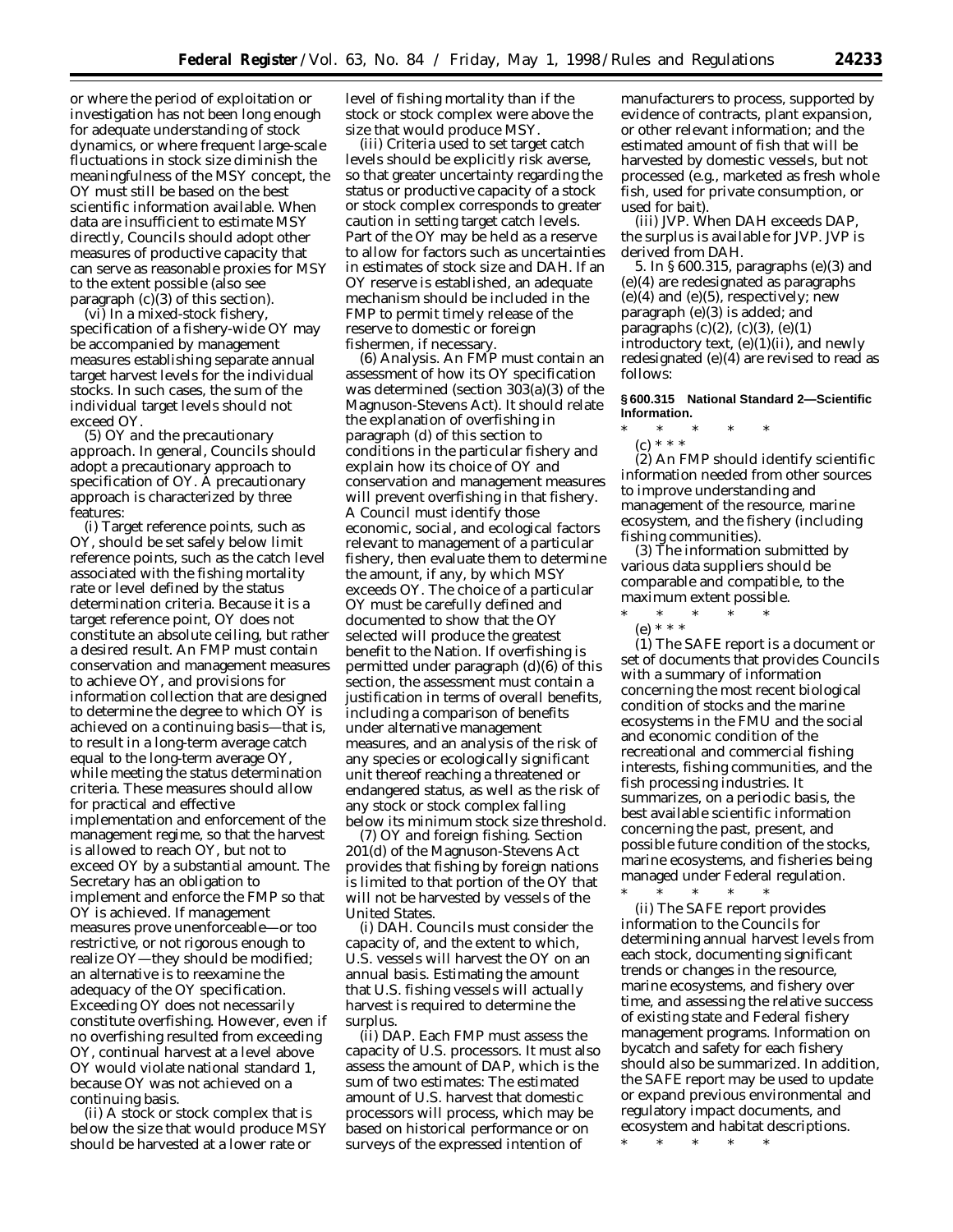(3) Each SAFE report should contain a description of the maximum fishing mortality threshold and the minimum stock size threshold for each stock or stock complex, along with information by which the Council may determine:

(i) Whether overfishing is occurring with respect to any stock or stock complex, whether any stock or stock complex is overfished, whether the rate or level of fishing mortality applied to any stock or stock complex is approaching the maximum fishing mortality threshold, and whether the size of any stock or stock complex is approaching the minimum stock size threshold.

(ii) Any management measures necessary to provide for rebuilding an overfished stock or stock complex (if any) to a level consistent with producing the MSY in such fishery.

(4) Each SAFE report may contain additional economic, social, community, essential fish habitat, and ecological information pertinent to the success of management or the achievement of objectives of each FMP. \* \* \* \* \*

6. In § 600.320, the last sentence of paragraph (c) is revised to read as follows:

# **§ 600.320 National Standard 3— Management Units.**

\* \* \* \* \* (c) \* \* \* The Secretary designates which Council(s) will prepare the FMP, under section 304(f) of the Magnuson-Stevens Act.

\* \* \* \* \* 7. In § 600.325, paragraph (c)(3)(ii) is revised to read as follows:

#### **§ 600.325 National Standard 4— Allocations.**

- \* \* \* \* \*
	- (c) \* \* \*
	- $(3) * * * *$

(ii) *Promotion of conservation*. Numerous methods of allocating fishing privileges are considered ''conservation and management'' measures under section 303 of the Magnuson-Stevens Act. An allocation scheme may promote conservation by encouraging a rational, more easily managed use of the resource. Or, it may promote conservation (in the sense of wise use) by optimizing the yield in terms of size, value, market mix, price, or economic or social benefit of the product. To the extent that rebuilding plans or other conservation and management measures that reduce the overall harvest in a fishery are necessary, any harvest restrictions or recovery benefits must be allocated fairly and equitably among the

commercial, recreational, and charter fishing sectors of the fishery. \* \* \* \* \*

8. In § 600.330, paragraphs (a) and (b)(1), the first sentence of paragraph (c) introductory text, the last sentence of paragraph  $(c)(1)$ , and paragraph  $(c)(2)$ are revised to read as follows:

### **§ 600.330 National Standard 5—Efficiency.**

(a) *Standard 5*. Conservation and management measures shall, where practicable, consider efficiency in the utilization of fishery resources; except that no such measure shall have economic allocation as its sole purpose.

(b) \* \* \*

\* \* \* \* \*

(1) *General*. The term ''utilization'' encompasses harvesting, processing, marketing, and non-consumptive uses of the resource, since management decisions affect all sectors of the industry. In considering efficient utilization of fishery resources, this standard highlights one way that a fishery can contribute to the Nation's benefit with the least cost to society: Given a set of objectives for the fishery, an FMP should contain management measures that result in as efficient a fishery as is practicable or desirable.

(c) *Limited access*. A ''system for limiting access,'' which is an optional measure under section 303(b) of the Magnuson-Stevens Act, is a type of allocation of fishing privileges that may be considered to contribute to economic efficiency or conservation. \* \* \*

 $(1)$  \* \* \* Two forms (i.e., Federal fees for licenses or permits in excess of administrative costs, and taxation) are not permitted under the Magnuson-Stevens Act, except for fees allowed under section 304(d)(2).

(2) *Factors to consider*. The Magnuson-Stevens Act ties the use of limited access to the achievement of OY. An FMP that proposes a limited access system must consider the factors listed in section 303(b)(6) of the Magnuson-Stevens Act and in § 600.325(c)(3). In addition, it should consider the criteria for qualifying for a permit, the nature of the interest created, whether to make the permit transferable, and the Magnuson-Stevens Act's limitations on returning economic rent to the public under section 304(d). The FMP should also discuss the costs of achieving an appropriate distribution of fishing privileges.

9. In § 600.340, paragraph (b)(1) is amended by revising the second sentence to read as follows:

\* \* \* \* \*

**§ 600.340 National Standard 7—Costs and Benefits.**

- \* \* \* \* \*
	- (b) \* \* \*

 $(1)$  \* \* \* The Magnuson-Stevens Act requires Councils to prepare FMPs only for overfished fisheries and for other fisheries where regulation would serve some useful purpose and where the present or future benefits of regulation would justify the costs. \* \* \* \* \* \* \* \*

10. Sections 600.345, 600.350, and 600.355 are added to subpart D to read as follows:

## **§ 600.345 National Standard 8— Communities.**

(a) *Standard 8*. Conservation and management measures shall, consistent with the conservation requirements of the Magnuson-Stevens Act (including the prevention of overfishing and rebuilding of overfished stocks), take into account the importance of fishery resources to fishing communities in order to:

(1) Provide for the sustained participation of such communities; and

(2) To the extent practicable, minimize adverse economic impacts on such communities.

(b) *General*. (1) This standard requires that an FMP take into account the importance of fishery resources to fishing communities. This consideration, however, is within the context of the conservation requirements of the Magnuson-Stevens Act. Deliberations regarding the importance of fishery resources to affected fishing communities, therefore, must not compromise the achievement of conservation requirements and goals of the FMP. Where the preferred alternative negatively affects the sustained participation of fishing communities, the FMP should discuss the rationale for selecting this alternative over another with a lesser impact on fishing communities. All other things being equal, where two alternatives achieve similar conservation goals, the alternative that provides the greater potential for sustained participation of such communities and minimizes the adverse economic impacts on such communities would be the preferred alternative.

(2) This standard does not constitute a basis for allocating resources to a specific fishing community nor for providing preferential treatment based on residence in a fishing community.

(3) The term ''fishing community'' means a community that is substantially dependent on or substantially engaged in the harvest or processing of fishery resources to meet social and economic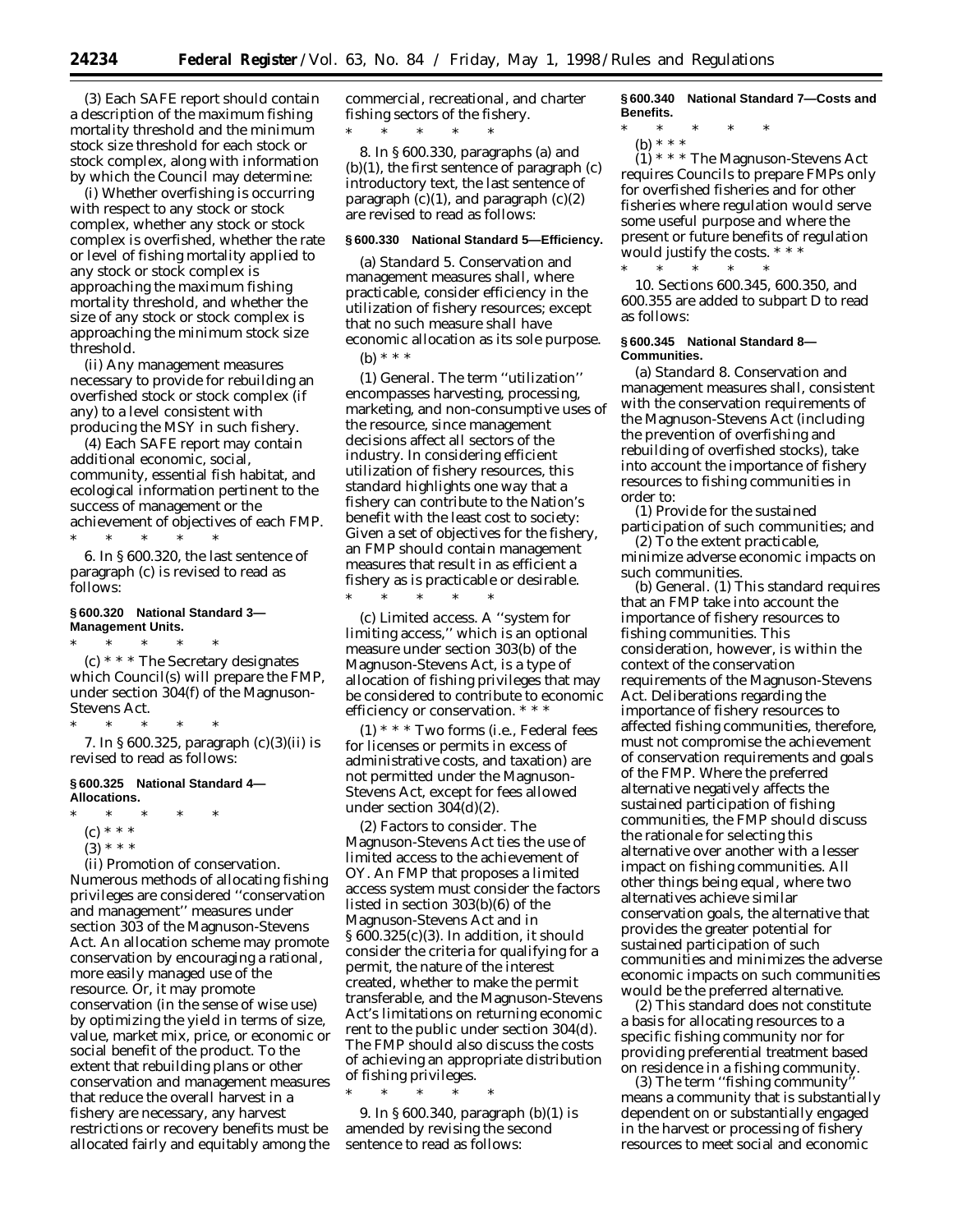needs, and includes fishing vessel owners, operators, and crew, and fish processors that are based in such communities. A fishing community is a social or economic group whose members reside in a specific location and share a common dependency on commercial, recreational, or subsistence fishing or on directly related fisheriesdependent services and industries (for example, boatyards, ice suppliers, tackle shops).

(4) The term ''sustained participation'' means continued access to the fishery within the constraints of the condition of the resource.

(c) *Analysis*. (1) FMPs must examine the social and economic importance of fisheries to communities potentially affected by management measures. For example, severe reductions of harvests for conservation purposes may decrease employment opportunities for fishermen and processing plant workers, thereby adversely affecting their families and communities. Similarly, a management measure that results in the allocation of fishery resources among competing sectors of a fishery may benefit some communities at the expense of others.

(2) An appropriate vehicle for the analyses under this standard is the fishery impact statement required by section 303(a)(9) of the Magnuson-Stevens Act. Qualitative and quantitative data may be used, including information provided by fishermen, dealers, processors, and fisheries organizations and associations. In cases where data are severely limited, effort should be directed to identifying and gathering needed data.

(3) To address the sustained participation of fishing communities that will be affected by management measures, the analysis should first identify affected fishing communities and then assess their differing levels of dependence on and engagement in the fishery being regulated. The analysis should also specify how that assessment was made. The best available data on the history, extent, and type of participation of these fishing communities in the fishery should be incorporated into the social and economic information presented in the FMP. The analysis does not have to contain an exhaustive listing of all communities that might fit the definition; a judgment can be made as to which are primarily affected. The analysis should discuss each alternative's likely effect on the sustained participation of these fishing communities in the fishery.

(4) The analysis should assess the likely positive and negative social and

economic impacts of the alternative management measures, over both the short and the long term, on fishing communities. Any particular management measure may economically benefit some communities while adversely affecting others. Economic impacts should be considered both for individual communities and for the group of all affected communities identified in the FMP. Impacts of both consumptive and non-consumptive uses of fishery resources should be considered.

(5) A discussion of social and economic impacts should identify those alternatives that would minimize adverse impacts on these fishing communities within the constraints of conservation and management goals of the FMP, other national standards, and other applicable law.

### **§ 600.350 National Standard 9—Bycatch.**

(a) *Standard 9*. Conservation and management measures shall, to the extent practicable:

(1) Minimize bycatch; and

(2) To the extent bycatch cannot be avoided, minimize the mortality of such bycatch.

(b) *General*. This national standard requires Councils to consider the bycatch effects of existing and planned conservation and management measures. Bycatch can, in two ways, impede efforts to protect marine ecosystems and achieve sustainable fisheries and the full benefits they can provide to the Nation. First, bycatch can increase substantially the uncertainty concerning total fishing-related mortality, which makes it more difficult to assess the status of stocks, to set the appropriate OY and define overfishing levels, and to ensure that OYs are attained and overfishing levels are not exceeded. Second, bycatch may also preclude other more productive uses of fishery resources.

(c) *Definition*—*Bycatch*. The term ''bycatch'' means fish that are harvested in a fishery, but that are not sold or kept for personal use. Bycatch includes the discard of whole fish at sea or elsewhere, including economic discards and regulatory discards, and fishing mortality due to an encounter with fishing gear that does not result in capture of fish (i.e., unobserved fishing mortality). Bycatch does not include any fish that legally are retained in a fishery and kept for personal, tribal, or cultural use, or that enter commerce through sale, barter, or trade. Bycatch does not include fish released alive under a recreational catch-and-release fishery management program. A catch-andrelease fishery management program is

one in which the retention of a particular species is prohibited. In such a program, those fish released alive would not be considered bycatch. Bycatch also does not include Atlantic highly migratory species harvested in a commercial fishery that are not regulatory discards and that are tagged and released alive under a scientific tagand-release program established by the Secretary.

(d) *Minimizing bycatch and bycatch mortality*. The priority under this standard is first to avoid catching bycatch species where practicable. Fish that are bycatch and cannot be avoided must, to the extent practicable, be returned to the sea alive. Any proposed conservation and management measure that does not give priority to avoiding the capture of bycatch species must be supported by appropriate analyses. In their evaluation, the Councils must consider the net benefits to the Nation, which include, but are not limited to: Negative impacts on affected stocks; incomes accruing to participants in directed fisheries in both the short and long term; incomes accruing to participants in fisheries that target the bycatch species; environmental consequences; non-market values of bycatch species, which include nonconsumptive uses of bycatch species and existence values, as well as recreational values; and impacts on other marine organisms. To evaluate conservation and management measures relative to this and other national standards, as well as to evaluate total fishing mortality, Councils must—

(1) *Promote development of a database on bycatch and bycatch mortality in the fishery to the extent practicable*. A review and, where necessary, improvement of data collection methods, data sources, and applications of data must be initiated for each fishery to determine the amount, type, disposition, and other characteristics of bycatch and bycatch mortality in each fishery for purposes of this standard and of section 303(a)(11) and (12) of the Magnuson-Stevens Act. Bycatch should be categorized to focus on management responses necessary to minimize bycatch and bycatch mortality to the extent practicable. When appropriate, management measures, such as at-sea monitoring programs, should be developed to meet these information needs.

(2) *For each management measure, assess the effects on the amount and type of bycatch and bycatch mortality in the fishery*. Most conservation and management measures can affect the amounts of bycatch or bycatch mortality in a fishery, as well as the extent to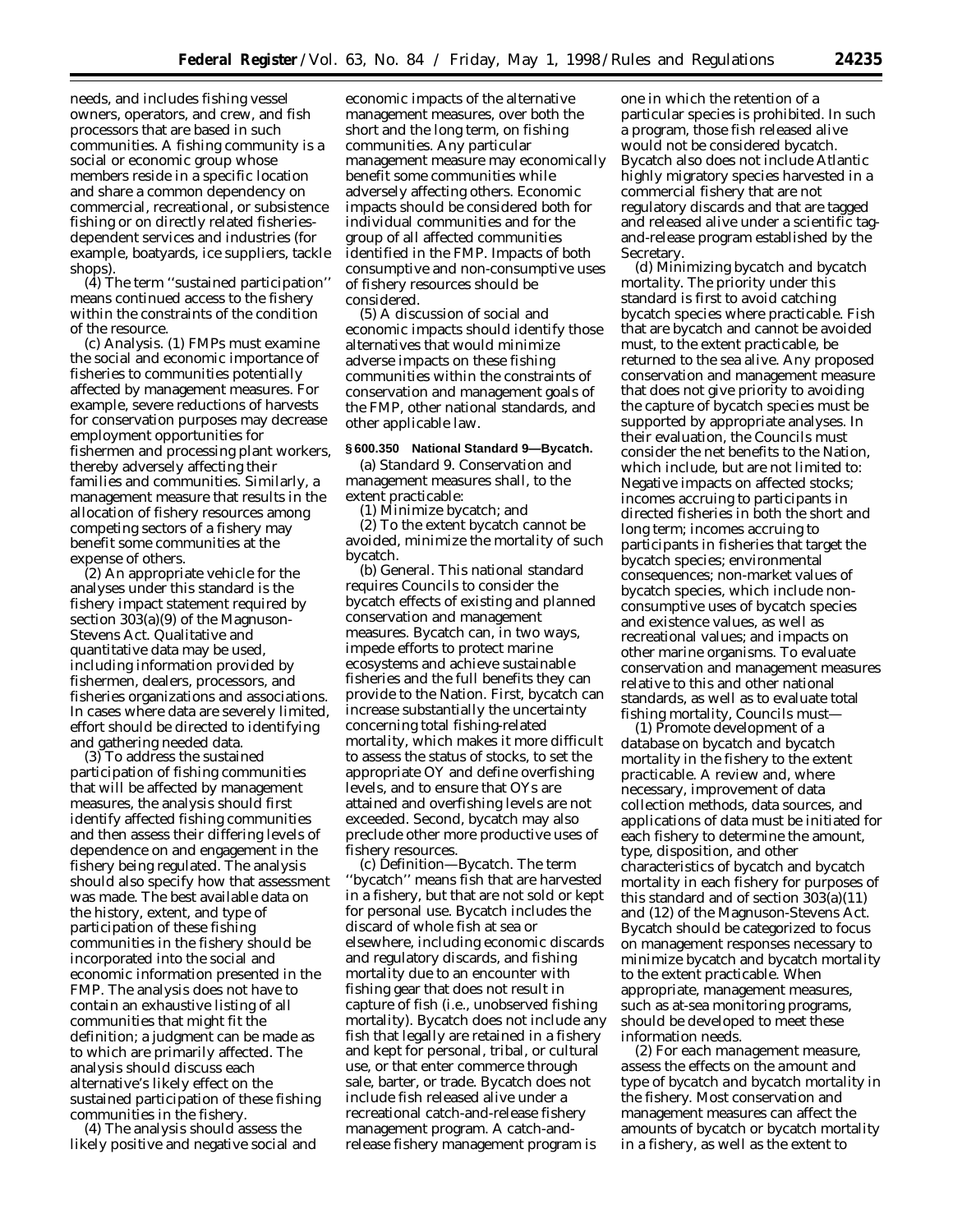which further reductions in bycatch are practicable. In analyzing measures, including the status quo, Councils should assess the impacts of minimizing bycatch and bycatch mortality, as well as consistency of the selected measure with other national standards and applicable laws. The benefits of minimizing bycatch to the extent practicable should be identified and an assessment of the impact of the selected measure on bycatch and bycatch mortality provided. Due to limitations on the information available, fishery managers may not be able to generate precise estimates of bycatch and bycatch mortality or other effects for each alternative. In the absence of quantitative estimates of the impacts of each alternative, Councils may use qualitative measures. Information on the amount and type of bycatch should be summarized in the SAFE reports.

(3) *Select measures that, to the extent practicable, will minimize bycatch and bycatch mortality*. (i) A determination of whether a conservation and management measure minimizes bycatch or bycatch mortality to the extent practicable, consistent with other national standards and maximization of net benefits to the Nation, should consider the following factors:

(A) Population effects for the bycatch species.

(B) Ecological effects due to changes in the bycatch of that species (effects on other species in the ecosystem).

(C) Changes in the bycatch of other species of fish and the resulting population and ecosystem effects.

(D) Effects on marine mammals and birds.

(E) Changes in fishing, processing, disposal, and marketing costs.

(F) Changes in fishing practices and behavior of fishermen.

(G) Changes in research,

administration, and enforcement costs and management effectiveness.

(H) Changes in the economic, social, or cultural value of fishing activities and nonconsumptive uses of fishery resources.

(I) Changes in the distribution of benefits and costs.

(J) Social effects.

(ii) The Councils should adhere to the precautionary approach found in the Food and Agriculture Organization of the United Nations (FAO) Code of Conduct for Responsible Fisheries (Article 6.5), which is available from the Director, Publications Division, FAO, Viale delle Terme di Caracalla, 00100 Rome, Italy, when faced with uncertainty concerning any of the factors listed in this paragraph (d)(3).

(4) *Monitor selected management measures*. Effects of implemented

measures should be evaluated routinely. Monitoring systems should be established prior to fishing under the selected management measures. Where applicable, plans should be developed and coordinated with industry and other concerned organizations to identify opportunities for cooperative data collection, coordination of data management for cost efficiency, and avoidance of duplicative effort. (e) *Other considerations*. Other

applicable laws, such as the MMPA, the ESA, and the Migratory Bird Treaty Act, require that Councils consider the impact of conservation and management measures on living marine resources other than fish; i.e., marine mammals and birds.

### **§ 600.355 National Standard 10—Safety of Life at Sea.**

(a) *Standard 10*. Conservation and management measures shall, to the extent practicable, promote the safety of human life at sea.

(b) *General*. (1) Fishing is an inherently dangerous occupation where not all hazardous situations can be foreseen or avoided. The standard directs Councils to reduce that risk in crafting their management measures, so long as they can meet the other national standards and the legal and practical requirements of conservation and management. This standard is not meant to give preference to one method of<br>managing a fishery over another.

 $(2)$  The qualifying phrase "to the extent practicable'' recognizes that regulation necessarily puts constraints on fishing that would not otherwise exist. These constraints may create pressures on fishermen to fish under conditions that they would otherwise avoid. This standard instructs the Councils to identify and avoid those situations, if they can do so consistent with the legal and practical requirements of conservation and

(3) For the purposes of this national standard, the safety of the fishing vessel and the protection from injury of persons aboard the vessel are considered the same as ''safety of human life at sea. The safety of a vessel and the people aboard is ultimately the responsibility of the master of that vessel. Each master makes many decisions about vessel maintenance and loading and about the capabilities of the vessel and crew to operate safely in a variety of weather and sea conditions. This national standard does not replace the judgment or relieve the responsibility of the vessel master related to vessel safety. The Councils, the USCG, and NMFS, through the consultation process of paragraph (d) of

this section, will review all FMPs, amendments, and regulations during their development to ensure they recognize any impact on the safety of human life at sea and minimize or mitigate that impact where practicable.

(c) *Safety considerations*. The following is a non-inclusive list of safety considerations that should be considered in evaluating management measures under national standard 10.

(1) *Operating environment*. Where and when a fishing vessel operates is partly a function of the general climate and weather patterns of an area. Typically, larger vessels can fish farther offshore and in more adverse weather conditions than smaller vessels. An FMP should try to avoid creating situations that result in vessels going out farther, fishing longer, or fishing in weather worse than they generally would have in the absence of management measures. Where these conditions are unavoidable, management measures should mitigate these effects, consistent with the overall management goals of the fishery.

(2) *Gear and vessel loading requirements*. A fishing vessel operates in a very dynamic environment that can be an extremely dangerous place to work. Moving heavy gear in a seaway creates a dangerous situation on a vessel. Carrying extra gear can also significantly reduce the stability of a fishing vessel, making it prone to capsizing. An FMP should consider the safety and stability of fishing vessels when requiring specific gear or requiring the removal of gear from the water. Management measures should reflect a sensitivity to these issues and provide methods of mitigation of these situations wherever possible.

(3) *Limited season and area fisheries*. Fisheries where time constraints for harvesting are a significant factor and with no flexibility for weather, often called ''derby'' fisheries, can create serious safety problems. To participate fully in such a fishery, fishermen may fish in bad weather and overload their vessel with catch and/or gear. Where these conditions exist, FMPs should attempt to mitigate these effects and avoid them in new management regimes, as discussed in paragraph (e) of this section.

(d) *Consultation*. During preparation of any FMP, FMP amendment, or regulation that might affect safety of human life at sea, the Council should consult with the USCG and the fishing industry as to the nature and extent of any adverse impacts. This consultation may be done through a Council advisory panel, committee, or other review of the